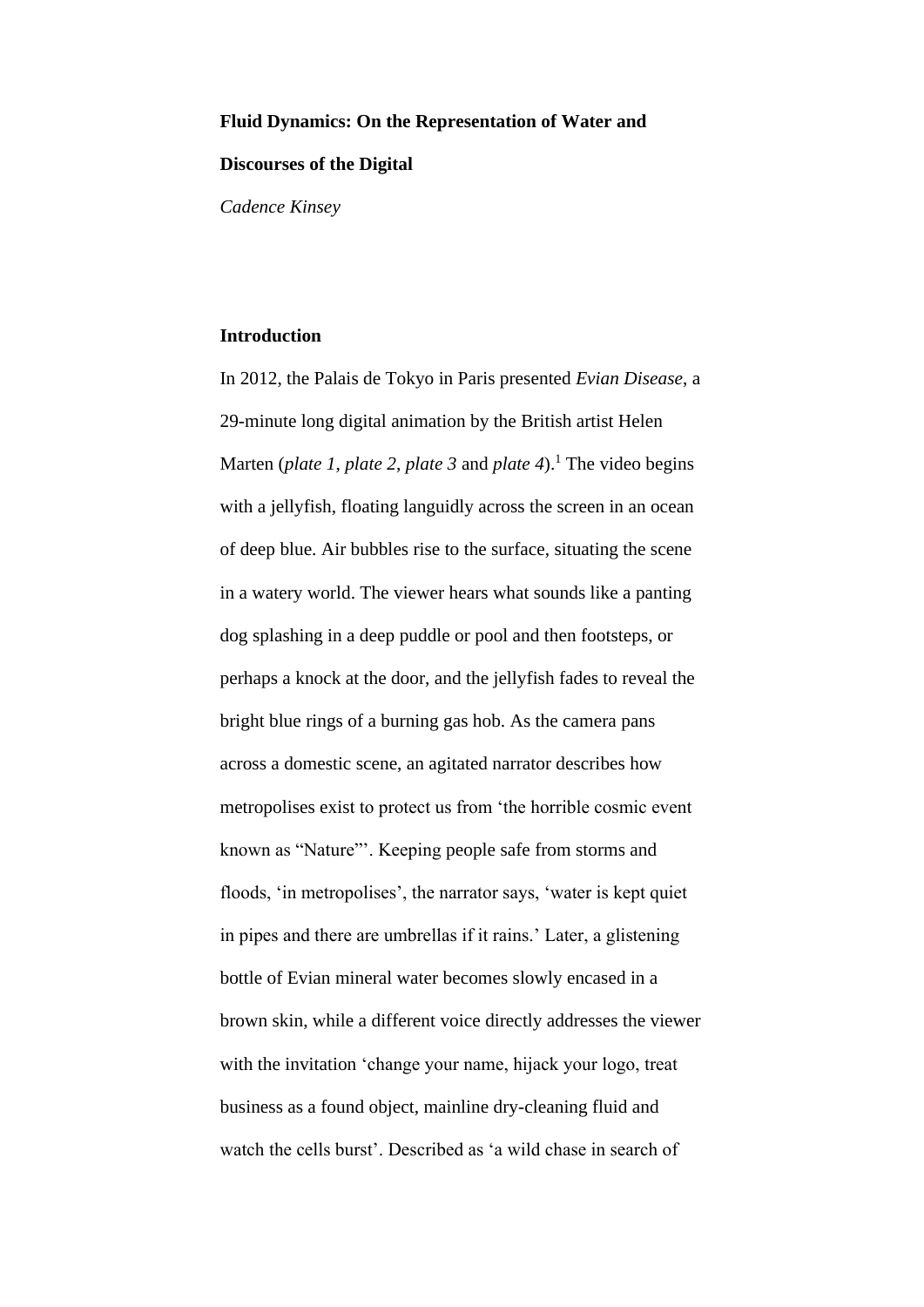the place and the speed of the contemporary individual', *Evian Disease* introduces us to six characters who each describe how humans protect themselves against nature through the trappings of everyday life: luxury apartments and artificial flowers, vegetable patches and goldfish ponds, videotapes of childbirth and Walt Disney. Structured around the motif of the Evian mineral water bottle, *Evian Disease* depicts water as playful and threatening, bottled and branded, setting the organic against the artificial and nature against the commodity.

Although known primarily for her work in sculpture, Marten created *Evian Disease* and two other digital video works using CGI animation techniques between 2011 and 2013. Working in partnership with the animator Adam Sinclair, each of these was a response to a specific commission or invitation from a major European institution: *Evian Disease* was commissioned by the Palais de Tokyo; *Dust and Piranhas* for the Serpentine Gallery in London for their summer pavilion programme in 2011; and *Orchids, Or a Hemispherical Bottom* was created for the 55<sup>th</sup> Venice Biennale in 2013 at the request of curator Massimiliano Gioni. Yet despite this institutional interest in her digital video works, Marten has expressed a dislike for the medium. In an interview from 2016, the year in which she won both the Turner Prize and the inaugural Hepworth Prize for Sculpture, the artist went so far as to state: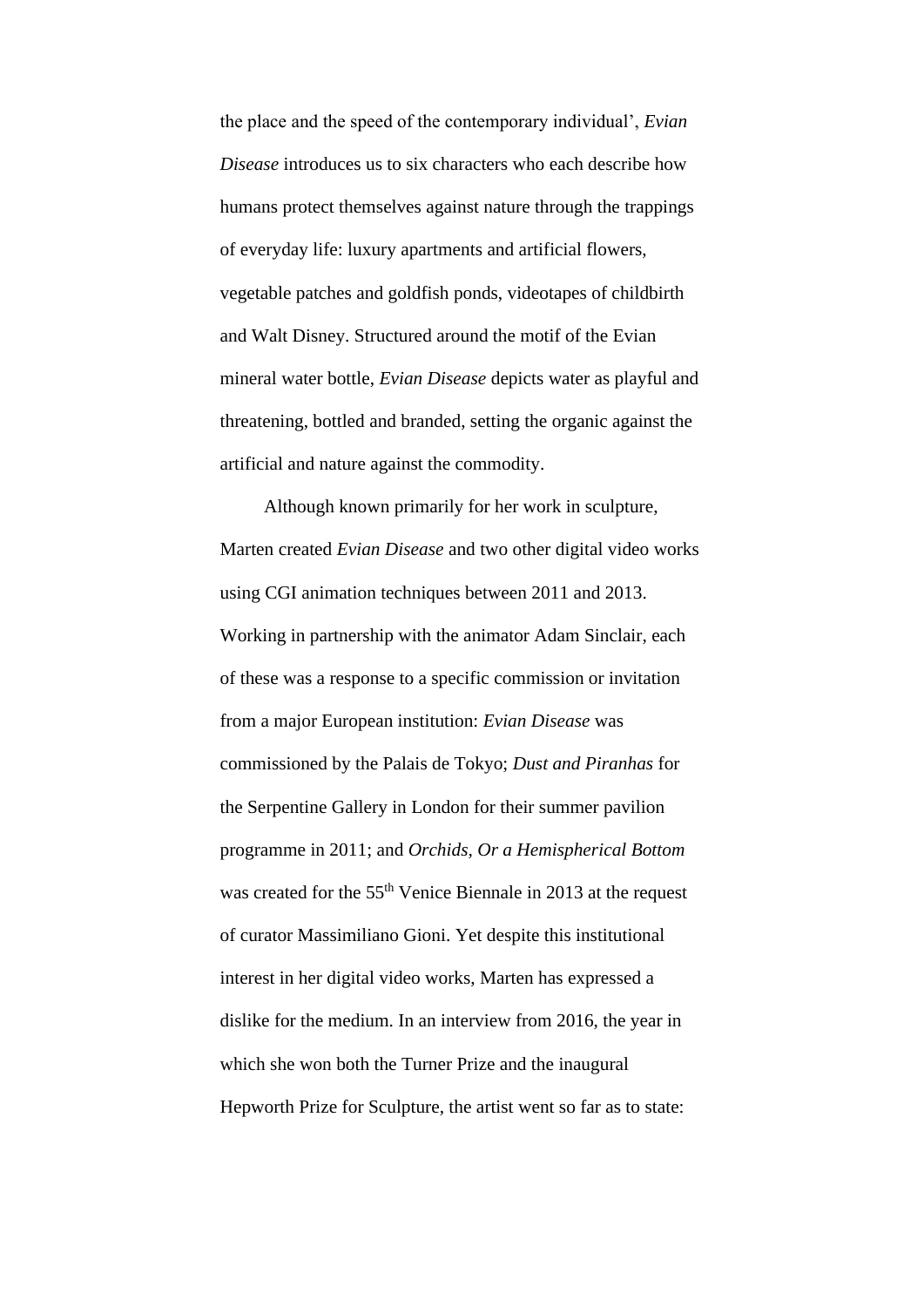I'm really not into technology at all, or in media in that sense. I like handling material, physically constructing, rather than working with an interface which really holds you hostage […] I have no patience, and no theoretical interest in it; more simply put, it's not fun for me. $<sup>2</sup>$ </sup>

It is perhaps unsurprising that the artist's dislike of CGI should pivot around the issue of materiality. Indeed, what Marten seems to describe is a sense of loss at no longer working with some*thing*. We might read this as a distinction between a material, physical, world of objects and what goes on 'behind the screen'. This is a distinction that can be traced through early interviews with the artist. For example, in a 2012 conversation with Maurizio Cattelan about the popularity of animation amongst a young generation of artists, Marten suggested that:

I think it's all to do with how miraculous [CGI] is as a "substance," the infinity potential; there is a gorgeous fluid ease to the look of it, a blasé terror that is addictive. It's weirdly ectoplasmic […] There is nothing to touch, no smell, just this weird rubbery shell that at the same time is both materially dead and data-osmotic. In some ways, it is more code than text, and strangely weightless, genderless.<sup>3</sup>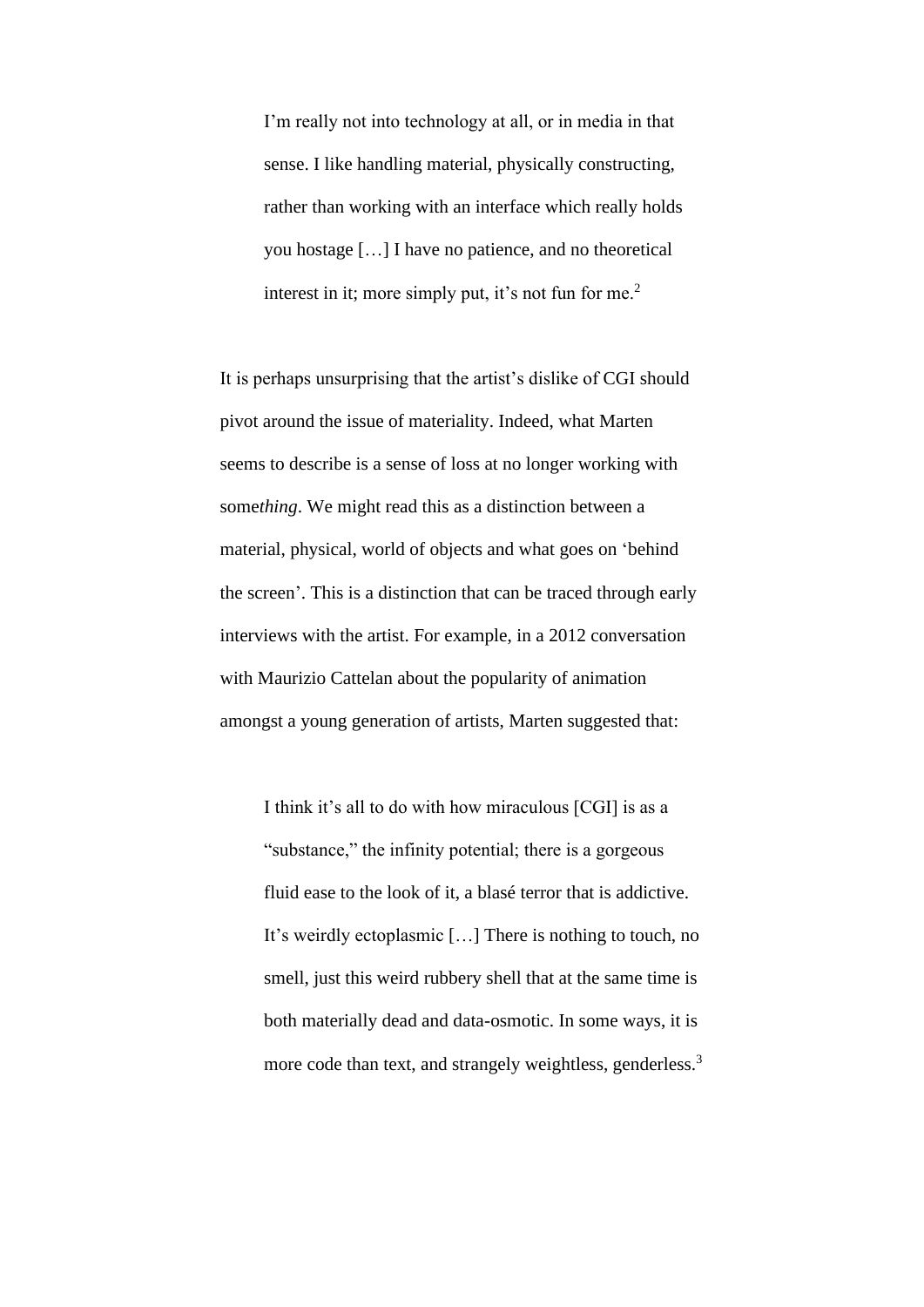Here, again, we see what appears to be an opposition between CGI and the notion of material: CGI is described as flat, binary 'code' rather than text; it is 'weightless' and 'dead'. Yet the language that Marten uses in this earlier interview is far more ambiguous in how it figures the relationship between the digital image and artistic work. There is a poetics at play in this passage, and Marten explicitly reaches for a vocabulary of materials in order to express the enigmatic qualities of CGI. Far from being simply a non-thing, the digital image is here given material properties and behaviours: Marten describes it as 'rubbery' and 'osmotic', 'fluid' and 'ectoplasmic'. Through this vocabulary, an ambivalence emerges in which CGI is understood both as something resolutely not material, not physical, but also a fantasy space enriched with material metaphors. Strikingly, these material metaphors are associated with liquids – 'osmotic', 'fluid', even 'ectoplasmic' – and in this they resonate with the core motif of *Evian Disease*, in which the mineral water bottle signifies both the elemental materiality of the natural and the crystalline perfection of the artificial. As such, the very ambivalence that surrounds CGI comes to be inscribed in the work at the level of the image.

In this essay, I want to explore the representation of water and its relationship to digital technology through a range of contemporary artworks made in Europe and the US in the first half of the 2010s.<sup>4</sup> Focusing primarily on *Evian Disease* and the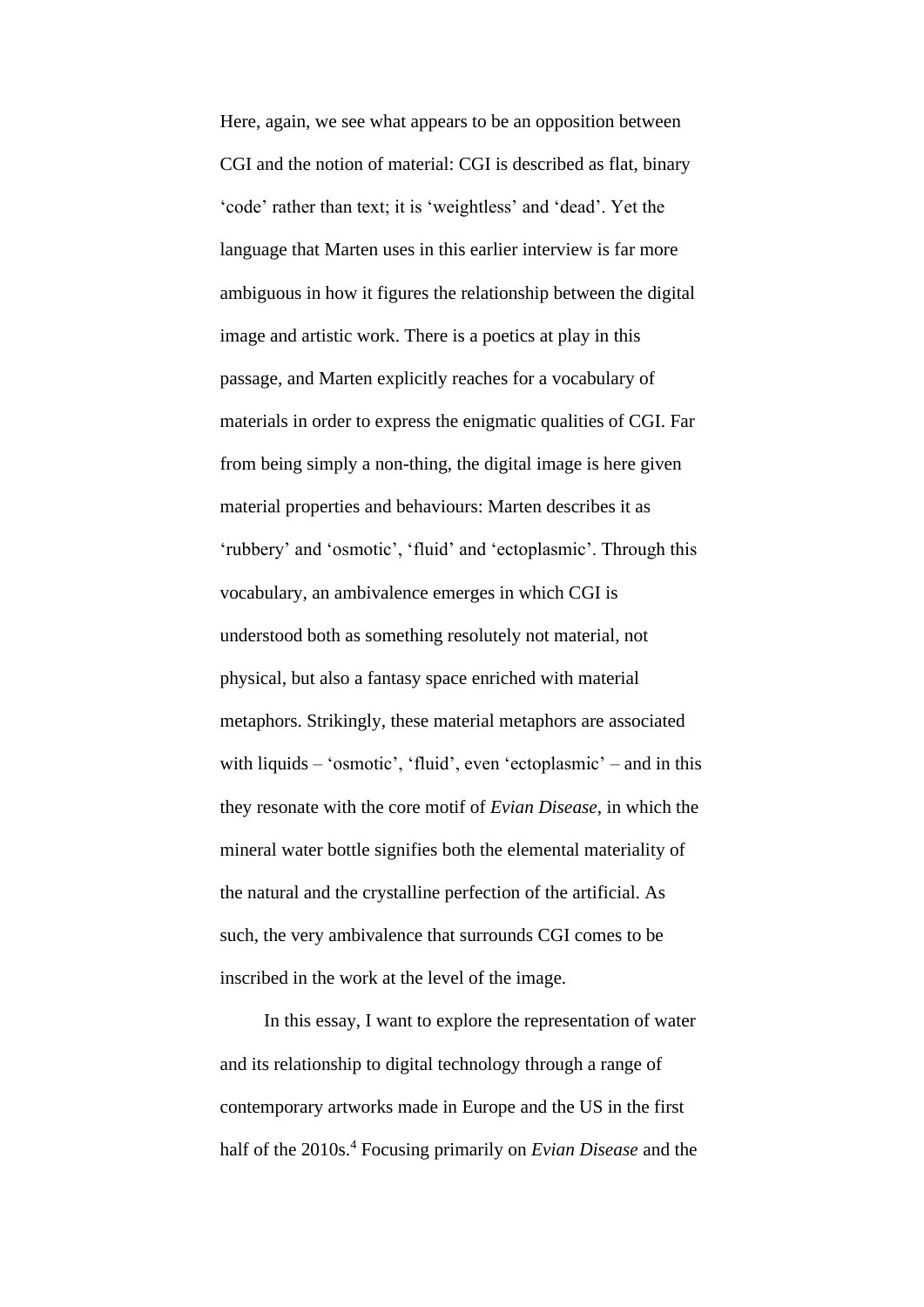German artist Hito Steyerl's major video *Liquidity Inc.*, as well as lesser-known works by artists including Josh Kline, Pamela Rosenkranz and Adham Faramawy, I consider artworks that not only use digital technologies as a tool or a medium but also thematise them. At the heart of this discussion is an analysis of how and why the representation of water has provided such a powerful visual metaphor for digital technologies from CGI to the Internet. As I will argue, this is rooted in water's multivalent associations with notions of both immaterality and materiality, and is symptomatic of a historical moment conditioned by economic and ecological crisis. In what follows, I ask why the motif of water has become so prevalent and, crucially, what it might tell us about our critical approaches to the relationship between technology and society in the twenty-first century.

### **Water as Interface**

In describing the digital image as 'materially dead' and 'weightless', Helen Marten evokes a longstanding and wellestablished narrative in which the digital has been conceptualized as something fundamentally immaterial and, therefore, not real. Although this narrative would come to be developed through the work of theorists of postmodernism, such as Jean-François Lyotard and Jean Baudrillard, it initially emerged in the immediate postwar period from the then-nascent discipline of cybernetics. In her pathbreaking study of 1999,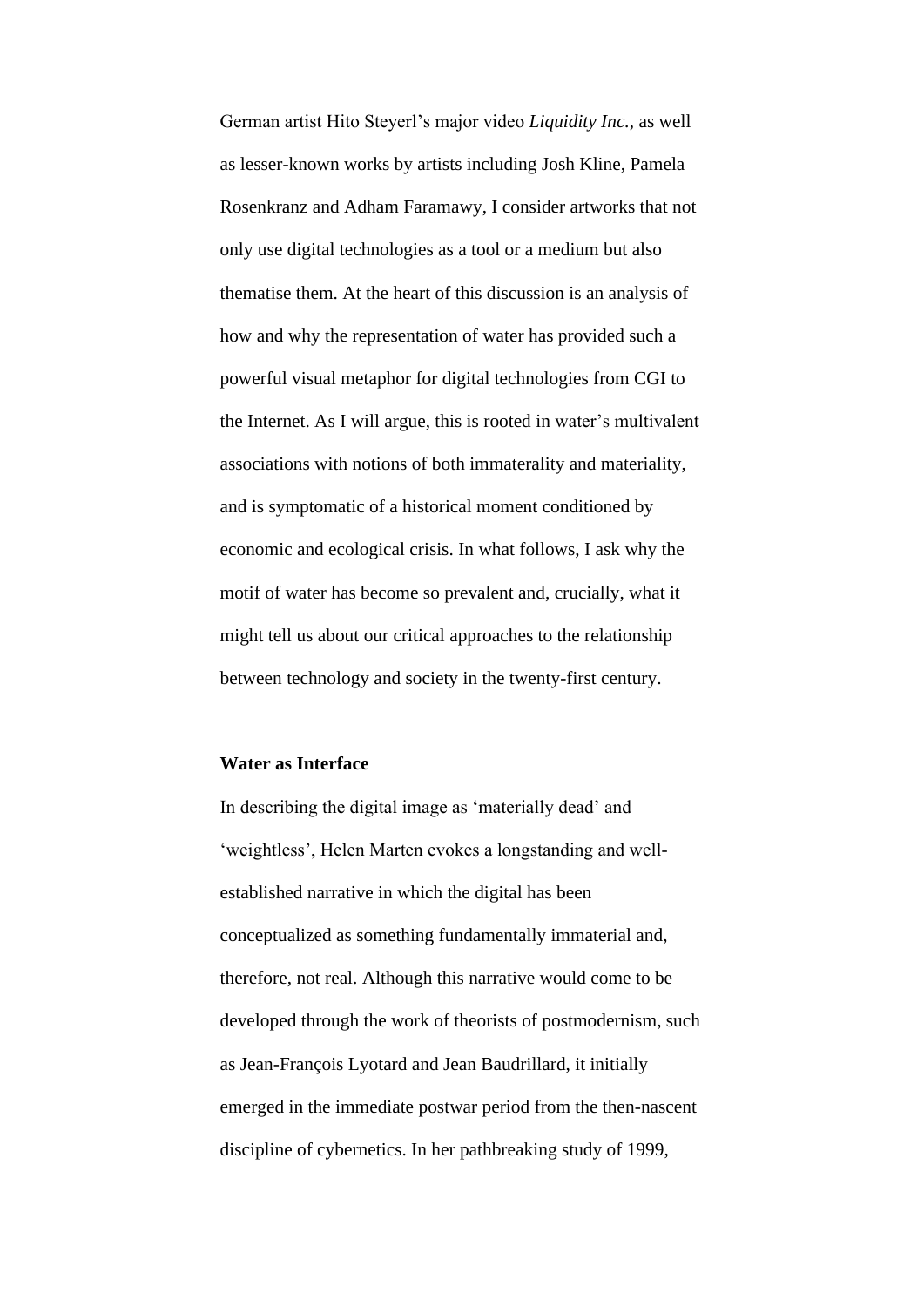*How We Became Posthuman*, N. Katherine Hayles has told the story of 'how information lost its body', arguing that the idea of the digital as immaterial can be traced to the work of the mathematicians Norbert Wiener and Claude Shannon during the famous Macy Conferences, which ran from 1943 to 1954.<sup>5</sup> Sponsored by the Josiah Macy Foundation, this series of conferences was attended not only by mathematicians but also anthropologists and artists, including Gregory Bateson, Margaret Mead and Marcel Duchamp, and it was in these discussions that Wiener and Shannon focused on the cybernetic notion of homeostasis in order to develop a general theory of communication that could apply equally to humans, animals and machines. The theory that they developed, Hayles argues, relied on a definition of information as an entity that was distinct from the material substrates that carried it. By defining information in this way – as something separate from the medium that conveyed it – Wiener and Shannon conceptualized it as detached and free-floating, able to travel across time and space unaffected by any changes in context. 'Information is information, not matter or energy' wrote Weiner in his book *Cybernetics: or, Control and Communication in the Animal and the Machine*, published in 1948.<sup>6</sup> As Hayles demonstrates, Wiener and Shannon's model of information as 'not matter' was merely one of several models of information generated during the Macy conferences. The British physicist Donald MacKay,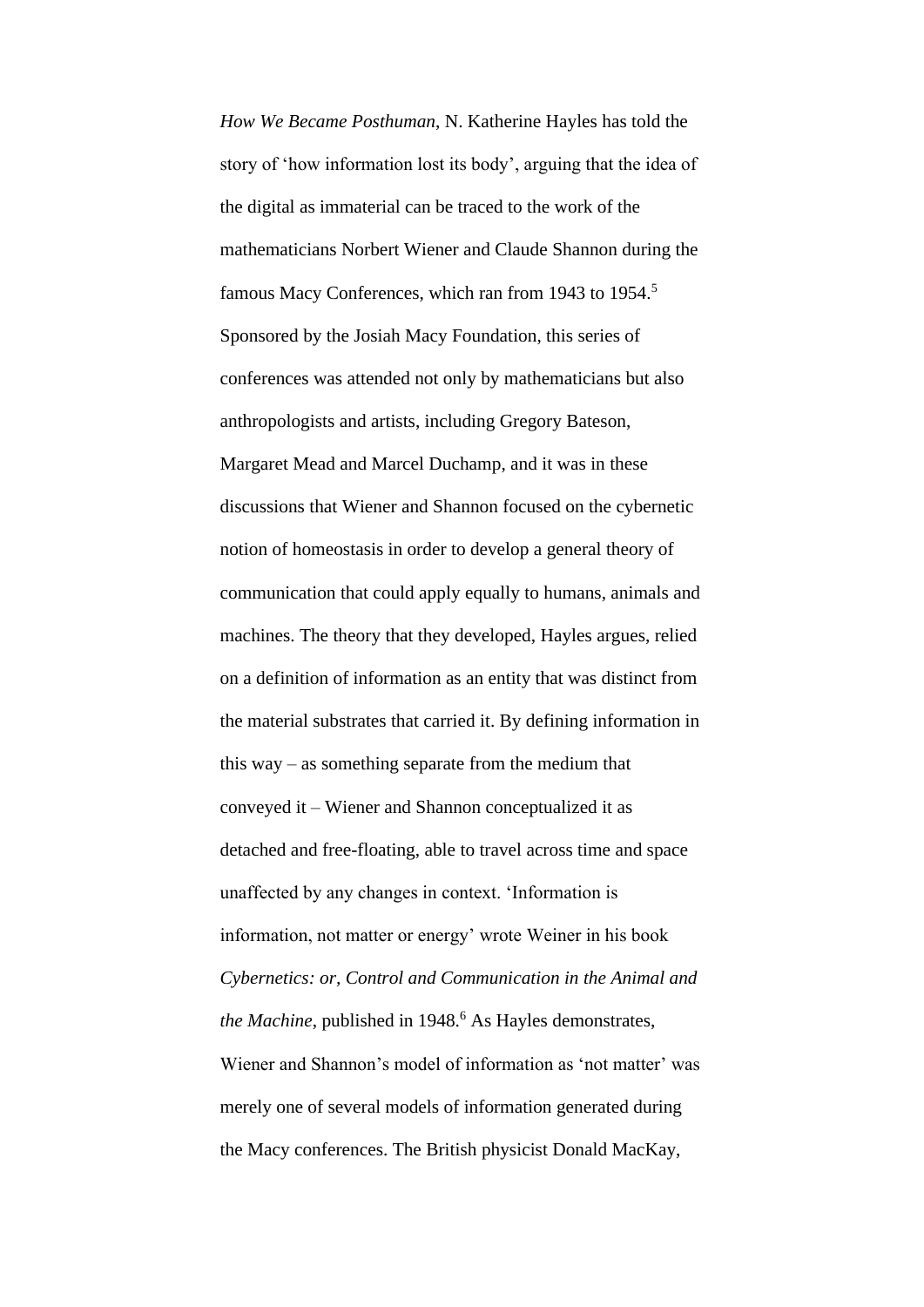for example, proposed the inseparability of form and content, and of message and receiver, thus stressing a fundamental attachment to a material world. Yet it was the Wiener-Shannon model that would come to have wide-reaching effects in the fields of art, sociology and critical theory, informing discussions around the dematerialisation of the art object in the 1960s, the formulation of postmodernism in the 1970s and '80s and theories of immaterial labour in the 1990s.<sup>7</sup>

In thinking about how this plays out in relation to the central motif of *Evian Disease*, it is notable that Hayles uses the metaphorics of water to describe the Wiener-Shannon model of abstraction, arguing that 'it was a small step to think of information as a kind of *bodiless fluid* [my italics] that could flow between different substrates without loss of meaning or form.'<sup>8</sup> Thus, right at the heart of the historical association between information and immateriality is the idea of a substance that flows, something that is not solid and that is adaptable. Of course, a fluid is not the same thing as a liquid, nor is a 'bodiless fluid' simply water. While the term 'liquid' refers to a phase or state of matter, a fluid is something that has the property of flowing. In a liquid, particles move freely over each other but do not tend to separate as do those of a gas. A fluid, on the other hand, can be either liquid or gaseous. This distinction is important because fluids have long provided a powerful set of metaphorics for thinking about media, whether conceived as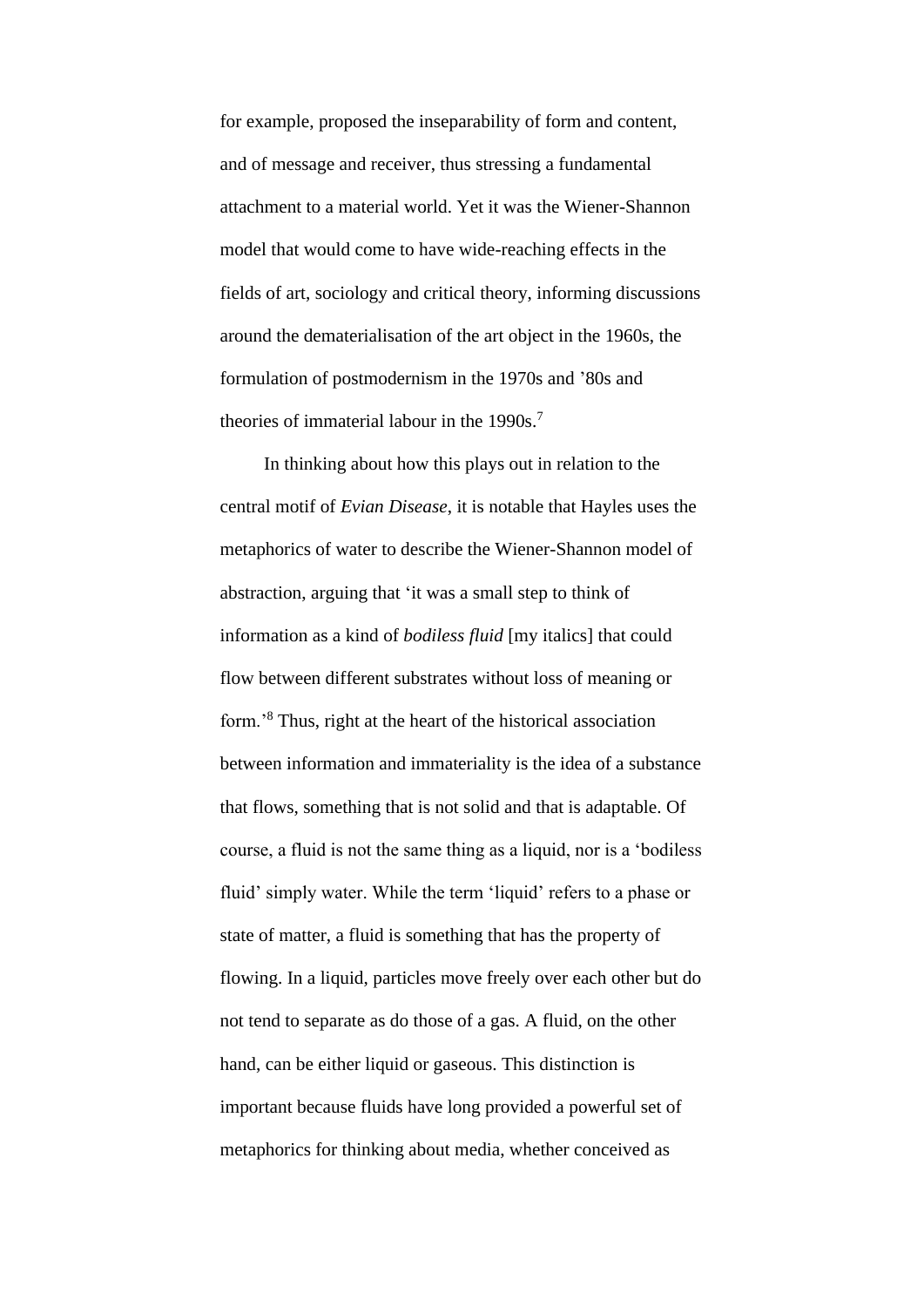signals of communication (in the sense of information or content) or as an environment through which those signals travel (in the sense of medium). $9$  For example, for Raymond Williams writing in the early 1970s 'flow' was used to refer to the streams of content broadcast by television, while for philosophers and scientists in the nineteenth century, 'ether' was a mysterious, mobile, space-filling substance that was thought to carry the planets around the sun and waves of light from one point to another; it was a fluid medium through which electricity and magnetism might pass.<sup>10</sup> But what I want to suggest here is that it is not fluids in general but liquids in particular, and specifically water, that move us from thinking about media in general to digital media in particular.

Indeed, it is water that gives the English language its core verbal and visual vocabularies for articulating the experience of interacting with digital realms. Ripples, droplets and splashes populate our desktop backgrounds and screensavers, and oceanic metaphors proliferate: 'surfing' has been used to describe the activity of navigating the Web according to the intuitive processes and chance associations formalised through hyperlinks; when systems of data capture and control break down, information is said to have been 'leaked'; distributed denial of service (DDoS) attacks are understood in terms of 'flooding'; and even hardware uses the language of the ocean when we speak of 'docks' and 'ports'. These terms are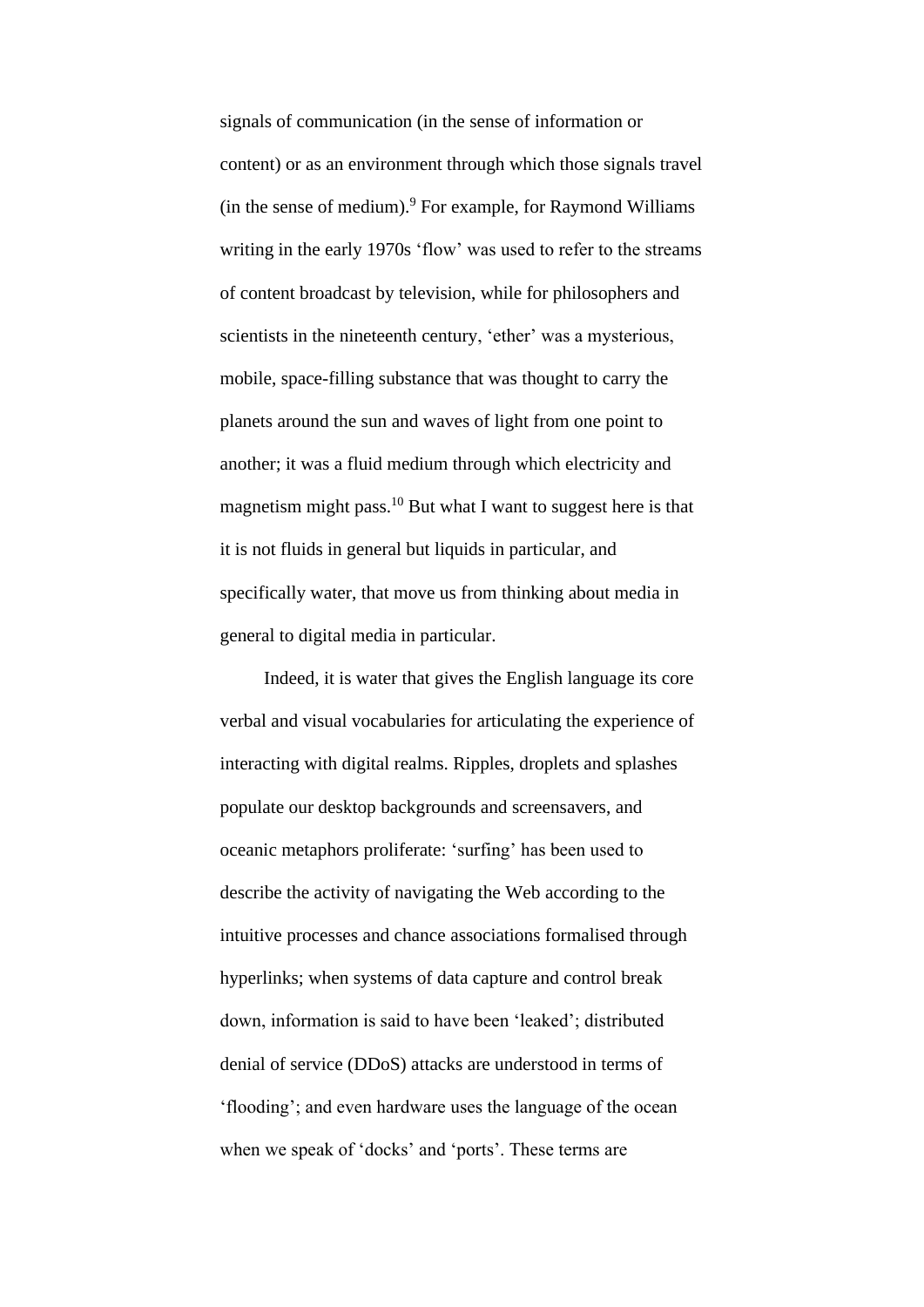specifically tied to digital technologies such as computing and the Internet, but also connect to wider histories of thinking about water and the ocean within cybernetics, a field that takes its name from the ancient Greek term for 'steersman' and which, with the development of SONAR, gave rise to a fascination with marine mammals in the arena of military bioacoustics and communications engineering since these animals engaged in forms of open communication on a global scale.<sup>11</sup> Notably, while some of these terms are meant to suggest positive associations (surfing, for example, is supposed to be fun), there are clearly metaphors of disaster and catastrophe at play here too – a key point to which I will return later in the essay.

It is perhaps easy to understand why water, both in its elemental and its oceanic forms, should provide a suitable set of metaphorics in this context. As H2O, water's properties of transparency and fluidity represent an idea of freedom that has come to be central to dominant narratives about digital technology, such as direct and unmediated access to the world's information, and the unimpeded flow and endless circulation of images. Water flows: it is seamless and efficient. Water has no sides: it is unbounded, all-encompassing and neutral. Water is pure and 'information is information'. To be clear, information is almost certainly none of these things: as a number of studies published since the 1990s have shown, information is messy, contingent and highly ideological.<sup>12</sup> But these qualities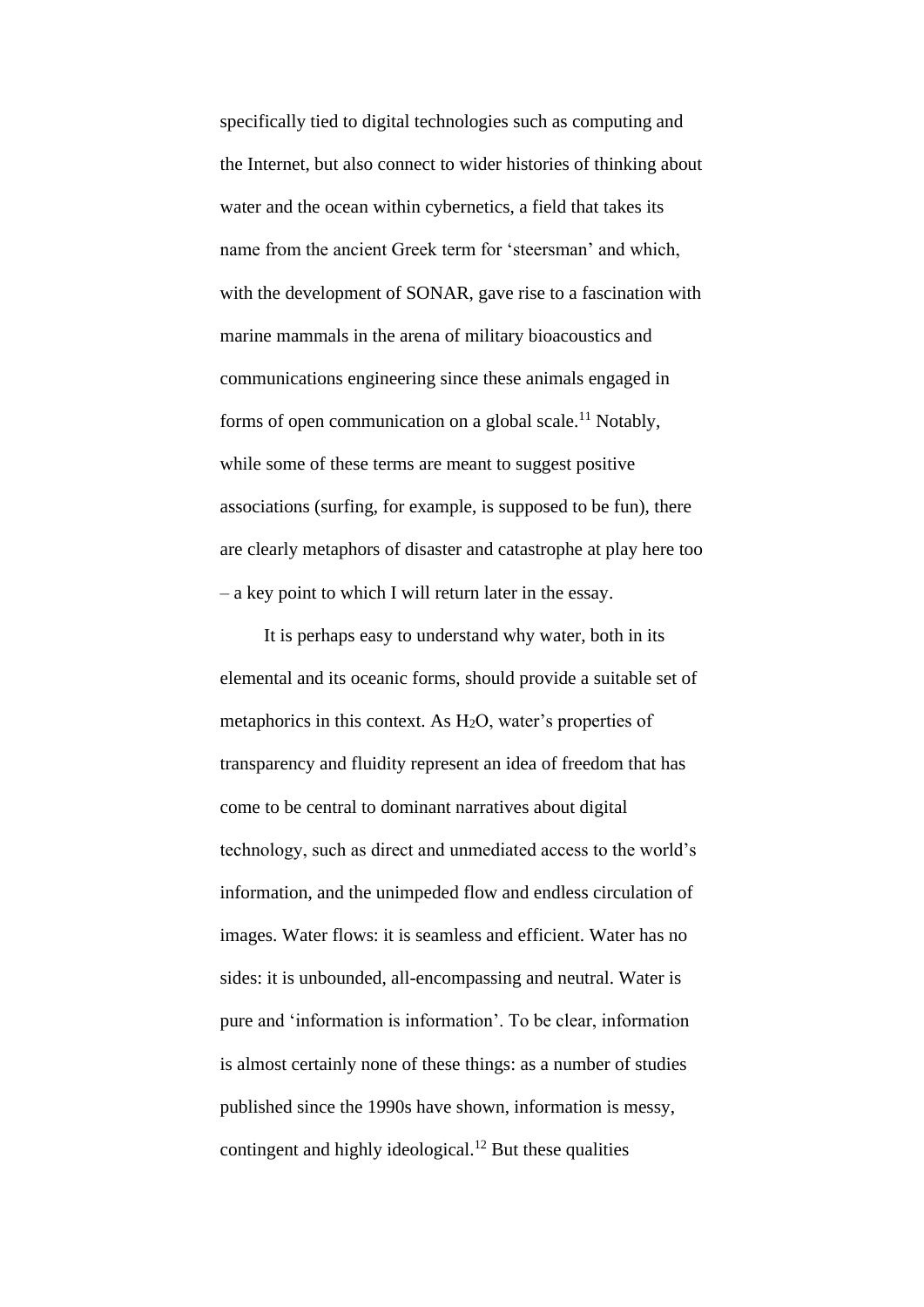nonetheless constitute popular and enduring narratives.

Likewise, with its vast scale and unfathomable depths, the ocean has also been used to mobilize related concepts around freedom and access. But, unlike H2O, the ocean is understood as a site of expansion or exploration: described as a container or a void, the ocean becomes a database, perhaps, or even a site of projection – a featureless blank on maps of the globe that simultaneously stands for and yet conceals the fact of its unknowability.<sup>13</sup> Thus, in its various forms, water has been central to the development of thinking about information and communication in the postwar period, and its metaphorics have expanded with the advent of new technologies such as mobile Internet and Cloud computing, which enhance portability, ease of use and, hence, the perception of freedom. Little wonder then that the Googleplex campus at Mountain View, California, features statue busts of notable oceanographers and ocean explorers such as Sylvia Earle and Jacques Cousteau.

It is precisely such metaphorics that at least in part inform Marten's *Evian Disease*: a study of retreat into technological mediation and away from the horror and uncertainty of nature. But Marten is not alone in her exploration of how digital media might be inflected through the representation of water in this way. Indeed, the pairing of water and the digital is evident in the work of a number of young artists – the majority of whom cluster around the traditional art world centres of London,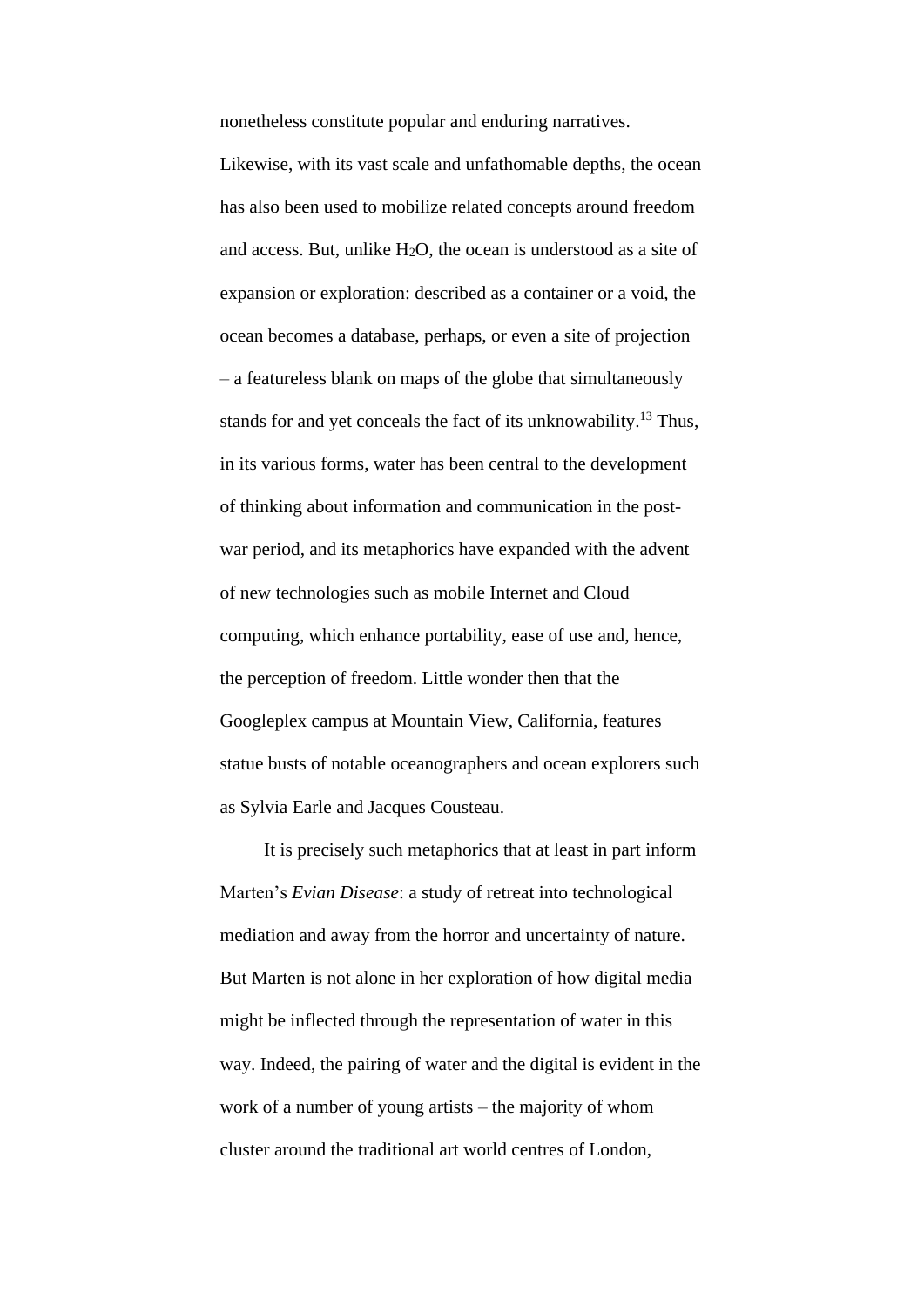Berlin, New York and Los Angeles – who are engaged with how new technologies are re-shaping not only the production of art but everyday life. Take, for example, the installations and artworks *Hydra* (2014) by Adham Faramawy, *Highly Liquid* (2013) by Magali Reus, *Screening* (2012) by John Lawrence and Joe Watling, or *Warm Warm Spring Mouths* (2013) by Ed Atkins (*plate 5*, *plate 6*, *plate 7* and *plate 8*), all of which were made at around the same time as *Evian Disease*. In each of these works, droplets of water come into contact with screen and skin, suggesting luxury, perfection and high-definition living. In these artworks, water is used to engage a thematics of abstraction and immateriality that goes right to the core of the cultural mythology around digital technology: a 'better-than' version of real life.<sup>14</sup>

This, I argue, finds its most essential expression in the bottling and branding of water, exemplified by Evian. Here, a once-natural resource is purified and packaged, and in so doing becomes commodified and spectacularised. Selling notions of health and wellbeing, and connected to an ever-expanding fitness market, bottled water has been the fastest growing drinks sector for the last two decades: in the US, 1,500 bottles of water are opened every second and nine billion gallons are sold annually.<sup>15</sup> Given its current historical prominence, it is perhaps unsurprising that bottled water has featured prominently in a number of artworks and installations made during the same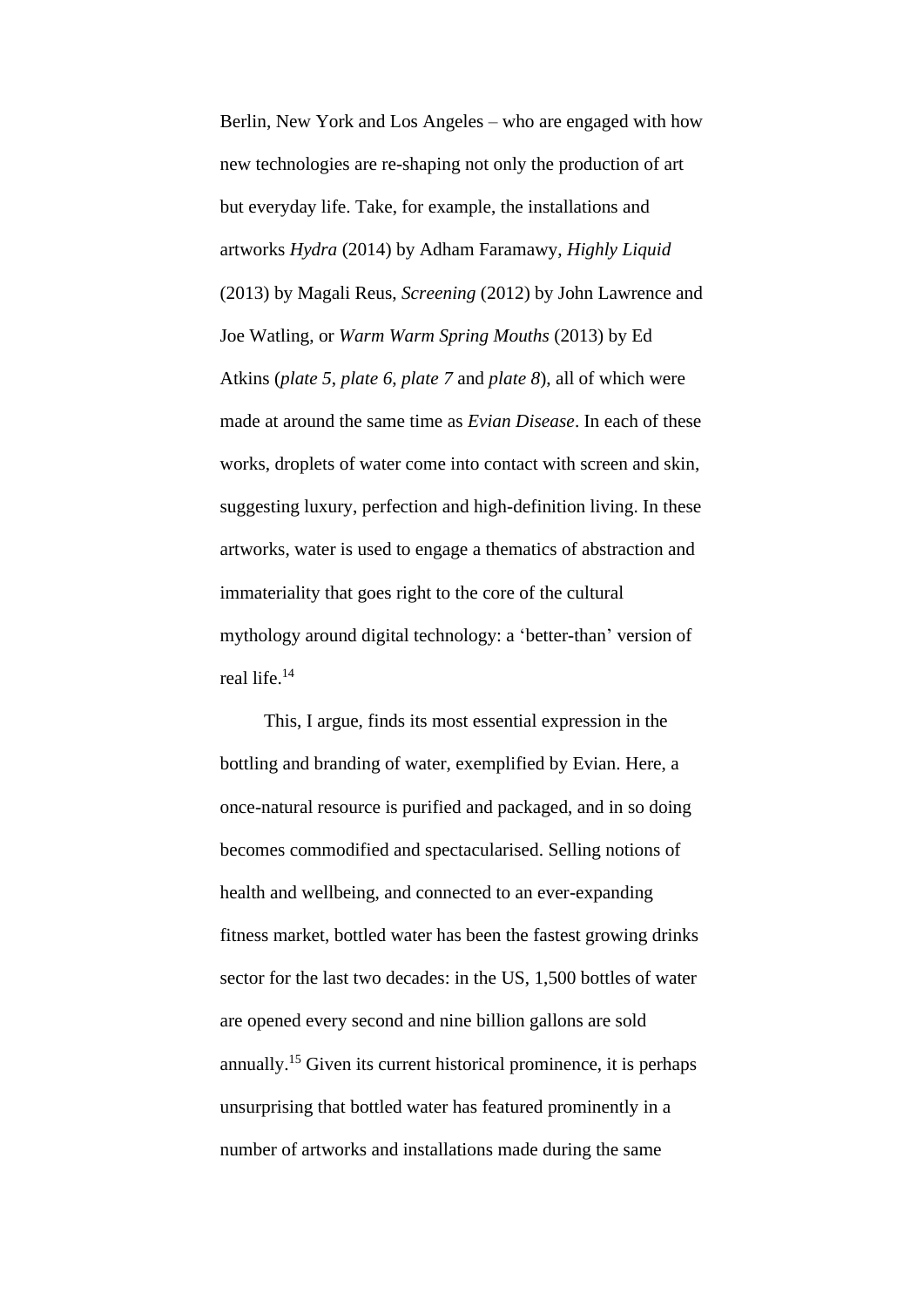period, such as Pamela Rosenkranz's *The Most Important Body of Water is Yours* (2010), Yngve Holen's *Parasagittal Brain* (2011) and Josh Kline's *Its Clean, Its Natural, We Promise* (2011) (*plate 9*, *plate 10* and *plate 11*). In its sterile commodity form, the image of bottled water both in these works and in *Evian Disease* serves as a cynical representation of the supposed certainty and security of modern life, whether through the mundaneness of the office water cooler or the perpetual hope of self-improvement.<sup>16</sup> There is, of course, a critique of this at play in Marten's work: suggested in the title of *Evian Disease* is a striking reference to impurity and infection that reminds us of the potential of water to be a carrier of illness.

Art's *work* is central here, and many of these artists do not simply illustrate the associations between water and the digital but actually engage with the problem of representation as immanent to them. In other words, although water has historically been used to represent the digital, we might say that, in fact, it is representation itself that is at stake. Afterall, water poses a fundamental problem for representation: how does one give visibility to something that is transparent? Although this problem is not specific to digital media, it does have a particular valency in this context since water is one of the most difficult subjects to render using digital tools of production. This is because the refraction of light through water produces complex optical effects, such as caustics, that require sophisticated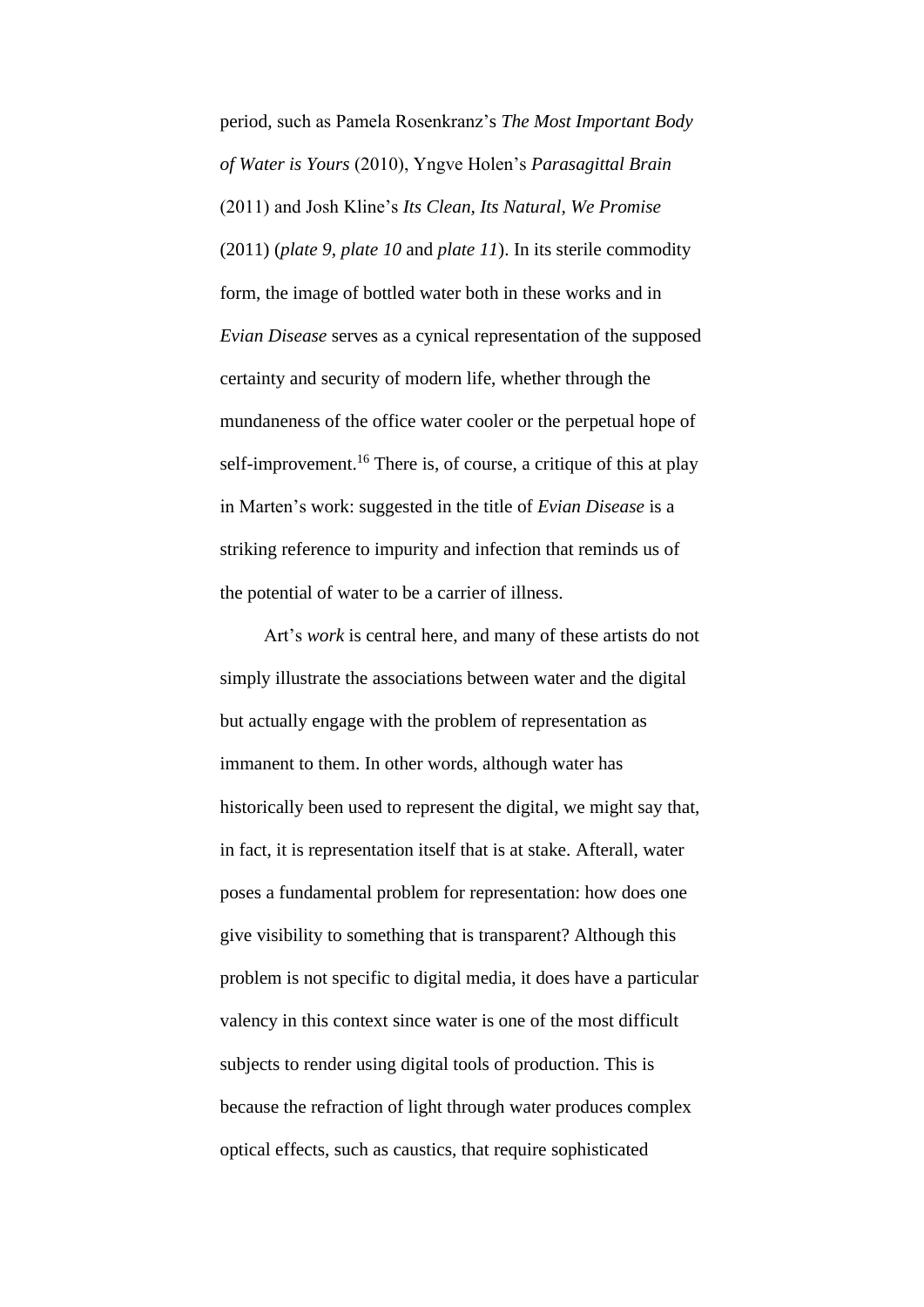rendering techniques like ray tracing that are computationally demanding and expensive. I suggest that it is precisely this aspect of unrepresentability that serves to signify our idea of digital technology as something immaterial and unknown. Thus, it is somewhat paradoxically a material substance, that is to say water, and its material properties of transparency and fluidity, which have historically helped us to formulate and give shape to an idea of immateriality: water provides a representation of some*thing* that historically has been thought of as *nothing* ('not matter').

Gaseous metaphors of atmosphere, ether and the cloud have, of course, also featured in discourses concerning art in so far as they have posed the problem of how to represent that which is unrepresentable, and remain relevant in current terminology such as 'Ethernet' and 'Cloud computing'.<sup>17</sup> But, as the work of Hubert Damisch and T. J. Clark has usefully laid out, gaseous metaphors are attached in important ways to painting and chiefly take as their focus the forms of abstraction that mediate the relationship of modernity to modernism, of medium to post-medium, or of modernism to postmodernism.<sup>18</sup> By contrast, what I am setting out here is the significance of liquid metaphors, of water, to thinking specifically about the digital and, as I will go on to show, a new set of discourses that have developed around it in the last decade.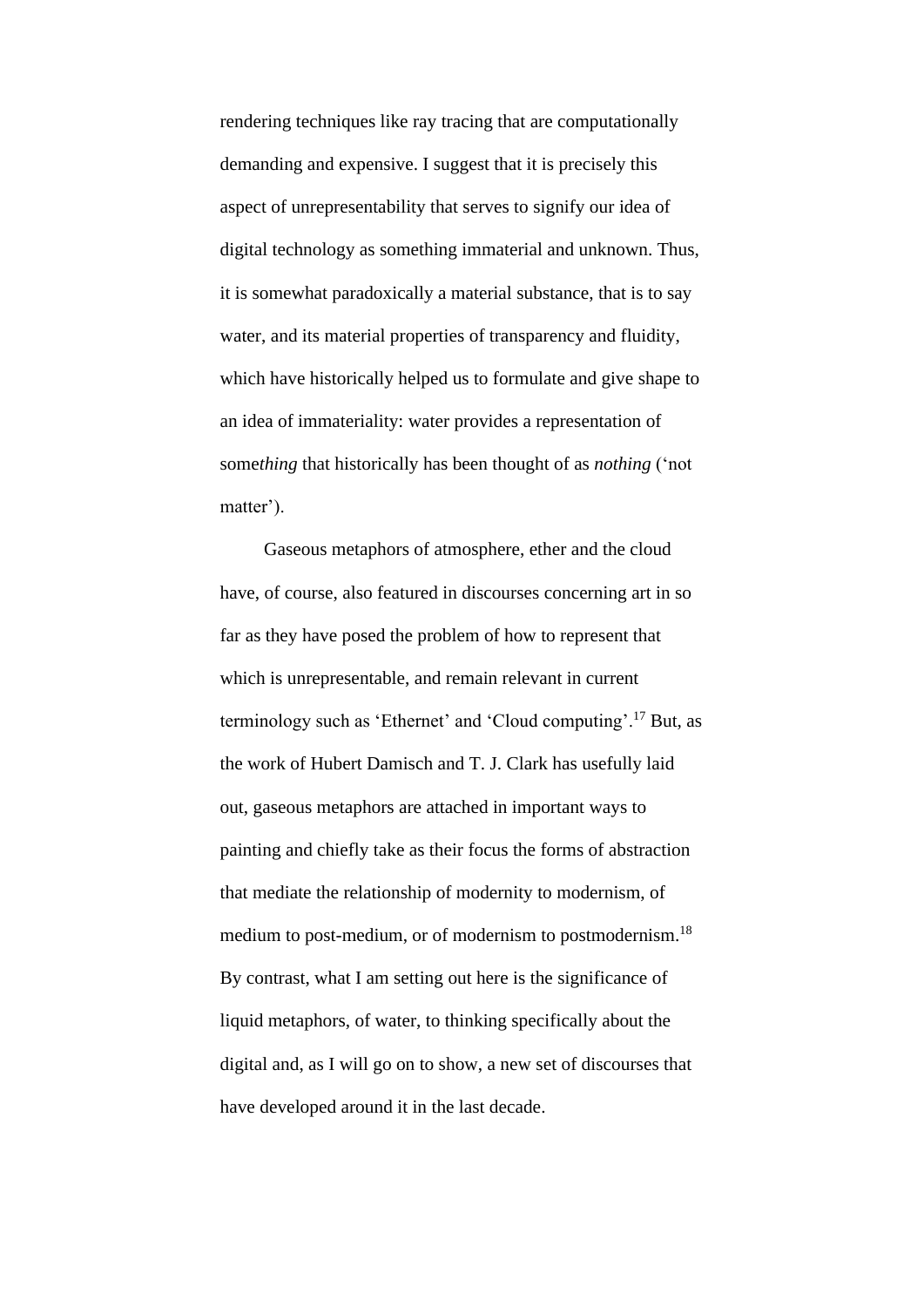While the media theorist John Durham Peters has discussed at length how water serves as a medium in his fascinating study *The Marvelous Clouds: Towards a Philosophy of Elemental Media*, what I would like to propose instead is a way of thinking about the iconography of water as a site of mediation, and here water's relationship to the computer screen as a form of interface is historically significant. As the architectural historian Branden Hookway has detailed, it is from studies into fluid dynamics that we owe the very emergence of the concept of the 'interface', a term used to describe the point at which two things (surfaces, ideas, bodies) are brought into contact with one another. In his book *Interface*, published in 2014, Hookway recounts how, in the 1880s, the Scottish engineer James Thomson coined the term to describe a dynamic boundary condition that separates one distinct fluid body from another. For Thomson, the 'interface' is the point at which liquid in a state of turbulence meets with liquid in a state of laminar flow.<sup>19</sup> In his 1882 book *Hydrostatics*, Thomson writes that 'A perfect fluid may be defined as a body, the contiguous parts of which exert pressure upon each other perpendicular to the interface which separates them.' He goes on to define the interface as 'a face of separation, plane or curved, between two contiguous portions of the same substance.<sup> $20$ </sup> Thus, it is the study of fluid bodies, such as water, that gives us the terminology for a key aspect of computing technology, used to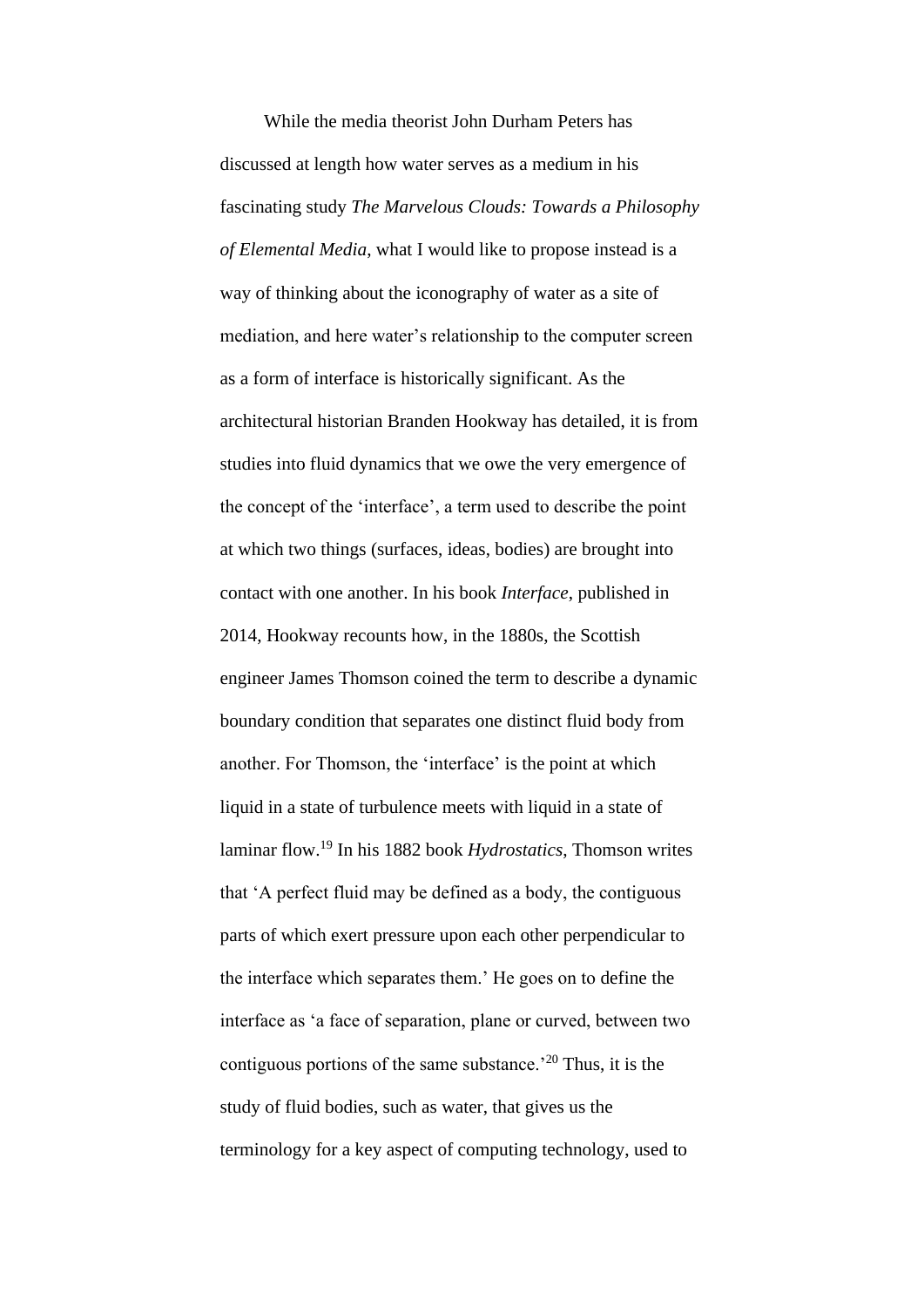refer to both hardware and software. But it is also water that serves as the site of mediation, in other words as an interface, for our interaction with, and understanding of, digital realms. This is perhaps especially relevant in the context of the artworks that I consider in this essay, which are primarily screen-based.

For Hookway, and subsequently for my argument here, it is significant that Thomson's use of the term interface referred specifically to the point at which liquid in a state of turbulence met with liquid in a state of relative calm, since it is suggestive of the role of the interface in negotiating the forms of unrepresentability that I have associated with the digital. Hookway writes, 'In essence, the interface would emerge as an analog of the boundary that separates dynamic stability from instability, or rather, from the need to find within those behaviors or events once thought to be unstable and unknowable a kind of knowing and stability.'<sup>21</sup> In other words, Hookway is interested in how the interface comes to organise and order information, to shape it for human engagement and in so doing mitigate against the idea of 'information overload' or a deluge of data that is incomprehensible to the human brain.<sup>22</sup> In a similar vein, it is my argument that, as a type of interface, the metaphorics of water serve to stabilise something that otherwise presses at the boundaries of comprehension: the metaphorics of water organise and order our relationship to digital technology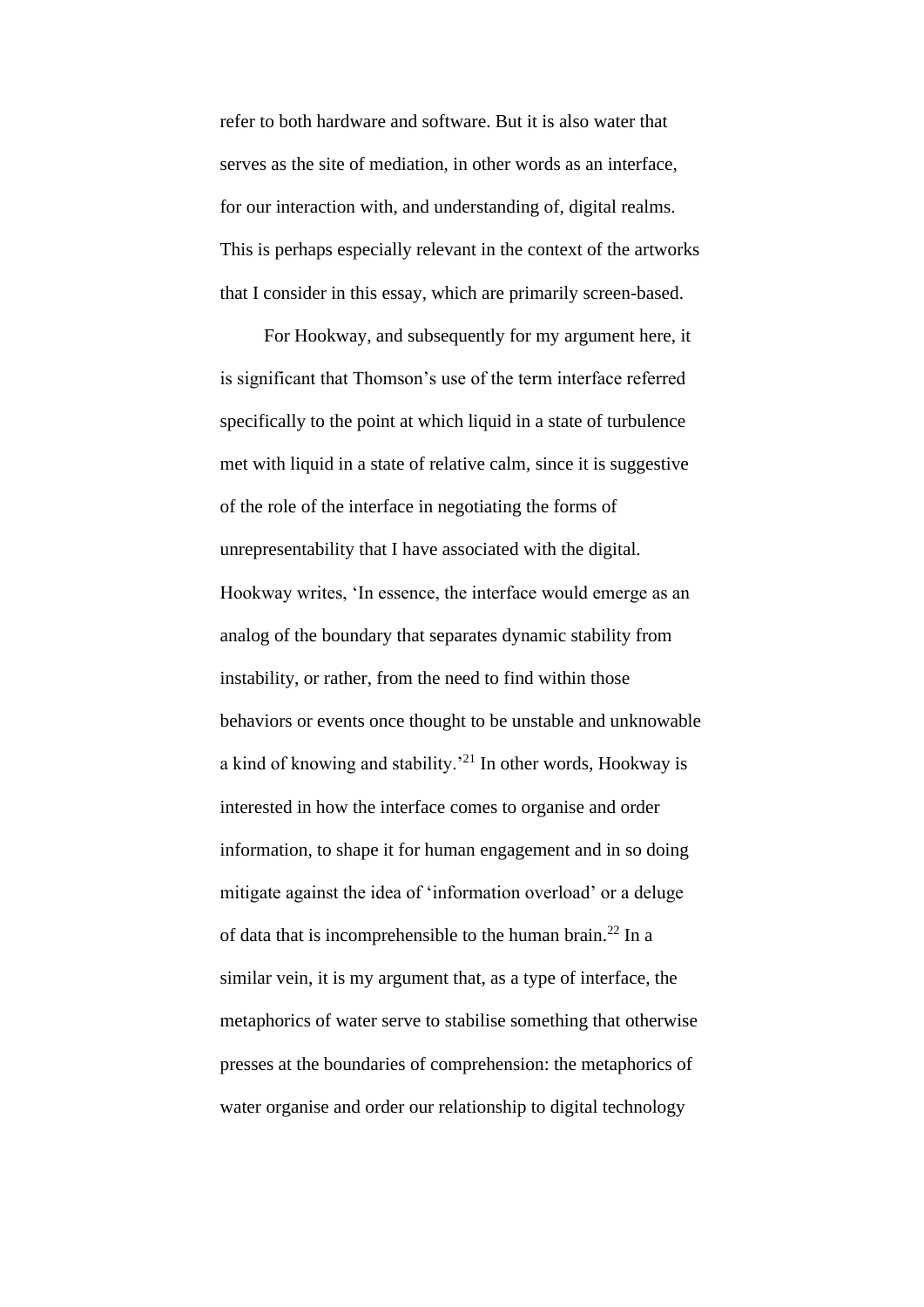and, crucially, they do so through the concepts of purity, neutrality, freedom and unknowability.<sup>23</sup>

This way of thinking about the interface, and specifically of thinking about the metaphorics of water as itself a kind of interface – whether in elemental, oceanic or bottled form – crystallises the sense of organizing and controlling nature through technology that is at the heart of Marten's *Evian Disease*. The metaphorics of water both poses and resolves a problem of representation, of finding ways to represent invisible forces or concepts. But, in so doing, the metaphorics of water also raise the spectre of control, a concept that is repeatedly thematised in *Evian Disease* through the appearance of various devices for catching and containing water: pipes, umbrellas and the Evian bottle itself. Control has, of course, been central to the debates of information technology. Specifically, in key works such as Lyotard's *The Postmodern Condition: A Report on Knowledge* and Gilles Deleuze's essay 'Postscript on the Societies of Control', the abstractions of code have been seen to produce a framework of control.<sup>24</sup> At stake in Deleuze's analysis of control, as in Lyotard's analysis of knowledge, are the forms of power exerted over the late-twentieth century subject, and this triangulation of knowledge, control and power continues to inform recent debate, having been developed in important ways in the last fifteen years by Alexander Galloway, Wendy Hui Kyong Chun, and Seb Franklin.<sup>25</sup> Yet while these texts focus on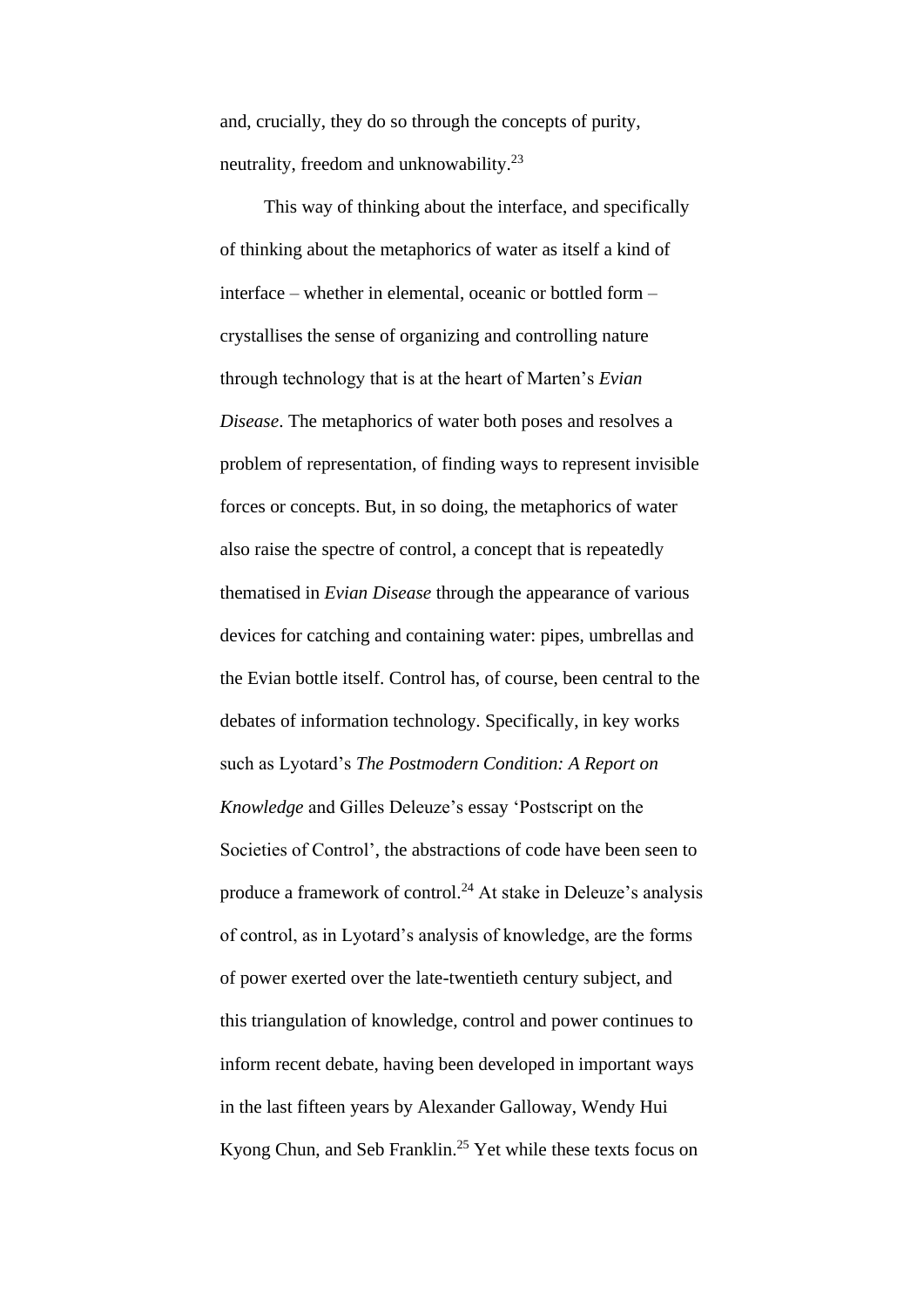the way in which the abstractions that are fundamental to thinking about information technology come to be directed towards the exertion of control over the subject, what I am describing here is the way in which the representation of the informational realm through watery metaphors might in fact serve to reflect a desire for control over technology. In other words, by giving form to something that is otherwise unrepresentable, water both stands for *and* works to conceal the traditional model of information technology as a black box, in which power is constituted through a condition of relative invisibility.

### **Laminar Flow and Turbulence**

Order and chaos; control and freedom; Evian and the ocean: these are the axes through which the relationship between the metaphorics of water and the digital appear to be organized. In what follows, I therefore want to move from thinking about the historical and metaphorical intersections between water and information technology to look in more detail at these two different notions of laminar flow and turbulence and consider what they signify in the context of recent art. To do so, I want to consider a second major work in which this pairing of laminar flow and turbulence has been explicitly thematised: *Liquidity Inc.*, a 30-minute digital video by the German artist, filmmaker and writer Hito Steyerl who in 2017 topped the annual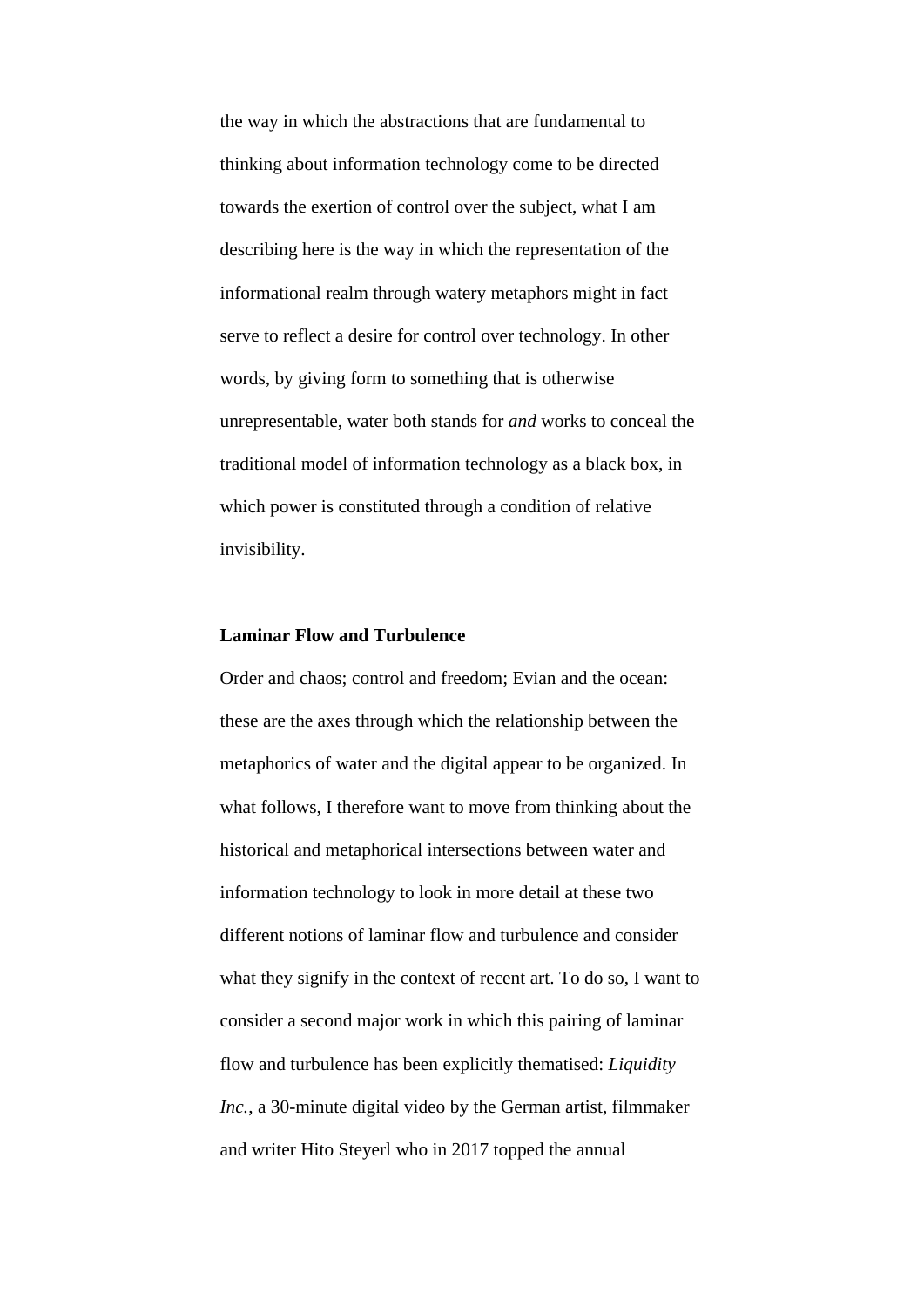*ArtReview* Power 100 list as the most influential person in contemporary art (*plate 12*). Although, as we have already seen, *Liquidity Inc.* was not the first artwork to triangulate digital technology and contemporary culture through the representation of water, it arguably remains the major, sustained exploration of those intersections and, as such, forms an important case study for this discussion.

Opening to the sound of crashing waves, *Liquidity Inc.* follows the story of Jacob Wood as he recounts his early experiences as a refugee from the Vietnam War as part of 'Operation Babylift', a US programme to evacuate its enemies' orphans for adoption in America. Wood grew up to become a financial advisor and, after losing his job in the financial crash of 2008, found a new calling as a professional fighter and pundit in mixed martial arts. This story is interspersed with economic 'weather reports' delivered by individuals wearing balaclavas and owl t-shirts in which trade winds are reimagined as prevailing patterns of debt and power, as well as with footage from Hurricane Katrina and screen captures from an online lesson for generating CGI water (*plate 13*). Bruce Lee's Tao 'be water my friend' is a constant refrain throughout, a mantra not only for mixed martial arts but for the constant processes of assimilation that Wood has undergone throughout his life.

In *Liquidity Inc.*, the image of water is repeatedly used to symbolize fluidity as a guiding principle – the flexibility of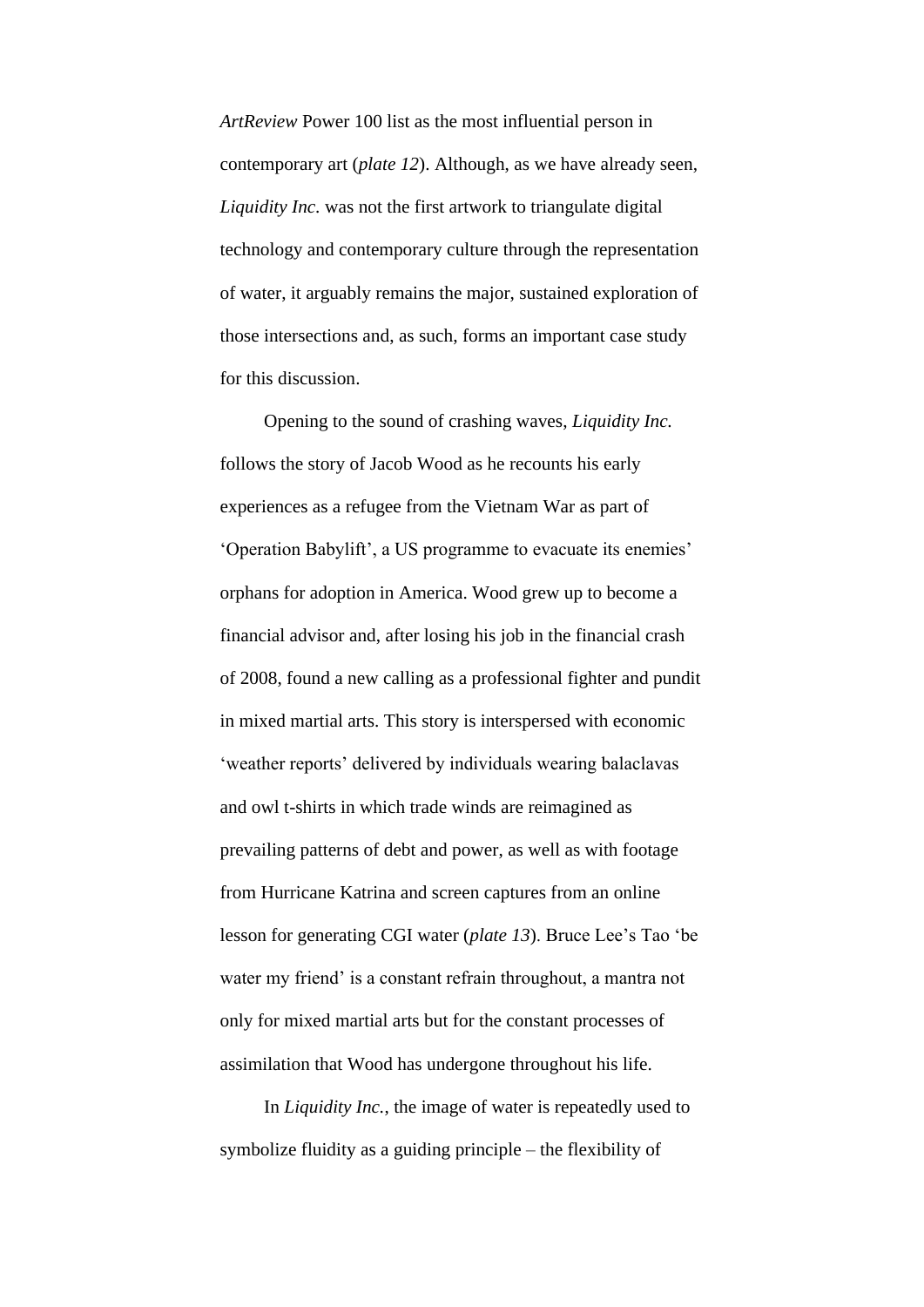labour, the unimpeded and endless replication and translation of information, the malleability of the subject – so that the Zen doctrine of fluidity is attached to the protean subject of neoliberalism. However, as in Marten's *Evian Disease*, storms and floods loom large, so that *Liquidity Inc*. is characterized by themes of turbulence and instability as much as of seamless, streamlined flow.

At the heart of the work is an exploration of the entanglements of capital with the circulation of digital images. But, whereas once the notion of the 'copy' signified mass reproducibility and the commodification of the image, in *Liquidity Inc.* we are instead confronted with the perpetual deand re-contextualisation of the image within an online attention economy.<sup>26</sup> This can be seen, for example, in a passage of *Liquidity Inc.* in which we are presented with an image of a Tumblr feed featuring multiple colorized, animated reproductions of Hokusai's *Under the Wave of Kanagawa*, commonly known as *The Great Wave* (1829-1832) (*plate 14*). The choice of subject matter here is central: as one of the most widely reproduced non-western artworks, Hokusai's woodblock print has been described as an icon of the globalized flows of capital, commodities, ideas and technologies. $27$  Now digitally altered and reproduced in endless variations within the seemingly infinite scroll of Tumblr, *The Great Wave* is used as a motif in *Liquidity Inc.* to signify not simply a stream of digital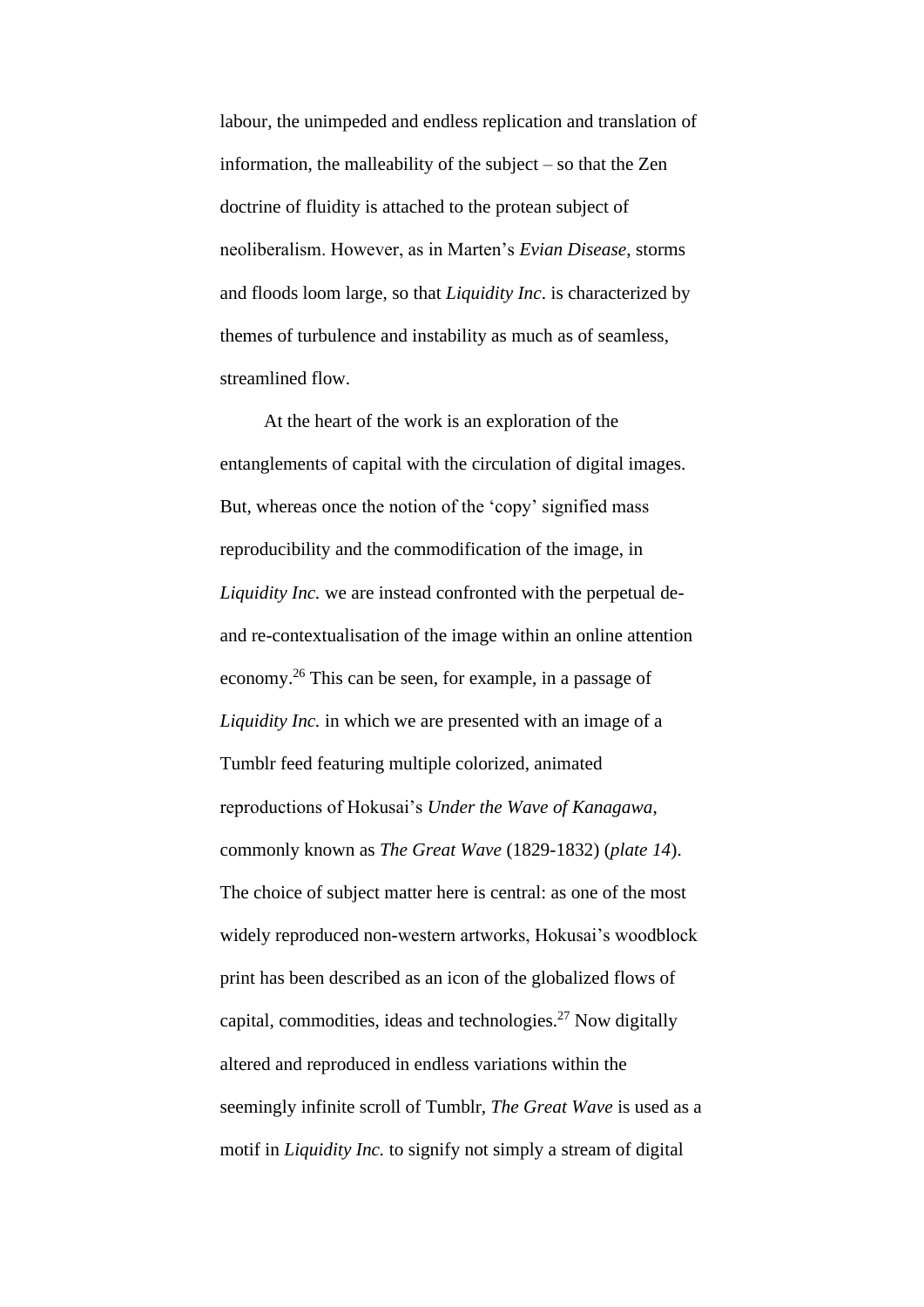images but a deluge of them. Like the Evian mineral water bottle, the digitally-reproduced image of the wave here functions as something more than a serial commodity, inserted into ever-new flows of circulation and registers of value.

As is apparent from the Hokusai motif, *Liquidity Inc.* establishes a direct correlation between the way in which the metaphorics of water function in relation to digital technology and the way in which they function in relation to capital. Indeed, financialised capitalism is central to this story about the relationship between water and the digital, and its own abstractions are frequently expressed through the same metaphors of liquidity and flow. We talk about liquidity when we mean a high volume of activity in a given market, but there is also the liquidation of a company, or the close relationship between liquid assets and ready cash. Assets can be 'frozen' and market liquidity can 'dry up'.

In this context, it strikes me that watery language and metaphor is not simply an abstraction but, as with the historical conceptualisation of information as a kind of 'bodiless fluid', is rather used to signify the very idea of abstraction and/or immateriality. And here it is important to note that the forms of abstraction associated with digital modes of representation – bit values represented through the arbitrary signs  $/1/$  and  $/0/$  – correlate in important ways to the forms of abstraction that characterise financialised capitalism, from the substitution of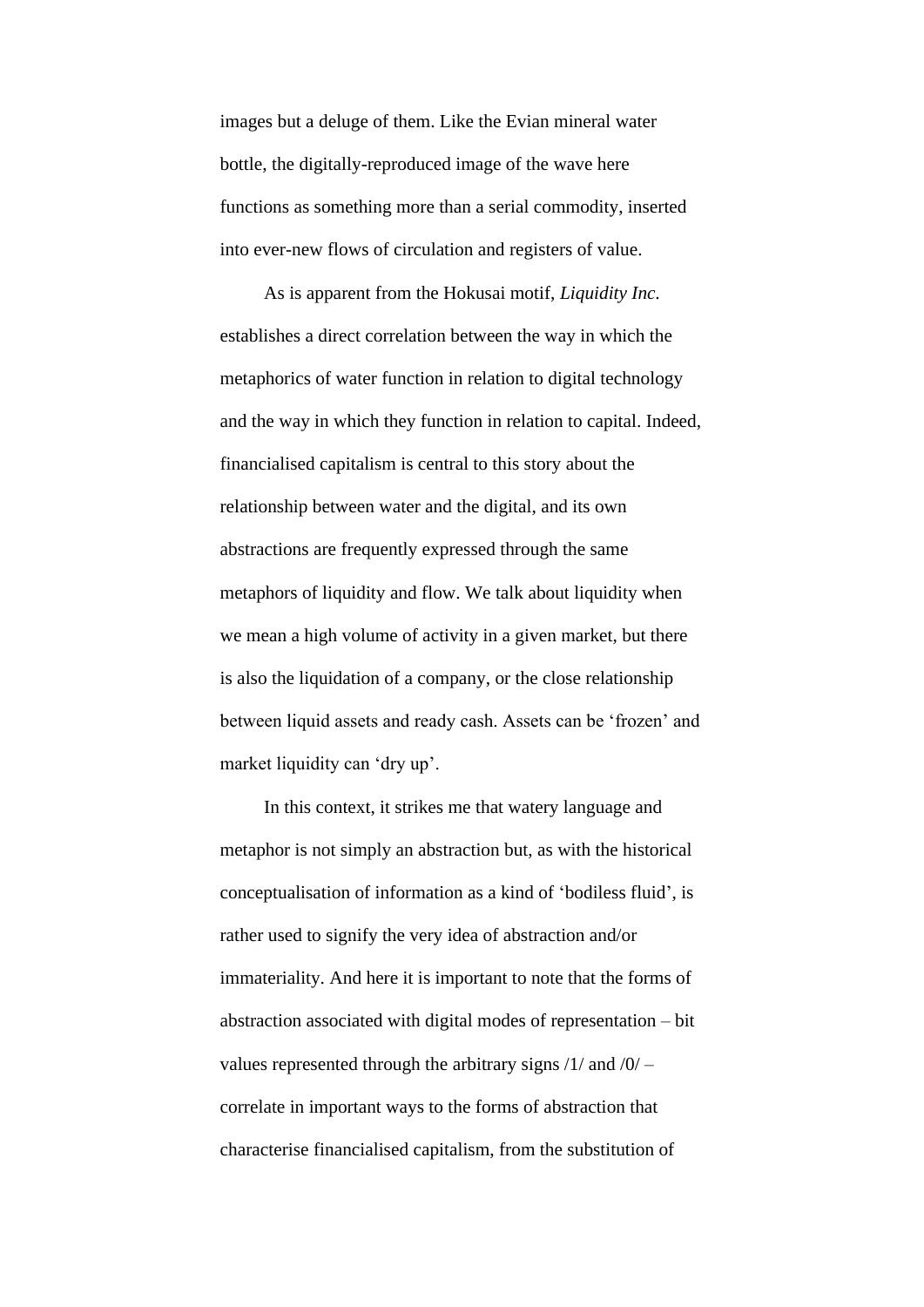material value in fiat currencies to the blackboxing of financial markets to derivatives trading, collateralized debt obligations, sub-prime mortgages and quantitative easing. It is, I argue, through being conceptualized as abstract or immaterial that both the digital and capital have come to be understood as free flowing and that, crucially, it is through the metaphor of flow that the movements of both the digital and capital have been naturalized.<sup>28</sup>

In this respect, *Liquidity Inc.* works with a familiar narrative about the reproducibility of the digital image and its detachment from any original context or medium, such that the circulation of the digital image is treated as like or complicit with the flows of capital, whether in the context of thinking about globalized relations of trade and finance or in the exchange and circulation of commodities. This pairing has been an important framework through which the digital image has been understood in art history. For example, in his 2016 book, *In the Flow*, Boris Groys has described how the Internet has precipitated the transmutation of art into documentation in the service of the museum as an extension of the experience economy. And, in *After Art* published in 2012, David Joselit has described a condition of 'image neoliberalism' in which digital modes of reproduction occasion a detachment of the image from any essential or original context in the same way that money makes commodities mobile. Joselit writes: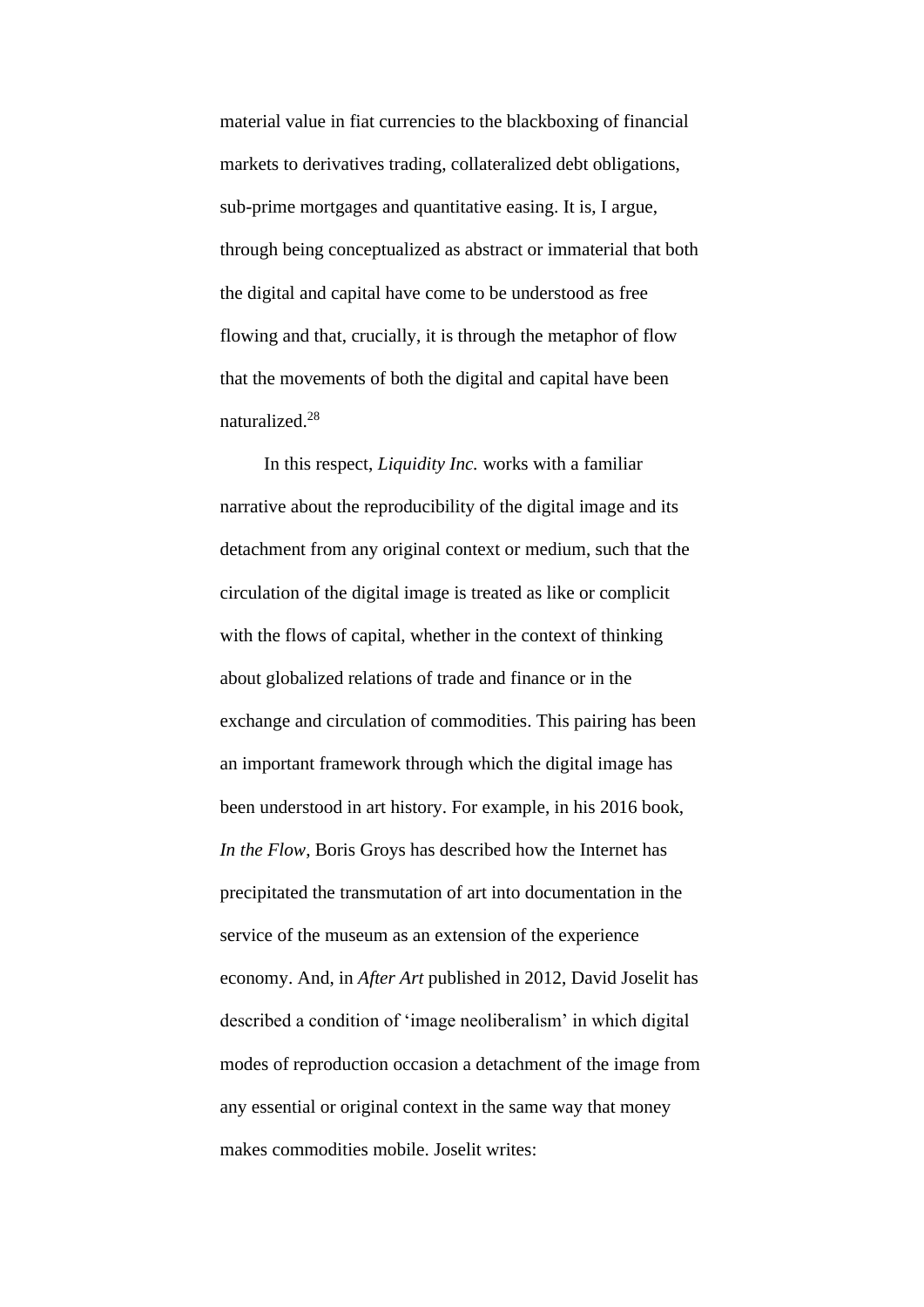Currencies are universal translators: they can assign a value to every kind of commodity, whether goods or services. In the 1990s a second type of universal translator gained prominence: digital technologies with the capacity to transpose any work in sound, image or text into numerical sequences – into code. Contemporary art and architecture are produced at the intersection of these two universal translators – one that specifies value, and the other that specifies form.<sup>29</sup>

Under this analysis, digital technologies of reproduction become complicit with the levelling principle of the commodity, giving rise to an idea of infinite reproducibility and exchangeability. To make my own position clear, I do not subscribe to the idea that digital technologies are simply mechanisms of perfect, seamless reproducibility – that they are 'universal translators' in the mode of cash – and instead prefer to attend to the limits of that narrative, whether through the ever-present threat of failure, glitch and breakdown, or through the way in which the reproduction of digital content, especially on the Internet, is circumscribed by any number of technical, social and political frameworks.<sup>30</sup> Nevertheless, the fungibility of the digital image, based on the fungibility of the commodity, has been a powerful and persistent narrative and is important in the context of my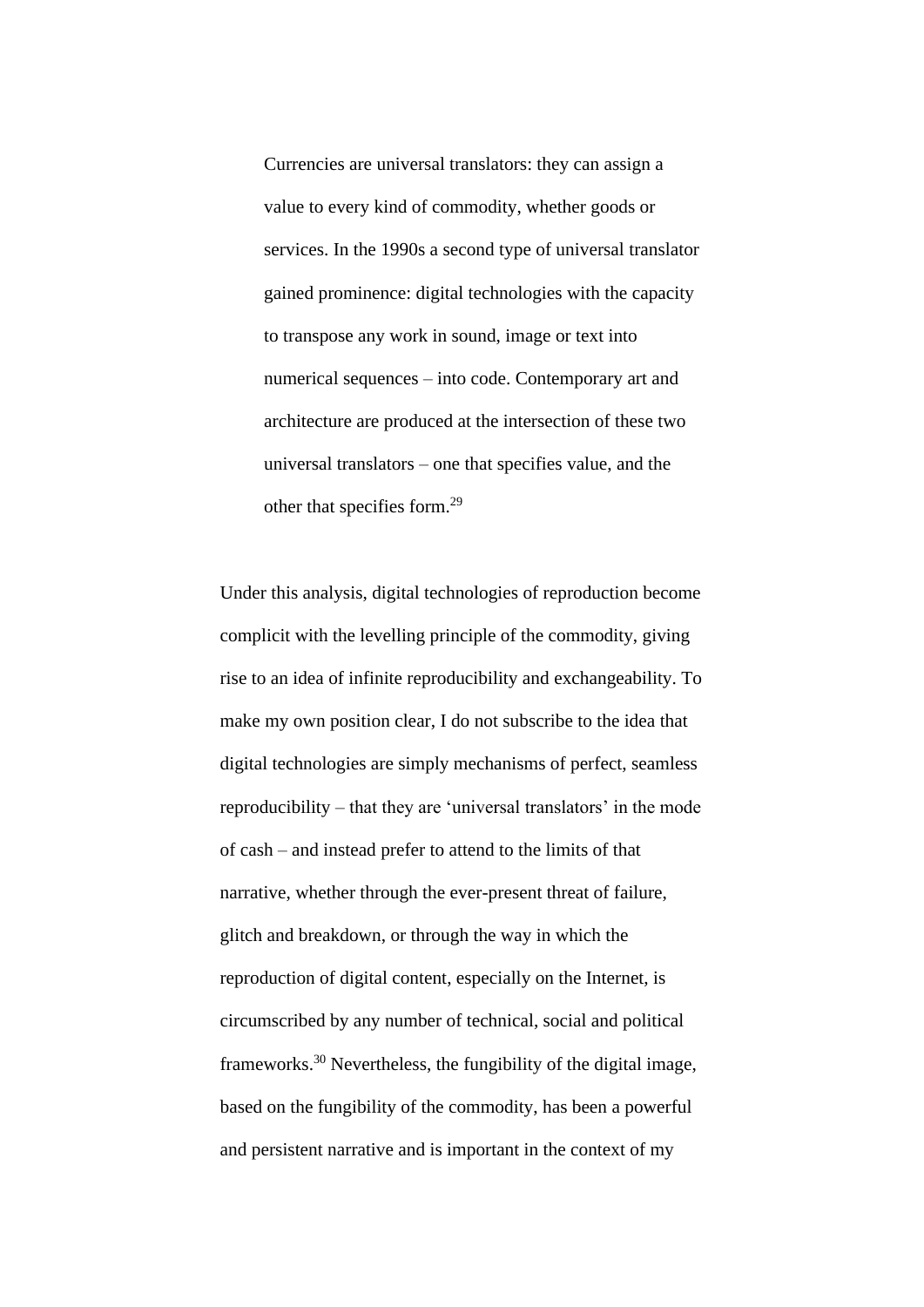wider argument because of its association with the idea of flow. Indeed, this way of understanding digital modes of reproduction connects to the perceived qualities of seamlessness and efficiency that are embedded in water's properties of transparency and fluidity, when it is in its elemental form as H2O.<sup>31</sup> In other words, the historical abstraction of information through the metaphorics of water enables a commensurability between the digital image – which, in so far as it is a sequence of numerical code, might also be called an information image – and the flows of capital. Crucially, as Joselit argues, this extends beyond the digital image to thinking about contemporary art more generally.

Although *Liquidity Inc.* is perhaps the most widely known example of a work that uses the concept of flow to suggest this commensurability, it is far from unique in doing so. For example, when *Liquidity Inc.* opened at Artists Space in New York in March 2015, the project *Real Flow* was also launched nearby at K. on Broome Street (*plate 15*). A collaboration between the artists, theorists and curators Diann Bauer, Victoria Ivanova, Christopher Kulendran Thomas and Suhail Malik, *Real Flow* was a research and development company dedicated to the release of artworks as financial instruments. At  $K<sub>1</sub>$ , two financial instruments associated with artworks were made available for sale, outlined in a prospectus: a certificate of ownership (but which did not include physical possession of the artwork itself)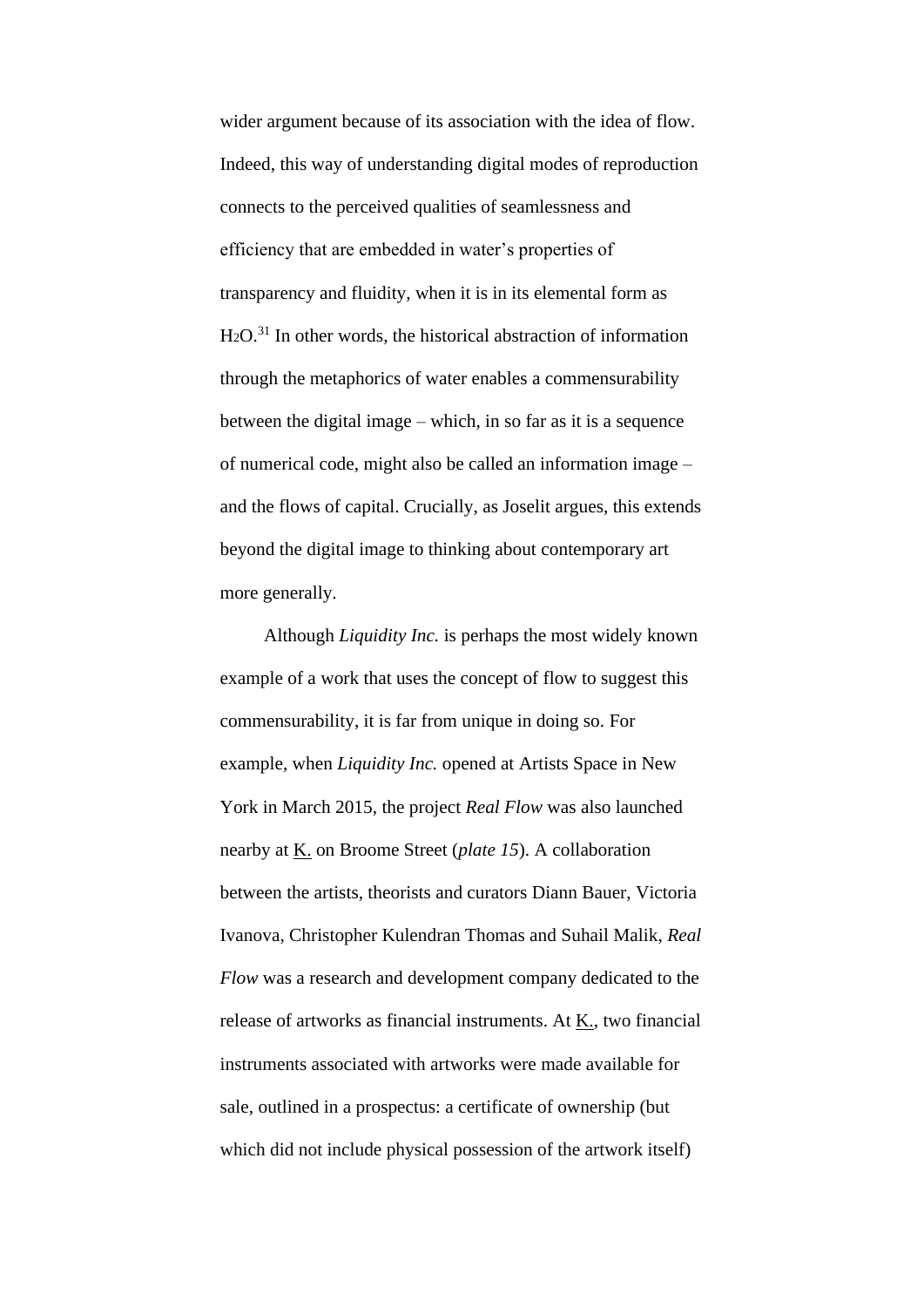and an exhibition-loan agreement. 'Re-engineering the artwork's commodity form', a statement reads, '[*Real Flow*] tactically integrates art into its diverse channels of exhibition, circulation and marketization.'<sup>32</sup> However, unlike *Liquidity Inc.*, *Real Flow* purposefully sought to displace the concept of liquidity in favour of a more aerobic metaphorics for finance, moving from water to air as the primary element or medium through which to understand the possibilities of financialisation: the instantiation at K. included a video presentation that was tellingly entitled *Beyond Liquidity*. <sup>33</sup> *Real Flow* is an interesting point of comparison to consider alongside *Liquidity Inc.* because the project serves as something of a provocation to think about the ways in which Steyerl actually refuses certain forms of flow. Afterall, it is striking that, while *Liquidity Inc.* thematises a narrative of the neoliberal (digital) image through the metaphorics of water, the work itself is not easily or readily reproducible: in the collections of MoMA, the Guggenheim, the Musée d'Art Contemporain de Montréal and ICA Boston, and not freely available to stream via the Web, the artwork is circumscribed by traditional institutional structures and sequestered within the proprietary logic of the museum. We might note here that, in this respect, *Liquidity Inc.* functions more like a product rather than a commodity.

Although I have so far been focusing on the notion of smooth or laminar flow within *Liquidity Inc.*, and on how this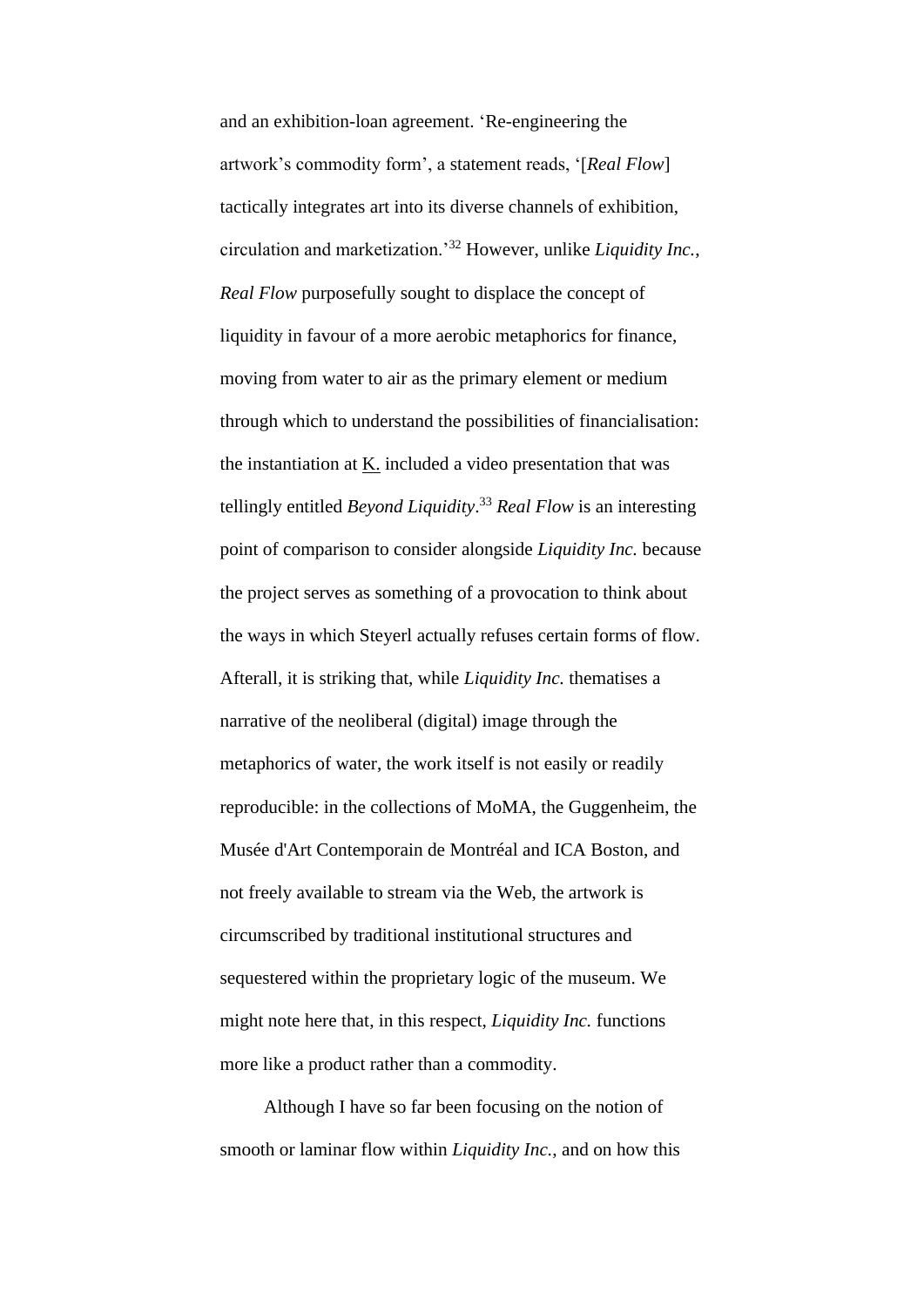connects with neoliberal attitudes of assimilation, flexibility and circulation, it is also important to attend to the video's narratives of turbulence, which are primarily thematised through visual and audio references to crashing waves. To return to the motif of Hokusai's *The Great Wave*, we might think of this not just as an icon of globalised flows of images or capital but also as an icon of disaster: *The Great Wave* moves us from thinking about laminar flow to turbulence, from order to chaos, calm to crisis.

The metaphorical crashing wave at the heart of *Liquidity Inc.* is, of course, the global financial crisis. As a viewer, we are introduced to the crisis through the main protagonist of the video, Jacob Wood, who lost his job at the investment bank Lehman Brothers after it collapsed on 15 September 2008. Wood's journey from assimilation into American society as a young child, through redundancy in adulthood, and into a new career as a sports commentator after failing as a professional fighter, is framed by Bruce Lee's slogan 'To be like water in the face of adversity'. In *Liquidity Inc.*, water therefore takes the form of both the crashing wave that destroys as well as the model for (perpetual) renewal. This is true in the context of Wood's personal narrative as well as in the context of the financial crisis, in which the oceanic metaphor of crashing waves is as important as the elemental metaphor of flow. Afterall, when the wave of capitalism crashed, the mainstream explanation focused on a problem of liquidity: liquidity had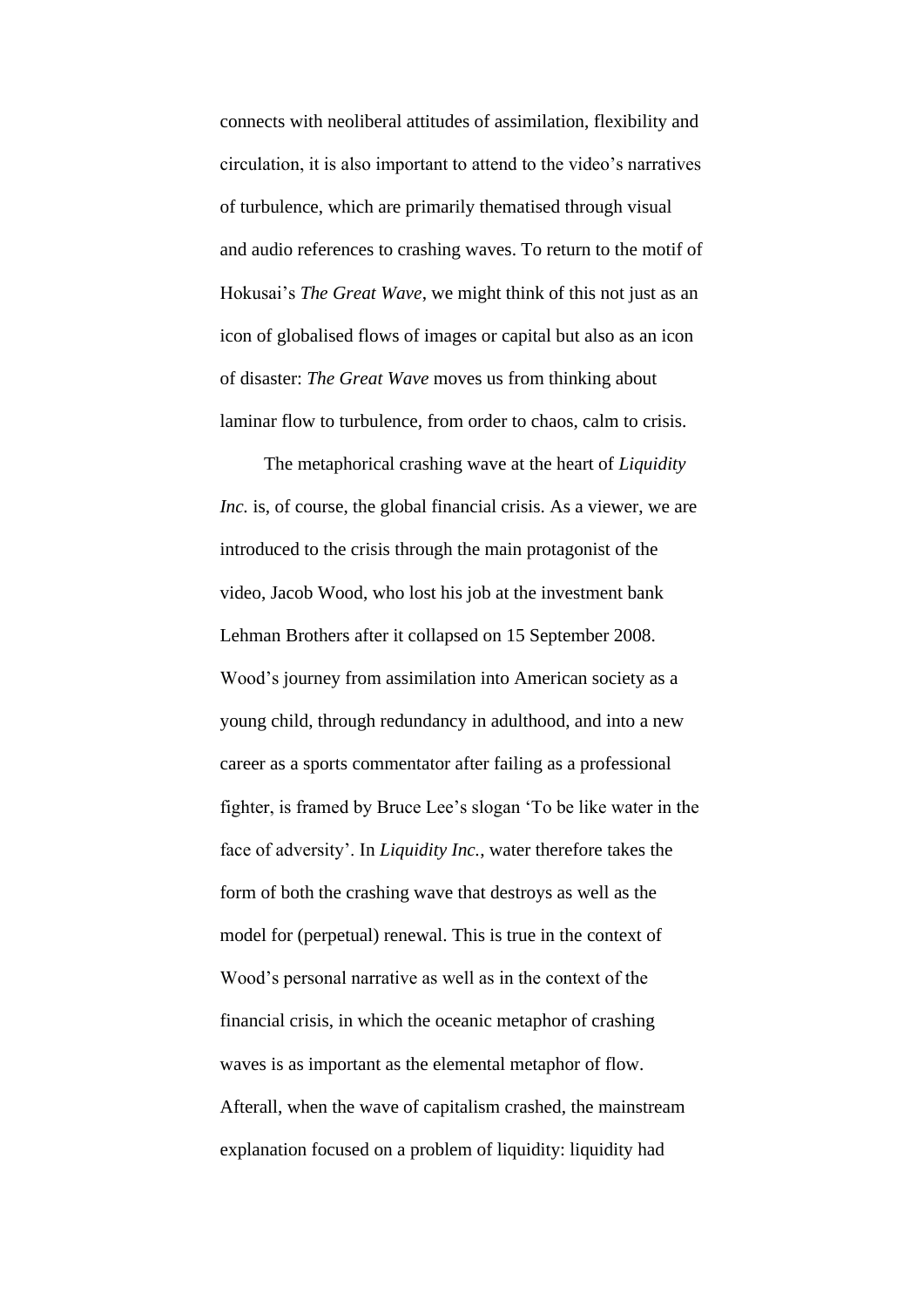been lost from Anglo-American money and capital markets, most notably in relation to portfolios of sub-prime assets, and thus the presumed answer was to inject liquidity into those markets in the form of interventions such as quantitative easing.<sup>34</sup> Smooth flows associated with growth alternate with turbulence associated with a crash; boom and bust. This narrative within *Liquidity Inc.* resonates in important ways with how the ocean has been conceived as central to the imaginary of capital in other contexts. As scholars such as Janine MacLeod, Chris Connery and Cesare Casarino have argued in relation to works of literature, the ocean is the home of capital: the site of the fishing industry, global trade, travel and warfare, the ocean has been both a resource for capitalist exploitation and a mechanism of colonial expansion. But the ocean does not simply give; it can also take away, and here we might think of the South Sea Bubble, which has been compared to modern financial crises.<sup>35</sup> This duality has always been fundamental to its metaphorics: while the conquest of the ocean was coterminous with the rise of capitalism, it was also understood as a place of necessary uncertainty and risk.<sup>36</sup>

The global economic downturn is, of course, not the only crisis that *Liquidity Inc.* invokes through the metaphor of the wave. In the video there are repeated references to natural disasters, in particular floods and tsunamis. As in Helen Marten's *Evian Disease*, the threat of environmental catastrophe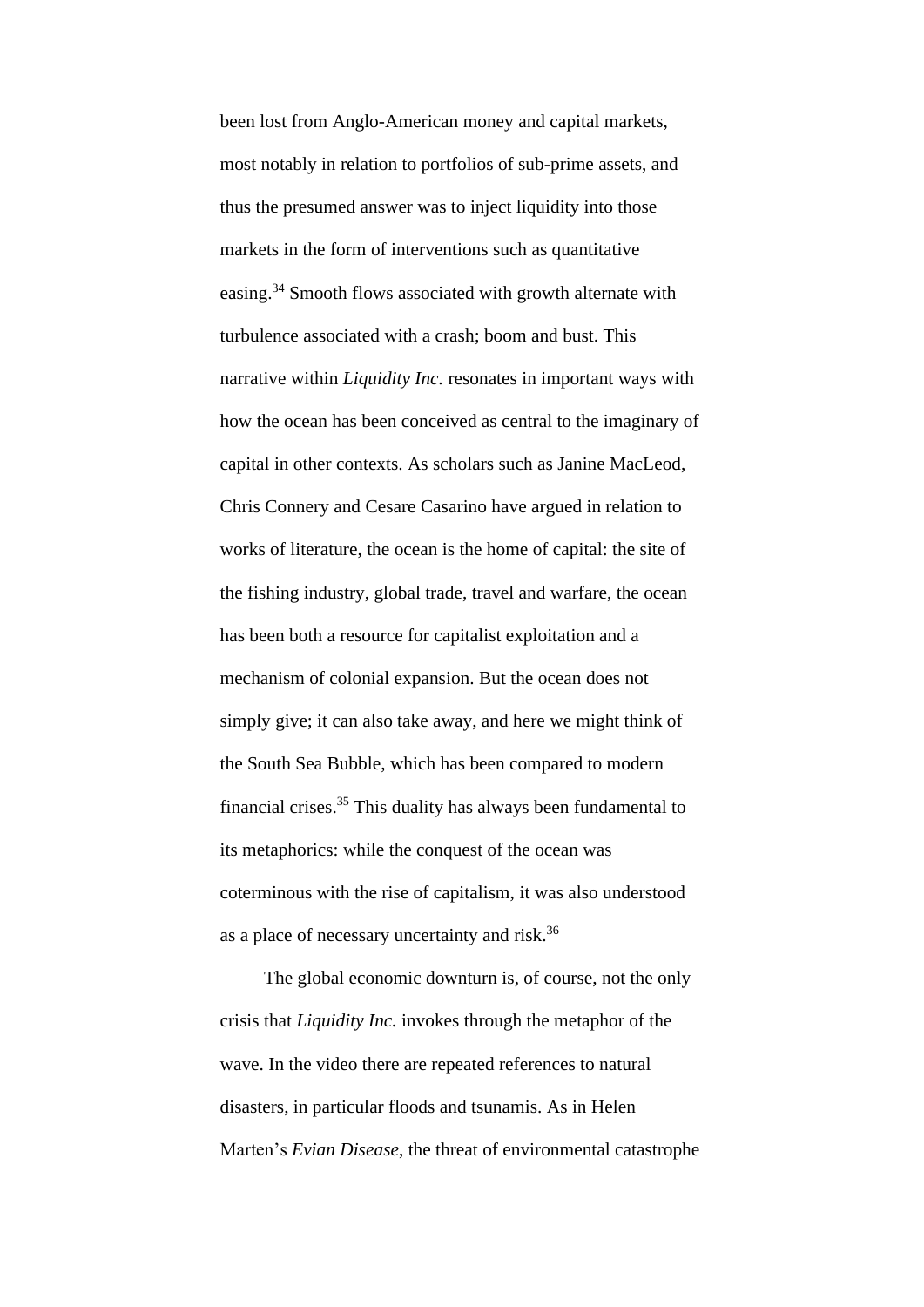permeates *Liquidity Inc.*. For example, screened on a television in the corner of Wood's office is news footage of devastating waves breaking the sea wall of New Orleans during Hurricane Katrina. The third major hurricane during the unprecedented 2005 Atlantic hurricane season, Katrina resulted in the deaths of around 1,800 people – many a result of the fact that the US Army Corps of Engineers, contracted to design and build the levee system for surge protection in a city that sits below sea level, had used shorter steel sheet pilings than were required in an effort to save money. In such passages, nature is configured as a threatening and disruptive force through the turbulent properties of water. But what is notable here is that the repeated references to storms, floods and torrential rains signify disorder and instability in both environmental and financial realms. This correlation is made explicit in another passage of the video where the words 'capital', 'risk' 'tsunami' and 'flood' appear in bubble writing against the backdrop of a wave, locating the theme of disaster both in relation to the economy as well to the environment (*plate 16*). In this same passage, we also see the words 'blood', 'sweat' and 'tears', appear against the background of a crashing wave before being washed away by the fast-paced editing. Used to refer to the idea of hard work, these terms undo the neoliberal ideology of freedom and are suggestive of a critique of immaterial labour.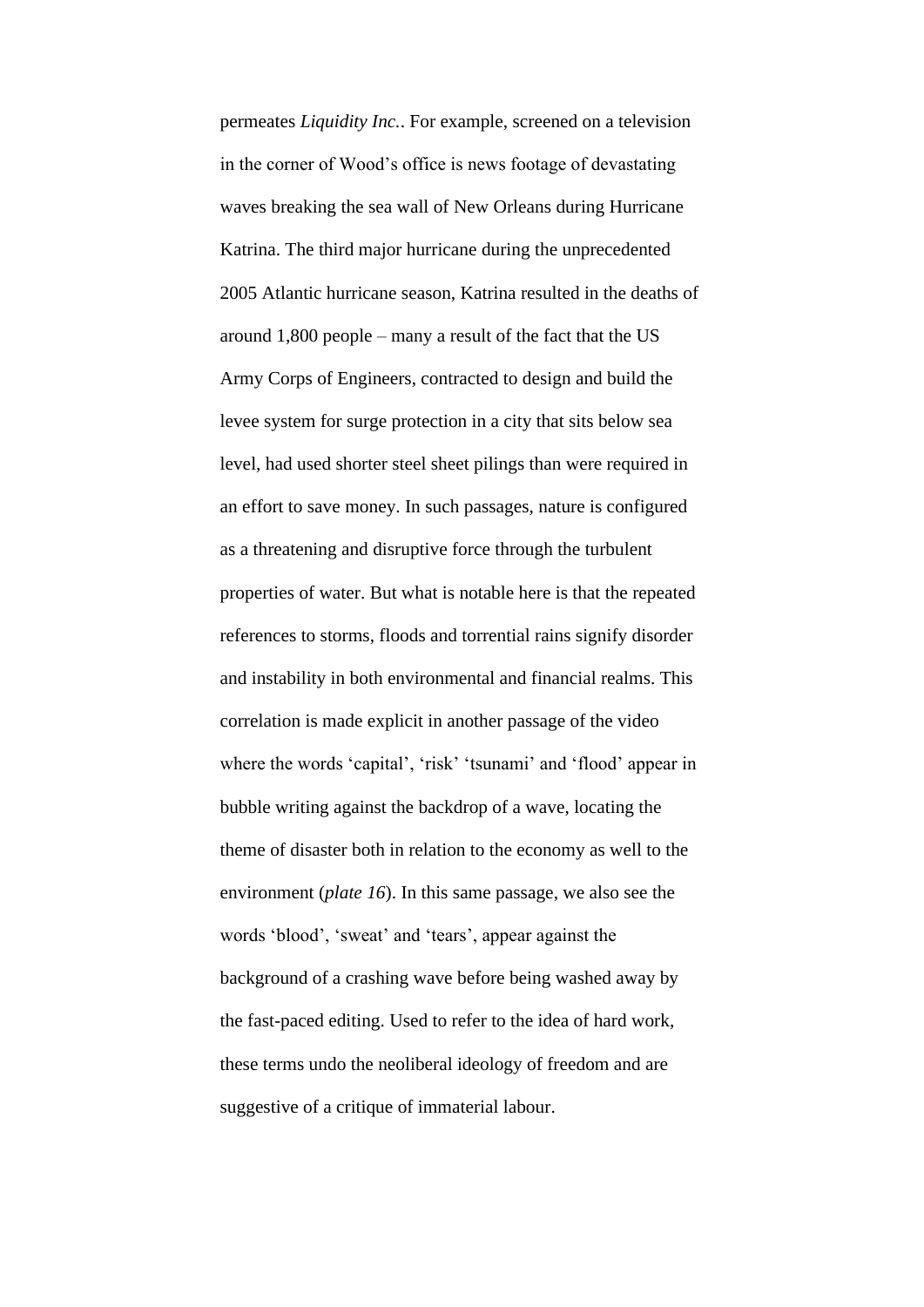Putting together the relationship between the financial and the environmental in the context of crisis in this way corresponds to what the media theorist Tom Cohen has described as an economic-ecological crisis. In the introduction to the 2012 edited volume, *Telemorphosis: Theory in the Era of Climate Change*, he writes:

Warnings regarding the planet earth's imminent depletion of reserves or 'life as we know it' arrive today more as routine tweets than events that give us pause, particularly as the current wars over global 'sovereign debt' and economic 'crises' swamp attention. The intensifying specter of megadebt – at a time of 'peak everything' (peak water, peak oil, peak humans) – dumped into a future despoiled of reserves and earning capacity has a specific relation to this white-out – the 'economical' and 'ecological' tandem shift all attention to the first term (or first 'eco'). $37$ 

Derived from the ancient Greek *οἶκος*, meaning a house or dwelling, this 'eco eco crisis' is a crisis within the structures and systems that we inhabit, and here the ecological and the economic are not just parallel but, crucially, intersecting. Indeed, it is the way that they are yoked together that is central to my argument. While in *Evian Disease* the threat of disaster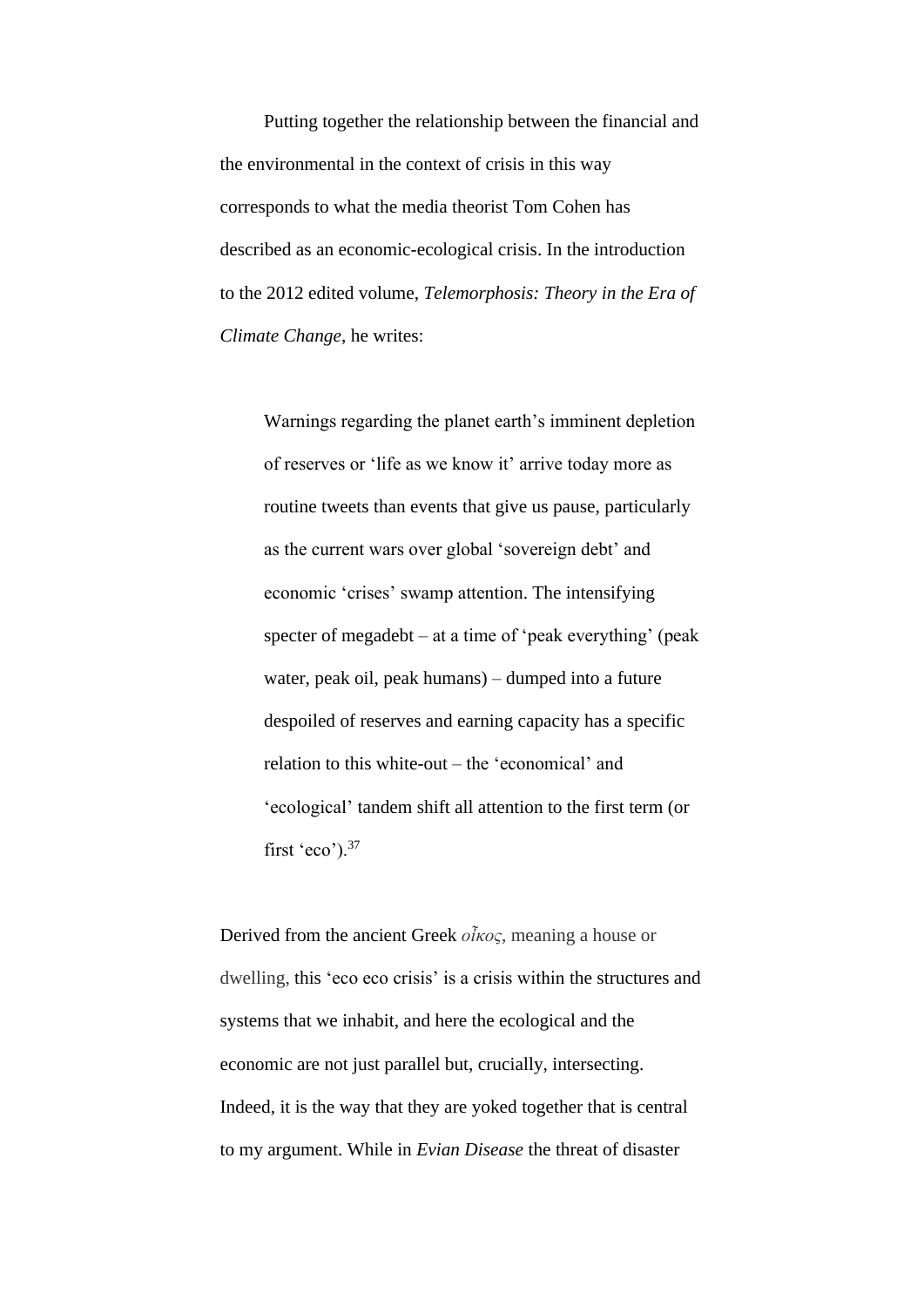seems to come, at least superficially, from 'Nature' – to be mitigated against only through artifice and mediation, symbolized by the Evian mineral water bottle – in *Liquidity Inc*. such disasters are explicitly neither natural nor inevitable: the threat appears to be entirely man-made. More specifically, it is the result of capitalism. To return the passage of the video that featured scenes from Hurricane Katrina, the increase in the severity and frequency of tropical cyclones since 2005, including Katrina, has been connected to effects of climate change such as rising sea levels and sea temperatures, which, in turn, are connected to the development and proliferation of industrial capitalism from the mid- to late-eighteenth century onwards. As such, we might say that the central argument of *Liquidity Inc.* resonates with the work of Jason Moore who, in his 2015 book *Capitalism in the Web of Life*, showed how the multiple and various crises of the twenty-first century – from finance to climate to food, work and energy – all stem from a common cause: capitalism as a way of organizing nature.

What I would like to propose is that this intersection of capitalism and environmental catastrophe is an important context for understanding the representation of water in a number of artworks made during the last decade, and operates across very different formal registers. For example, in *Its Clean, Its Natural, We Promise*, Josh Kline boiled 24 Duane Reade bottles in their own water before refilling them (see *plate 11*).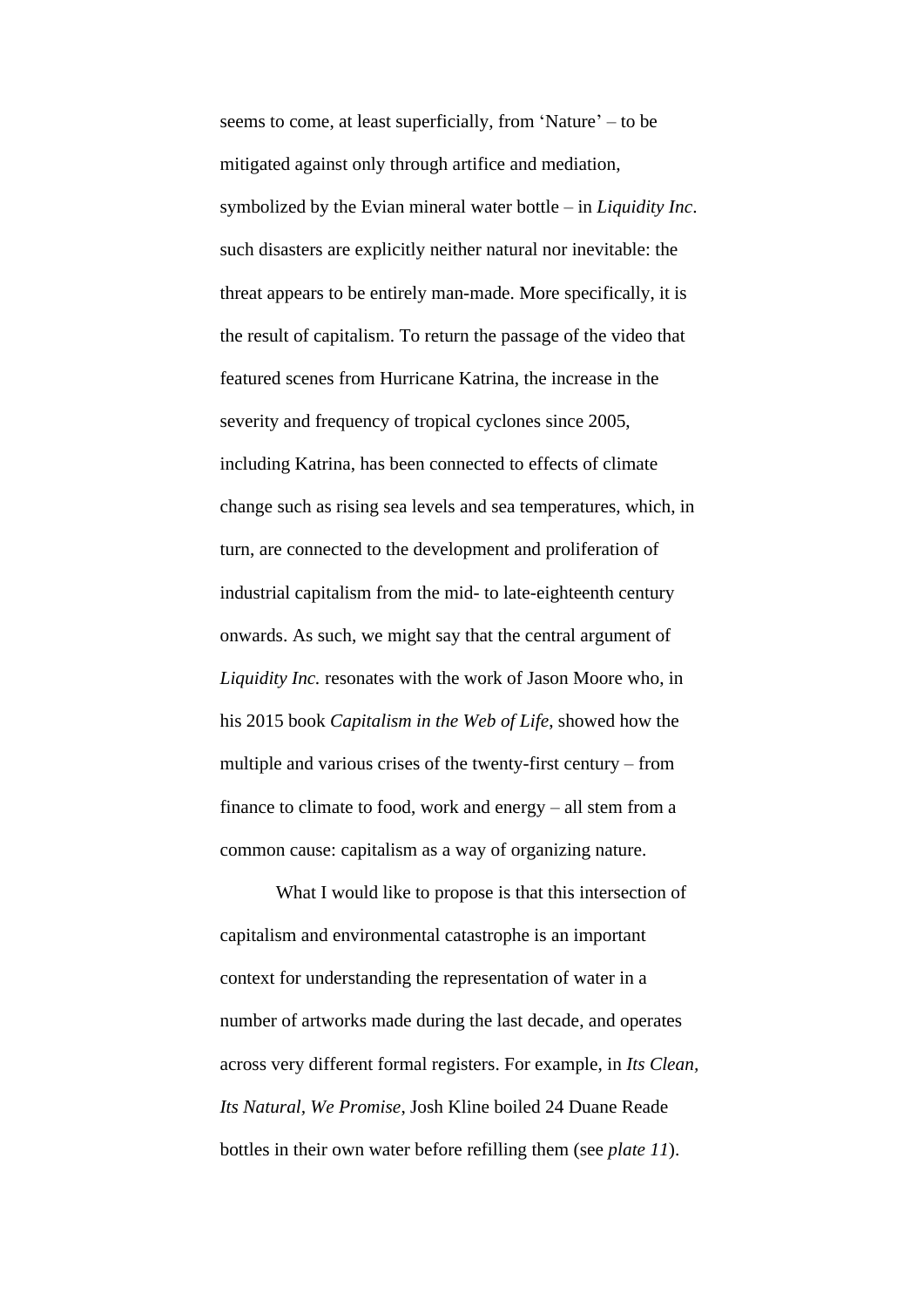Infusing the water with plastic, and making it unfit for consumption, the sculpture is suggestive of the massive trash vortex that circulates in the North Pacific Gyre, whereby microscopic particles of plastic are ingested by aquatic organisms and enter the food chain. And in *Ocean Living*  (2013), Holly White and Megan Rooney took as a starting point a post-apocalyptic scenario in which all the ice caps have melted and people have had to resort to living on a giant ocean liner (*plate 17*). Comprising a series of digital videos, a book and an installation presented at Arcadia Missa gallery in London, *Ocean Living* evokes real-world initiatives such as *The World*, the largest private residential ship on the planet where people live full-time on an ocean liner, or else the *Seasteading Institute*, a techno-libertarian community in French Polynesia funded by the billionaire founder of Paypal, Peter Thiel, as a response to impending environmental catastrophe. Notably, both Kline and White are artists who, in other contexts, have extensively examined the transformations of everyday life through digital technology. <sup>38</sup> Thus, we might say that what we see in the representation of water in recent art is the way in which the seemingly smooth flows of capital (the circulation of commodities, or information, or images) continually give way to turbulence in the form of crisis and catastrophe (the ecological cost of bottled water, the melting of glaciers, the economic downturn).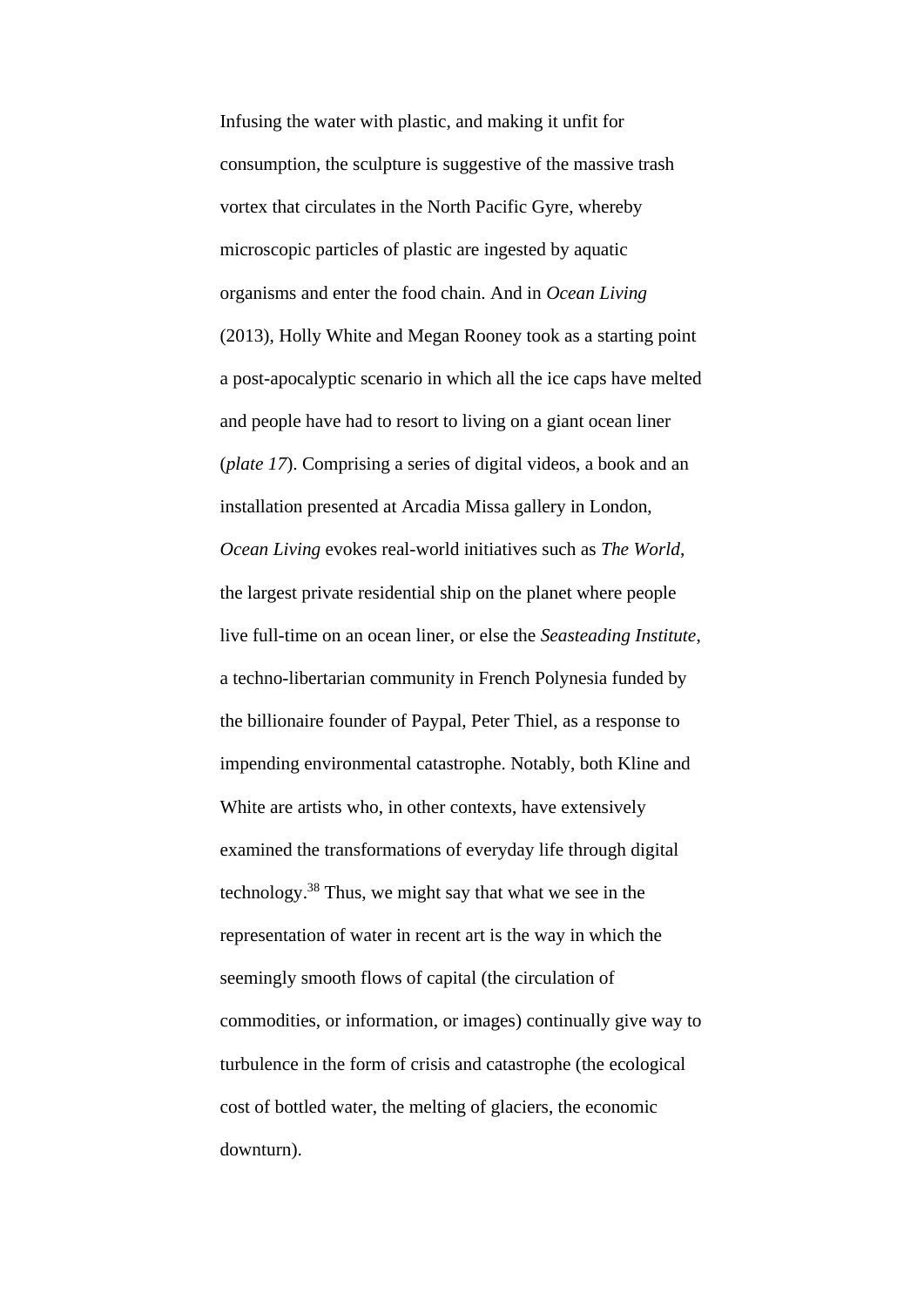#### **From Metaphor to Materiality**

At this juncture, we might return to James Thomson's definition of the interface as the point in which liquid in a state of turbulence meets with liquid in a state of laminar flow and ask what can we conclude from the fact that, in these artworks. competing metaphorics of water are placed side by side, in the manner of an interface? Or from the fact that these metaphorics do not only refer to water in its 'pure' elemental form as H2O, transparent and free-flowing, but also to it in its turbulent oceanic form, as well as in its static but serialized bottled form? Is the representation of water in these artworks merely a means through which to draw together a range of contemporary issues or can it, in fact, help us to reflect on the very mechanisms through which we understand them?

One possible way to think about this is that if, as I have been arguing, the verbal and visual metaphorics of water serve as a kind of interface that mediates our relationship to technology, then that relationship is necessarily entangled with the economic and the ecological. Indeed, at the heart of both *Evian Disease* and *Liquidity Inc.* is a preoccupation with crisis: a 'meltdown' that is at once both metaphoric and all too real. Through references to water as a potential site of both smooth and turbulent flows, what these artworks do is draw to the surface the way in which those things that are apparently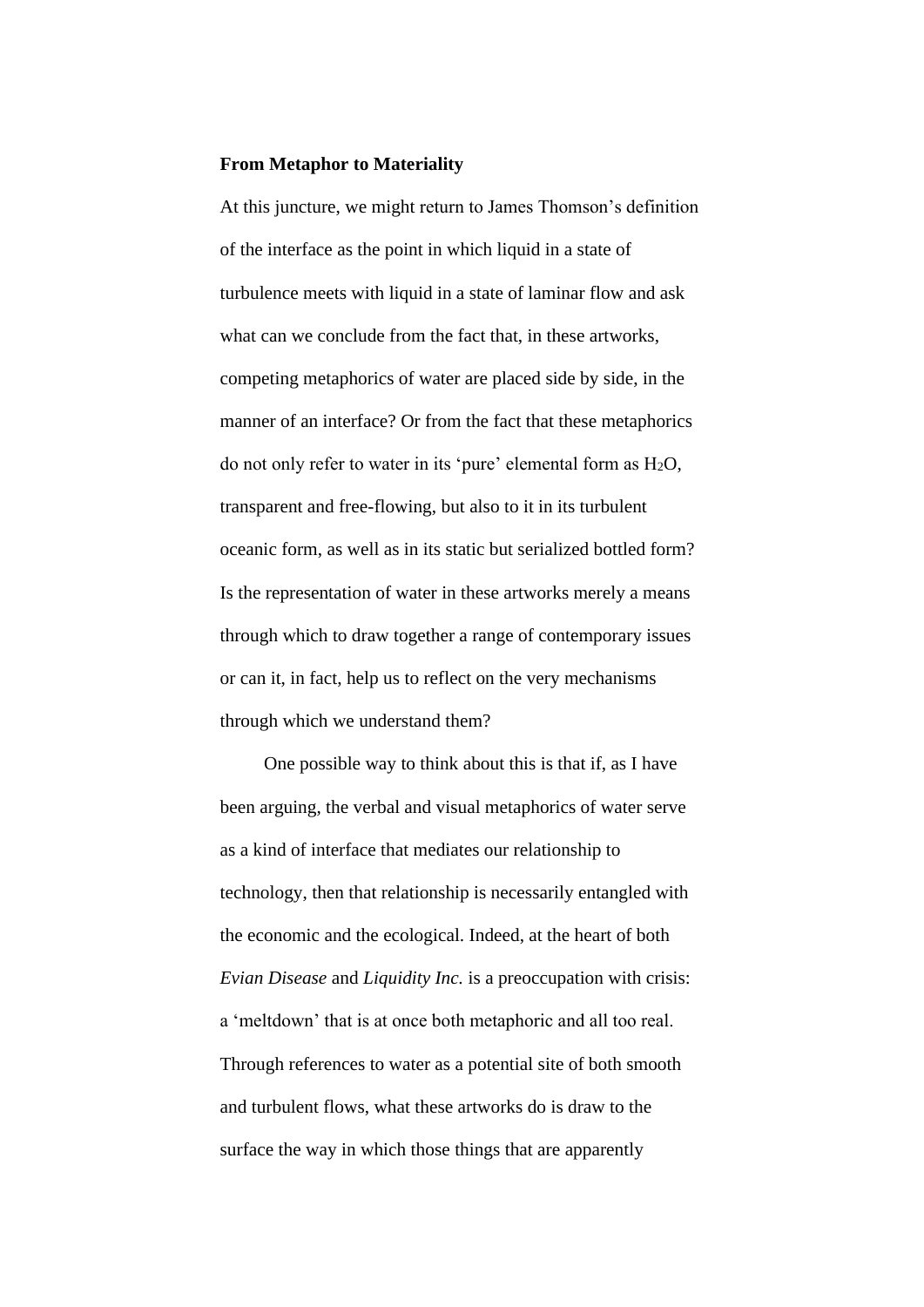immaterial and abstract are coming to have a tangible impact on our daily lives and, even more alarmingly, on our future. In the context of thinking about the digital this is a small but important point, and one that I would like to suggest marks a shift in discourses of the digital from the immaterial (the metaphorical abstractions of a bodiless fluid) to the material (the real-world effects of these abstractions, if you will). Thus, in this final section, I want to set out what the stakes of this shift are in terms of its wider historical and art-historical significance. As such, I move beyond focusing specifically on how and why artists have engaged with the representation of water in the context of digital media to situating this within broader discursive tendencies.

In proposing that there has been a discursive shift from thinking about the digital as immaterial to thinking about what its material aspects might be, we might perhaps be reminded of Helen Marten and her ambivalence – her dis-ease, even – about the digital image described at the very beginning of this essay. As we have already seen, Marten has, on one hand, described the digital image as 'flat', binary 'code' that is 'weightless' and 'dead', while, on the other, it is also at the same time 'rubbery' and 'osmotic'. With these terms, Marten has articulated a tension between the digital image as immaterial and material and, crucially, she has used the metaphorics of water to do so. What I would like to suggest is that this approach characterizes a widespread tendency in thinking about the digital that has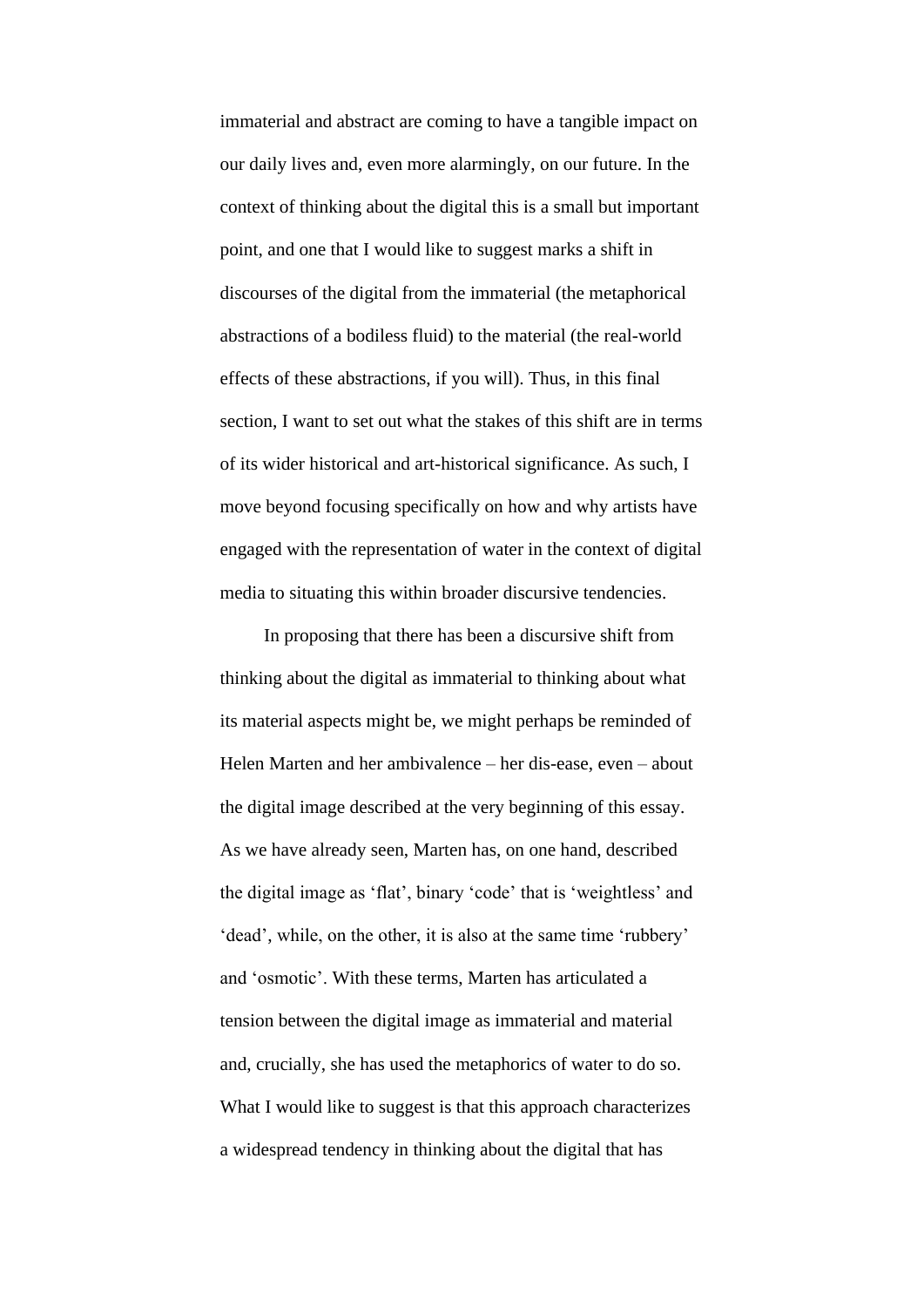emerged in the last decade, in which a generation of artists and theorists are now working *beyond* the narratives of immateriality and the abstraction of content from context that flowed from Wiener and Shannon's work on cybernetics and information theory in the 1940s.

How artists and theorists have shifted attention to what we might call the material aspects of digital technology has taken many forms. For example, artists such as Trevor Paglen, Yuri Pattison, Ingrid Burrington and Tyler Coburn, have all produced work that utilises documentary strategies of representation and mapping practices in order to depict the underground server farms or deep-sea cables upon which our Internet service provision relies, thus locating the otherwise apparently immaterial technology of the Cloud in the physical infrastructures of the Internet. Likewise, Leslie Kulesh and Iain Ball have explored the central role of rare earth mineral deposits in the production of smart phones and tablets by incorporating specimens of minerals such as cassiterite and neodymium into their installations. In so doing, they not only emphasize the dependence of new technology on geological matter but also the way in which such technology is entangled with geopolitical conflict and inequality, since these minerals are predominantly mined and processed in the Global South, with often devastating environmental or social effects.<sup>39</sup> Beyond the discourses of art, recent scholarship in science and technology studies,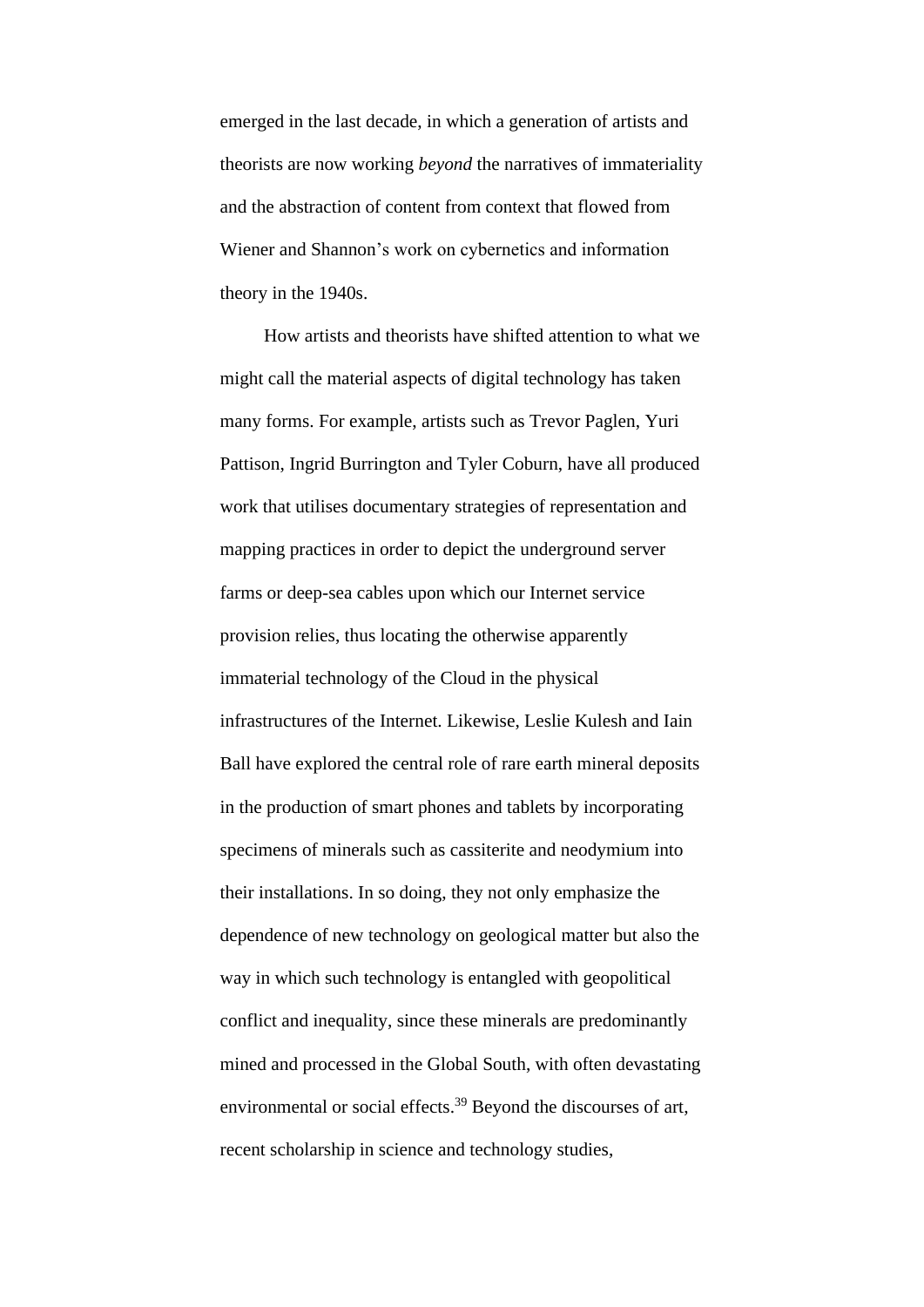anthropology and sociology has attended to the social and environmental impact of new technology, the physical infrastructures required to support Web technology, and even the idea of code as a material artefact in and of itself.<sup>40</sup> And this is commensurate with a wider pattern across the arts and humanities and the social and historical sciences as a whole, which have become increasingly attuned to the material aspects of their objects of study. Perhaps most prominent has been the development of the so-called 'new materialisms', an area of enquiry that grew out of the traditions of both feminist epistemology and analytic philosophy and that is associated with figures as intellectually diverse as Quentin Meillasoux and Rosi Braidotti, Graham Harman and Karen Barad.<sup>41</sup>

Thus, although the recent attention to questions of materials and materiality is not specific to the discourses of information technology, it does, however, have a particular resonance for them because it represents a profound shift away from longstanding and deeply entrenched narratives of immateriality and abstraction that have become attached to the notion of information and, indeed, the digital more broadly.<sup>42</sup> If ways of thinking and speaking about digital technology have predominantly been framed by the languages of postmodernism and neoliberalism – of immateriality, simulacra and fluidity – then this turn towards materials and notions of materiality, figured in these artistic and theoretical projects as that which is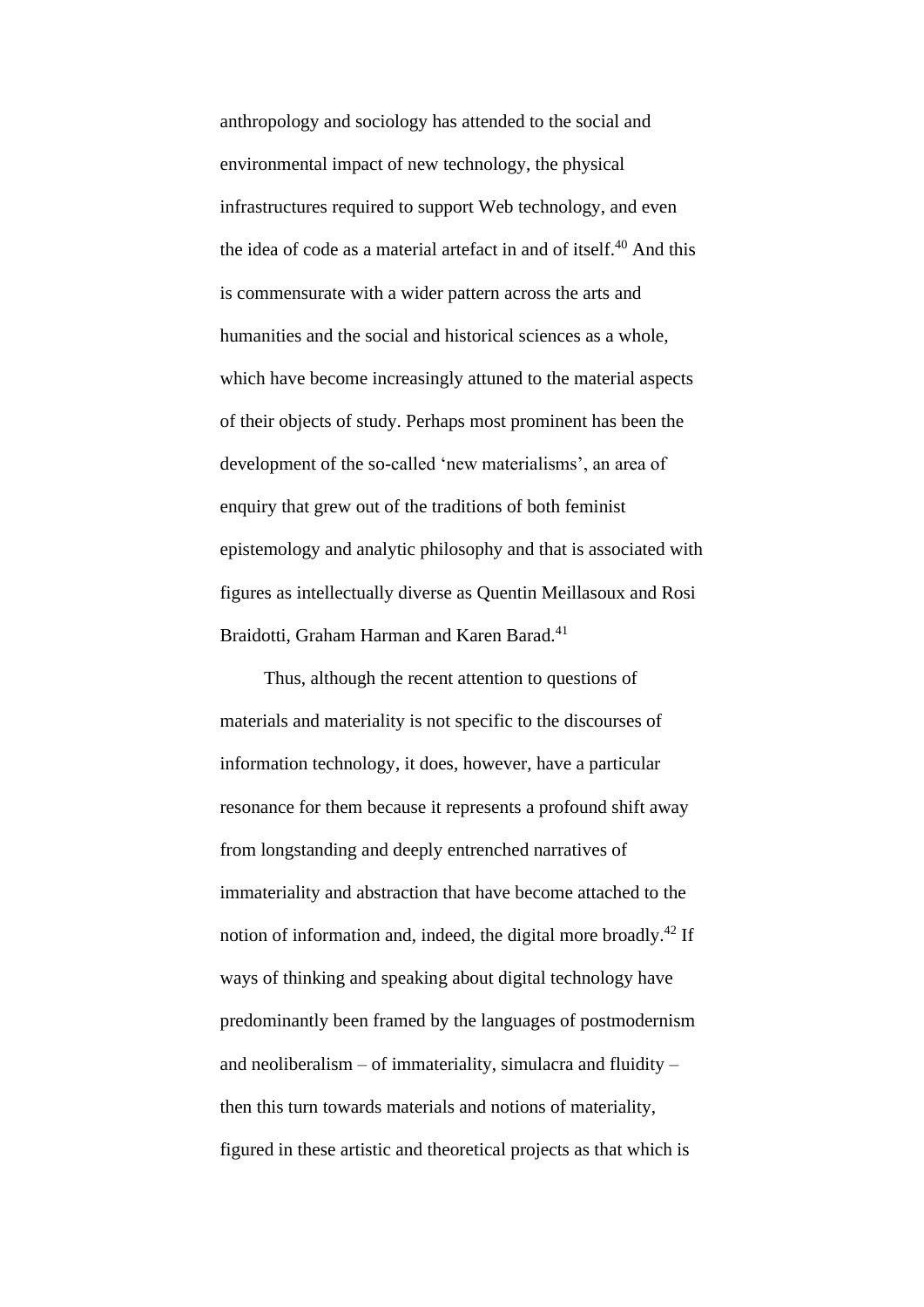physical, tangible, earthbound and bodily, gives us a new framework for thinking about the digital.

One striking observation to be made is that this 'material turn' gained momentum in the second half of the 2000s, specifically around 2008. Although there have historically been a number of influential intellectual projects that have long challenged this narrative of the digital and/or information as immaterial – as in the work of N. Katherine Hayles, as well as Richard Coyne, Anna Munster and Matthew Fuller – it is really only in the last decade that such a narrative has entered artistic and theoretical debate in a substantial and sustained way.<sup>43</sup> One way to account for this, at least in the context of digital technology, is that the period around 2008 marks a moment when we see the development of new Internet technologies that would profoundly change the scale and shape of Internet usage – from mobile Internet (such as Apple iOS, first released in 2007 for the iPhone) to Cloud computing services (such as Software as Service and Platform as Service applications like Amazon Web Services launched in 2006) to the popularisation of social media platforms (which, although present on the Web since the early 2000s with sites such as Friendster and MySpace, accelerated following the introduction of Facebook, Twitter and YouTube in 2006, Tumblr in 2007 and Instagram in 2010). By enabling greater access to the Internet through portability or ease of use, these technologies integrated the Internet into the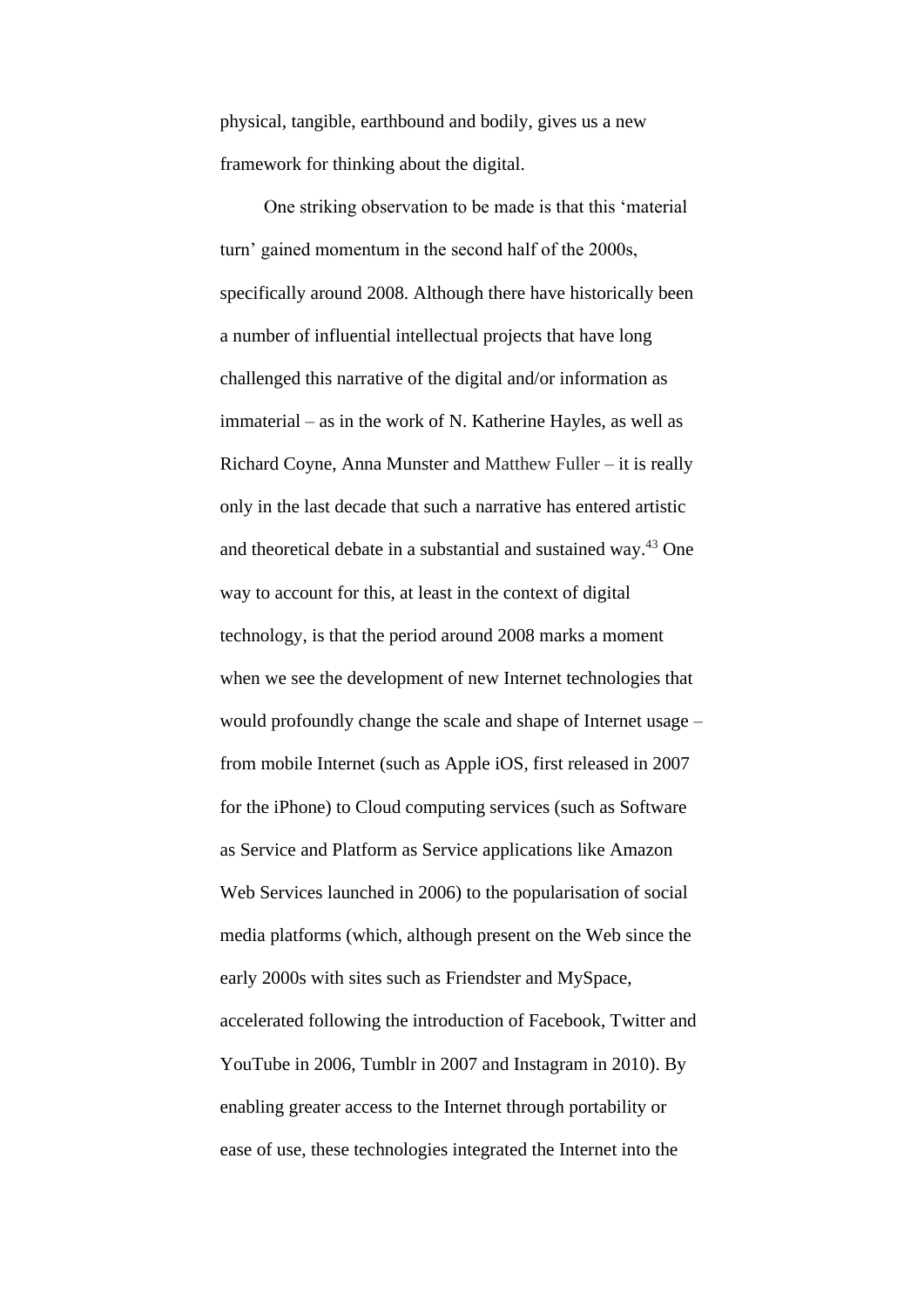fabric of life and labour. This increasing ubiquity and presence of Internet technology in our everyday lives has been reflected in the development of concepts such as 'post-Internet art', a term coined by the New York-based artist Marisa Olson in 2008 and which has been applied to virtually all of the artists discussed in this essay at one point or another.<sup>44</sup> Central to this concept was the use of artistic means that were not necessarily technological in nature: through drawing, painting, performance, poetry, and sculpture, artists turned to traditional media in order to assert the fact that by the mid-2000s, the Internet had become assimilated into everyday life to such a degree that any distinction between online and offline, or the 'virtual' and the 'real', made increasingly little sense. In other words, at a historical moment in which we can no longer ignore the environmental impact of new information technology or the increasing infiltration of it into everyday life, it simply does not make sense to think of that technology as something abstract, detached and immaterial but as a materially constituted entity with social, political and environmental causes and consequences. 45

As such, we might position 2008 as a centre of gravity, a focal point through which we see not only the development of new digital technologies but also new critical and artistic responses to them. However, of unavoidable significance is the fact that 2008 is also the moment of the global economic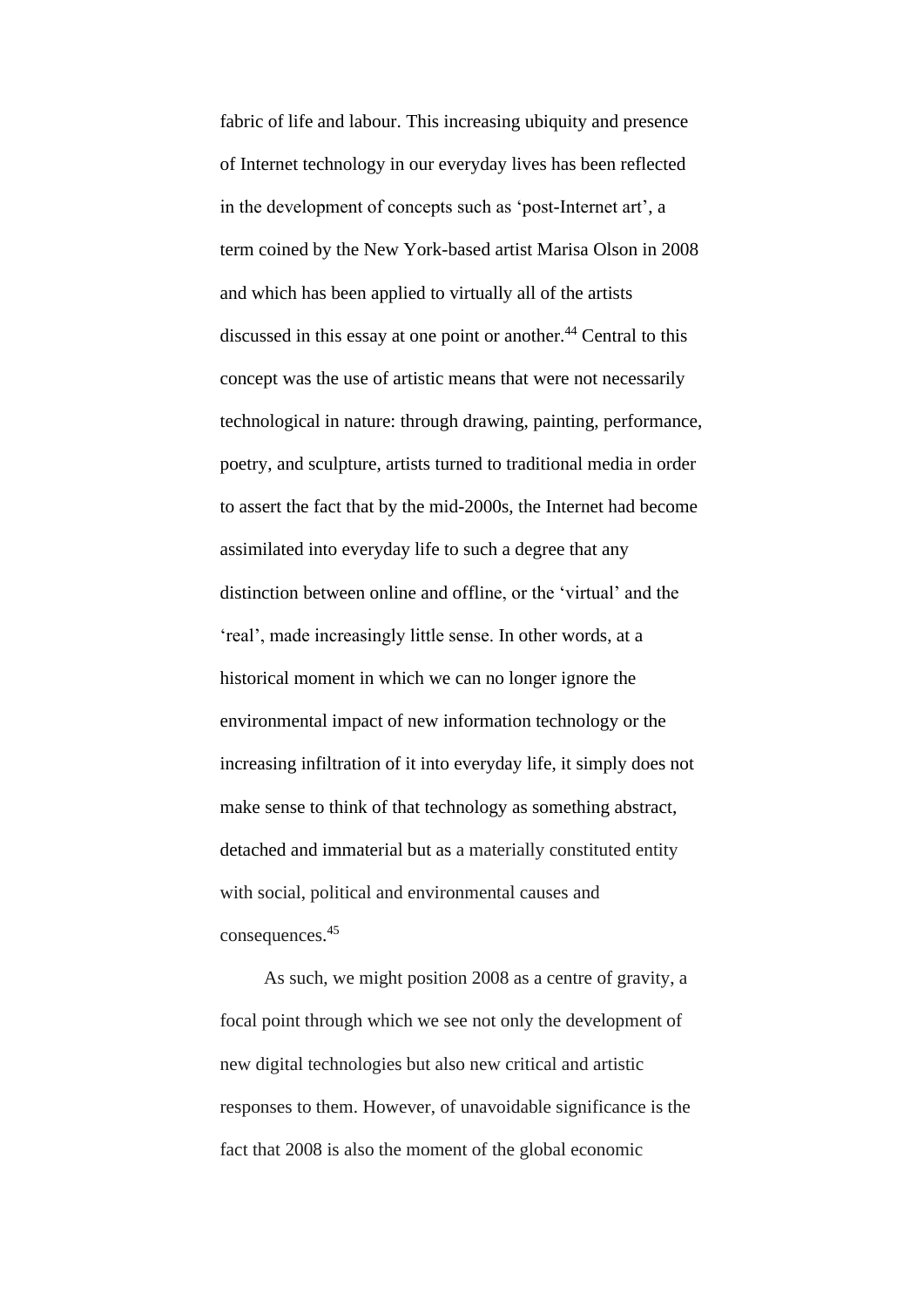downturn and, thus, we might say that these new discourses have been forged in the white heat of crisis. Indeed, I argue that it should not be seen as simply a coincidence that the development of new Internet technologies (as well as new artistic and theoretical responses to them) should emerge in the context of global economic failure but, in fact, as symptomatic of a generalised complementarity between digital technology and the economy. Crucially, this complementarity is distinct from the kind proposed by Joselit in his discussion of image neoliberalism, in which the fungibility of the commodity can be seamlessly mapped over the conceptual fungibility of the digital image. Rather, it hinges on the substantial structural role that new Internet technologies played in the context of the economic downturn, and has little to do with the ontology of binary code. For example, Cloud computing changed the way that businesses worked by offering computing services, such as server power, on an on-demand basis that obviated the need for significant capital expenditure. Offering flexibility and scalability at an accessible price point, this was fundamental to new business start-ups at a time when business loans and investment were dramatically paired back due to the crash. Similarly, platforms such as Airbnb or Uber purported to ameliorate the everyday symptoms of the crisis, such as the triggering of austerity measures and the loss of secure employment conditions, by expanding access to the flexible working conditions of the so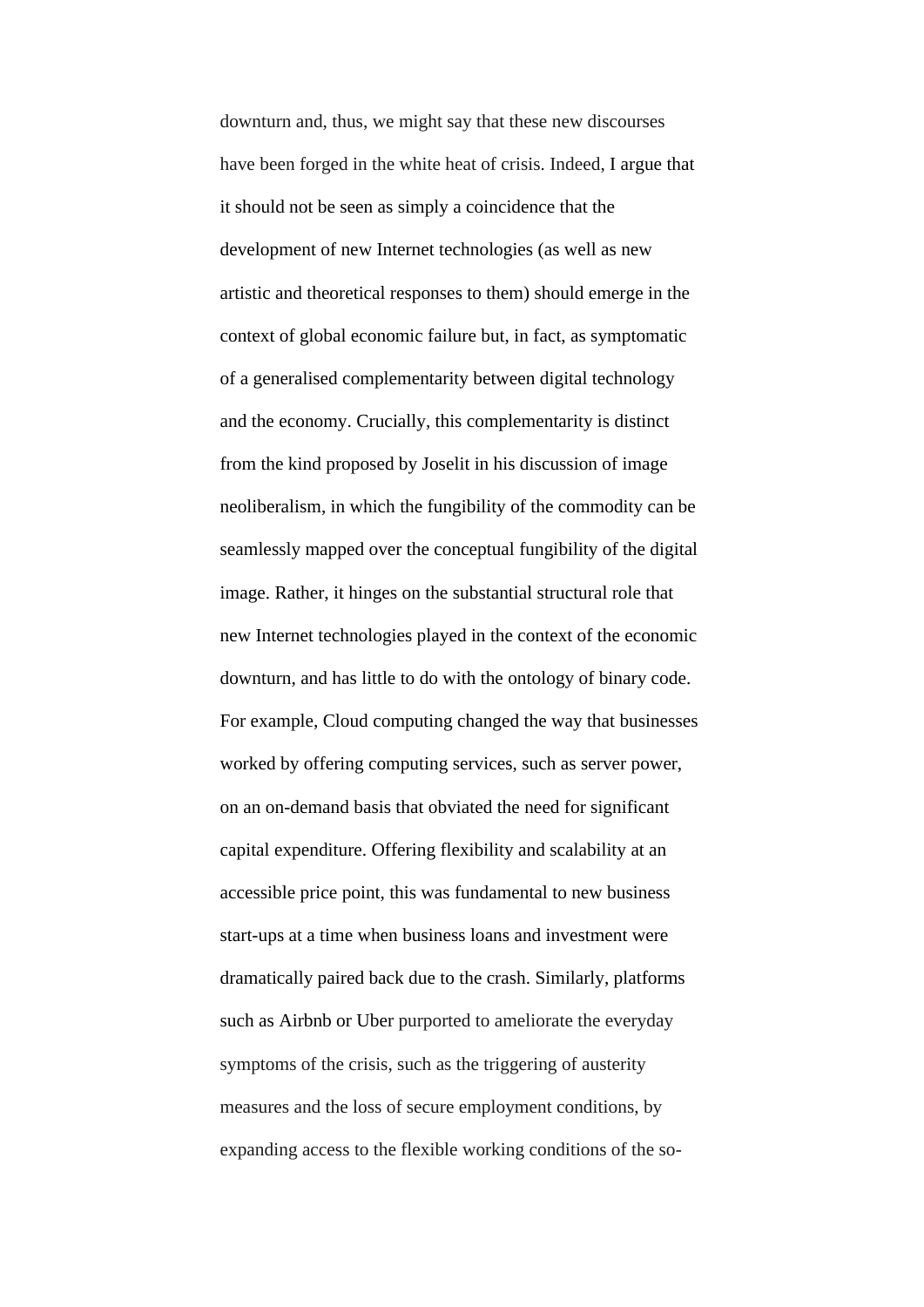called 'sharing economy' (even though, in reality, they arguably exacerbated these problems by normalising precarious forms of work). In other words, the emergence of discursive frameworks of materiality that respond to new manifestations of digital technology are inextricable from the conditions of crisis capitalism. <sup>46</sup> This is important because it potentially complicates the forms of epistemological value that we might ascribe to such discursive frameworks. Indeed, we might reasonably question whether, at least in the context of thinking about digital technology, the discourses of materiality could in some way be symptomatic of the eco eco crisis and not simply or straightforwardly a way of trying to understand it. Although it is beyond the remit of this essay to do so, it seems to me that there is work to be done in thinking about the emergence of discourses of materiality as a historical phenomenon located in conditions of crisis.

One area in which the emergence of new discourses around digital technology has been critically examined in such a way is in relation to art, and specifically post-Internet art. While the emergence of the term can be understood as a response to the sheer change in the scale of the Internet and its centrality to major global events such as the financial crisis, as I have been describing, it has also been understood in terms of a privileging of the digital precisely because of this generalized complementarity with the economic. In a talk given at the major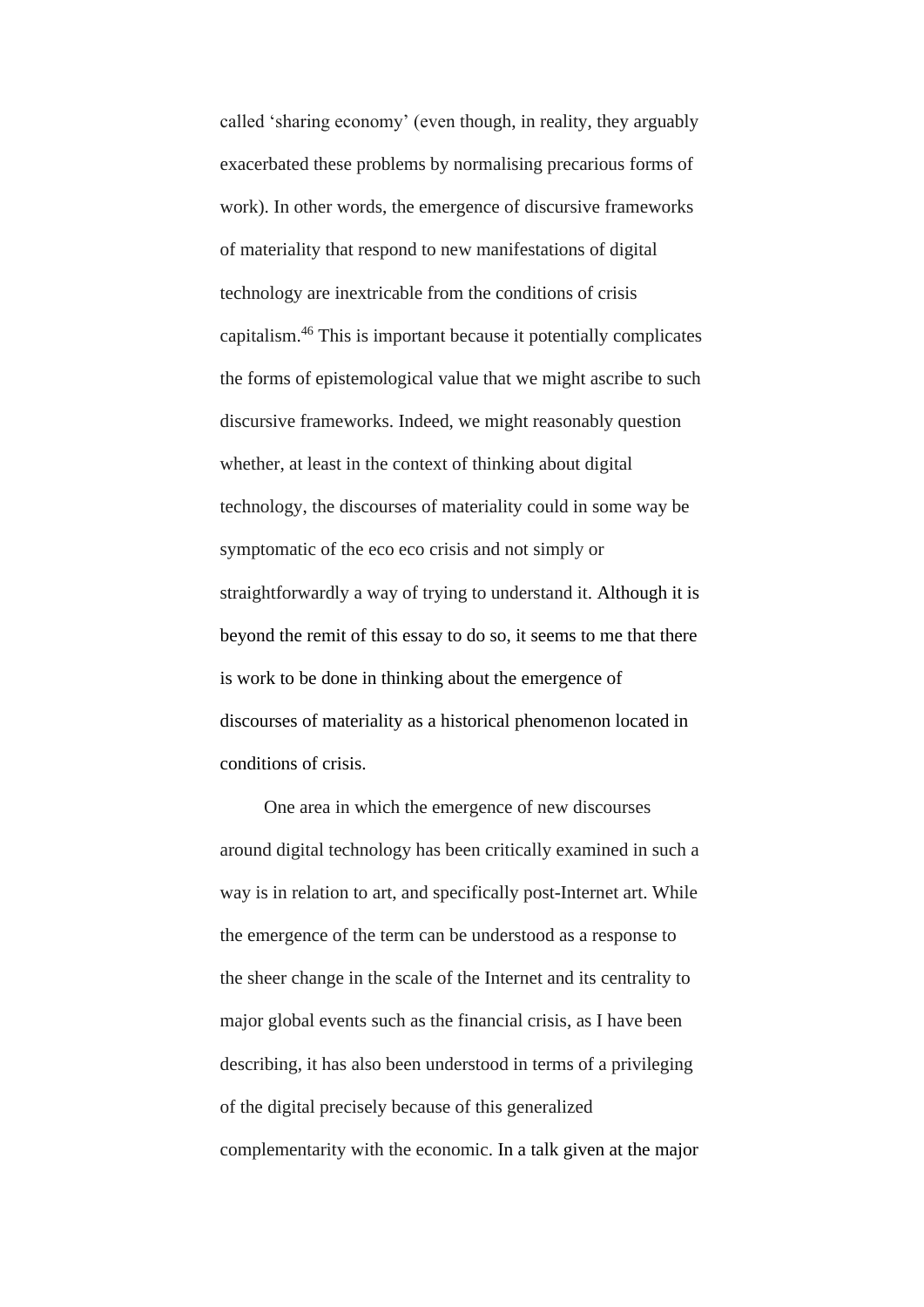*Lunch Bytes Conference* held at the Haus der Kulturen der Welt in Berlin in 2015, the art historian Kerstin Stakemeier argued that the economic downturn made it clear that digitised forms of value now occupied every area of life, with the result that the digital went from simply 'being *a* medium to being *the* medium'.<sup>47</sup> As a new ontological ground, it was now the digital, rather than the human, that would come to condition the aesthetic regime of post-Internet, which, for Stakemeier, is associated with the 'perceptive affinities arising from and dedicated to an infinite present tense'.<sup>48</sup> In this infinite present tense, time is detached from human faculties so that art becomes limited by its relationship to labour and its emergence as a commodity form. This analysis provides a powerful account of the prevalence of artists making work with, for, or about digital technologies and the emergence of terms such as post-Internet, since, Stakemeier argues, 'the aesthetic value of post-Internet is more appealing than its commodity form because the abstractions entailed in it are homological to financialised capitalism.'<sup>49</sup> By privileging the digital, post-Internet thus existed in a frictionless coherence with financialised capitalism and this accounted for its widespread appeal: post-Internet art was not simply about the current world order, but was made of it.

I think it would be difficult to read this assessment of how artworks that engage with the digital have a particular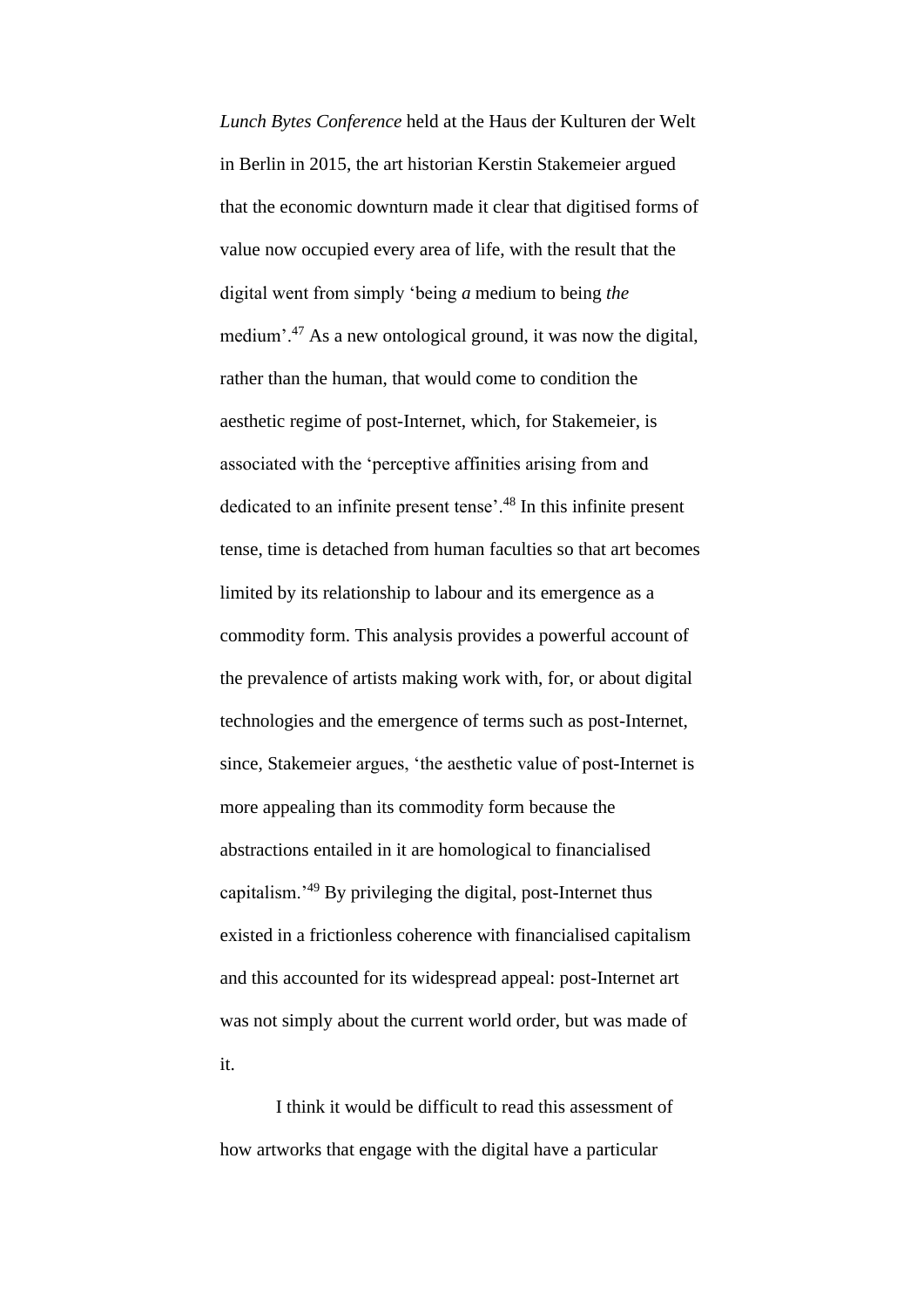mode of appeal built into them and not think about the aesthetic strategies at play in the two major case studies that I have considered in this essay. After all, a characteristic feature of both *Liquidity Inc.* and *Evian Disease* is their own 'gorgeous fluid ease', to use Marten's description of CGI: there is a smoothness to them which, in their use of high-resolution, highdefinition imagery, seamless editing and exacting narration, reproduces something of the 'blasé terror that is addictive' in the digital image. In their mode of address, both *Liquidity Inc.* and *Evian Disease* exude a kind of slickness or polish that can feel uncomfortably close to the languages of spectacle that they are nevertheless also interrogating. Indeed, everyone and everything that appears within both *Liquidity Inc.* and *Evian Disease* seem to want to be like Evian in so far as they strive toward the condition of clarity, purity and fluidity through strategies of marketing, self-improvement and mediation. But this is also, to some degree, true of the artworks themselves and here, following Stakemeier, we might think about how the institutional success that these artists have enjoyed has been connected to their engagement with, and use of, digital media. In other words, there are strategies of absorption and assimilation at play, both within and beyond the image, and which have the potential to be felt as a sense of dis-ease in the viewer.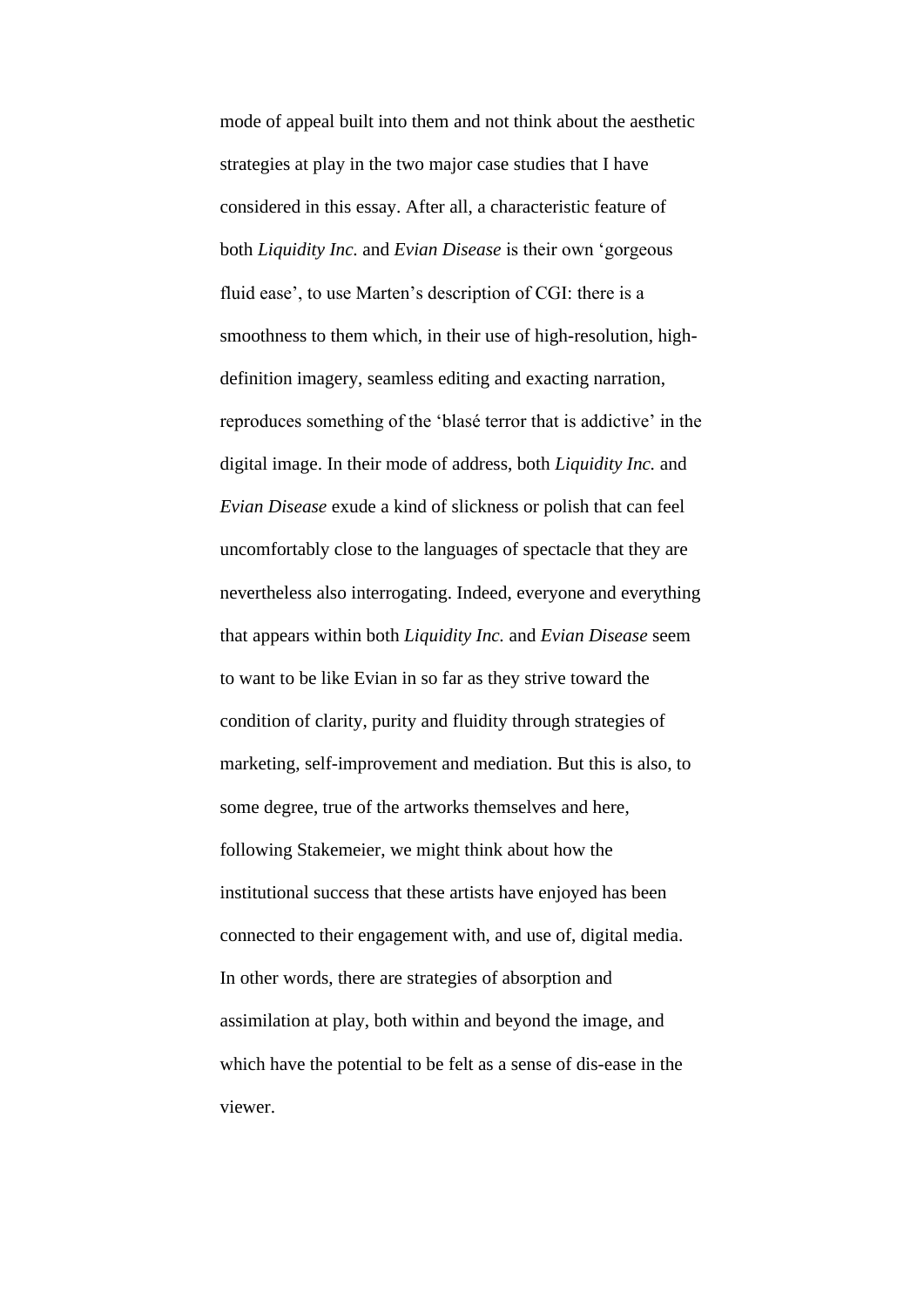#### **Conclusion**

I want to conclude then with this affective register of dis-ease, and to use it to consider what the representation of water can tell us about our critical approaches to the relationship between technology and society in the twenty-first century. It is, I argue, precisely this sense of dis-ease that might be the most interesting thing to read into (or out of) these artworks since it is through the languages of absorption that we might come to reflect upon our own, individual forms of seduction by an often increasingly problematic technological infrastructure. After all, despite the difficult politics that frequently coalesce around digital technology, we are nevertheless continually drawn to its transformations in both art and life. This can be described as a kind of ambivalence toward these technologies and, as with Marten's own ambivalence about whether the digital image is 'flat', 'weightless' and 'dead' or 'rubbery' and 'osmotic', so is it thematized through the slippery metaphorics of water: at once free yet uncontrollable; seamless yet catastrophic; pure yet contaminating.

As a metaphorical and methodological schema, this slipperiness is essential to the production of meaning. As others have noted, particularly within the context of the 'blue humanities', water's varied metaphorical associations resist fixed interpretation. It has an unknowability whose politics are twofold: while Astrida Neimanis, for example, has suggested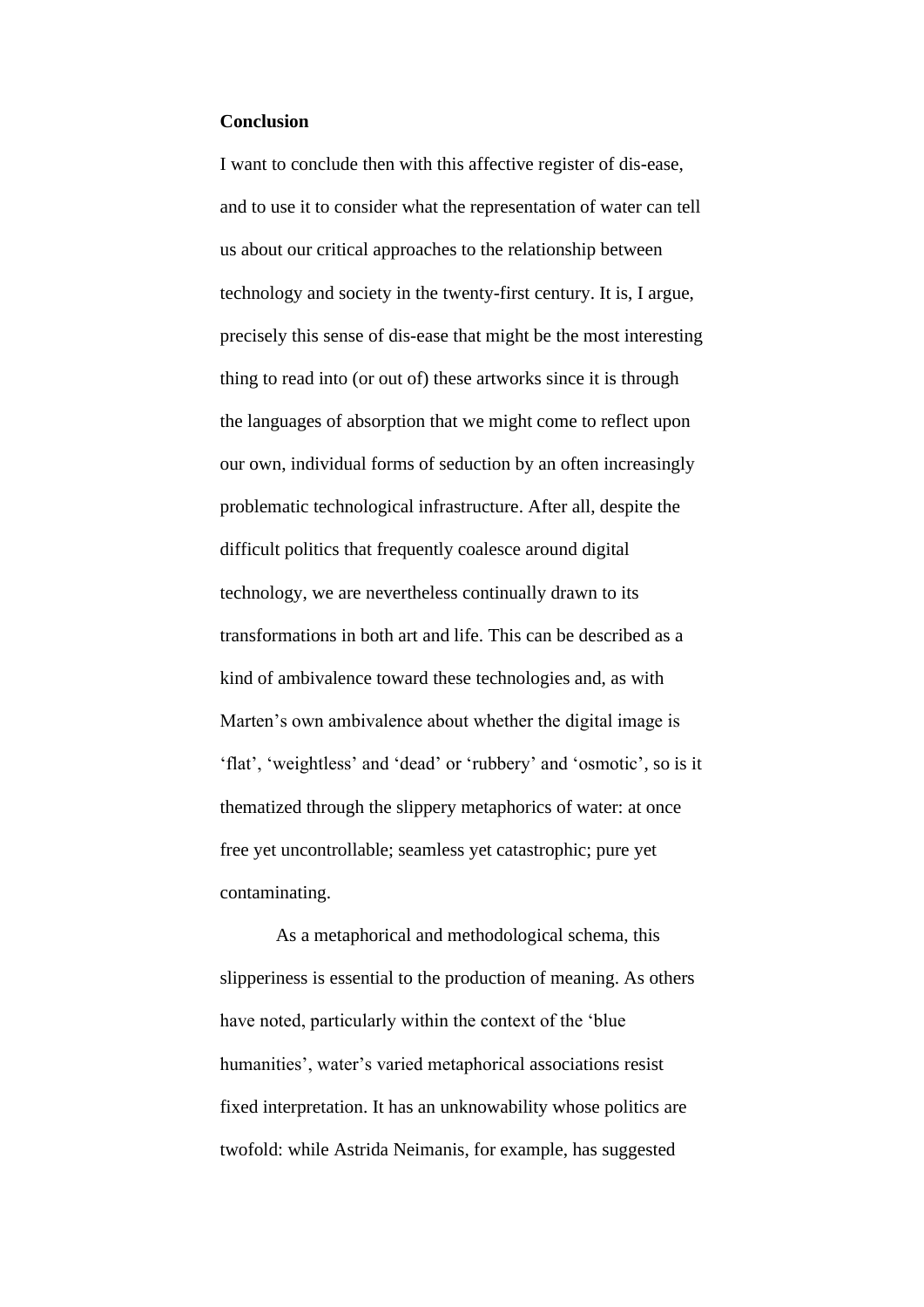that 'a logic of unknowability […] has a capacity to safeguard infinity, and serve as a limit to mastery', Melody Jue has argued that at its heart is an abstraction that serves as the prerequisite for the extension of empire, exploration and the logic of exchange. <sup>50</sup> Water, as Janine MacLeod has argued, possesses 'a symbolic potency that can be engaged both to confirm and to challenge current systems of exploitation, domination and ecological devastation'.<sup>51</sup> Thus we might say that, like CGI, the very metaphorics of water has a 'gorgeous fluid ease' that smooths out the incommensurability of modern binaries.

This slipperiness is both a problem but is also a framework of possibility, and specifically so in two key arenas: firstly, in terms of *what* it can tell us about our relationship to technology; and secondly, in terms of *how*. As I have been suggesting, this slipperiness calls forth an affective register of dis-ease that signals an ambivalence about the function and status of these technologies that spread, albeit unevenly and differently, across much of the globe. However, such a slipperiness also reflects something fundamental to the understanding of digital technology's social, political and environmental effects, and proposes the necessity of an instability in, and multiplicity of, approaches to it.

In both *Evian Disease* and *Liquidity Inc.*, as in many of the other artworks cited in this essay, the iconography and metaphorics of water, like the digital, are never simply one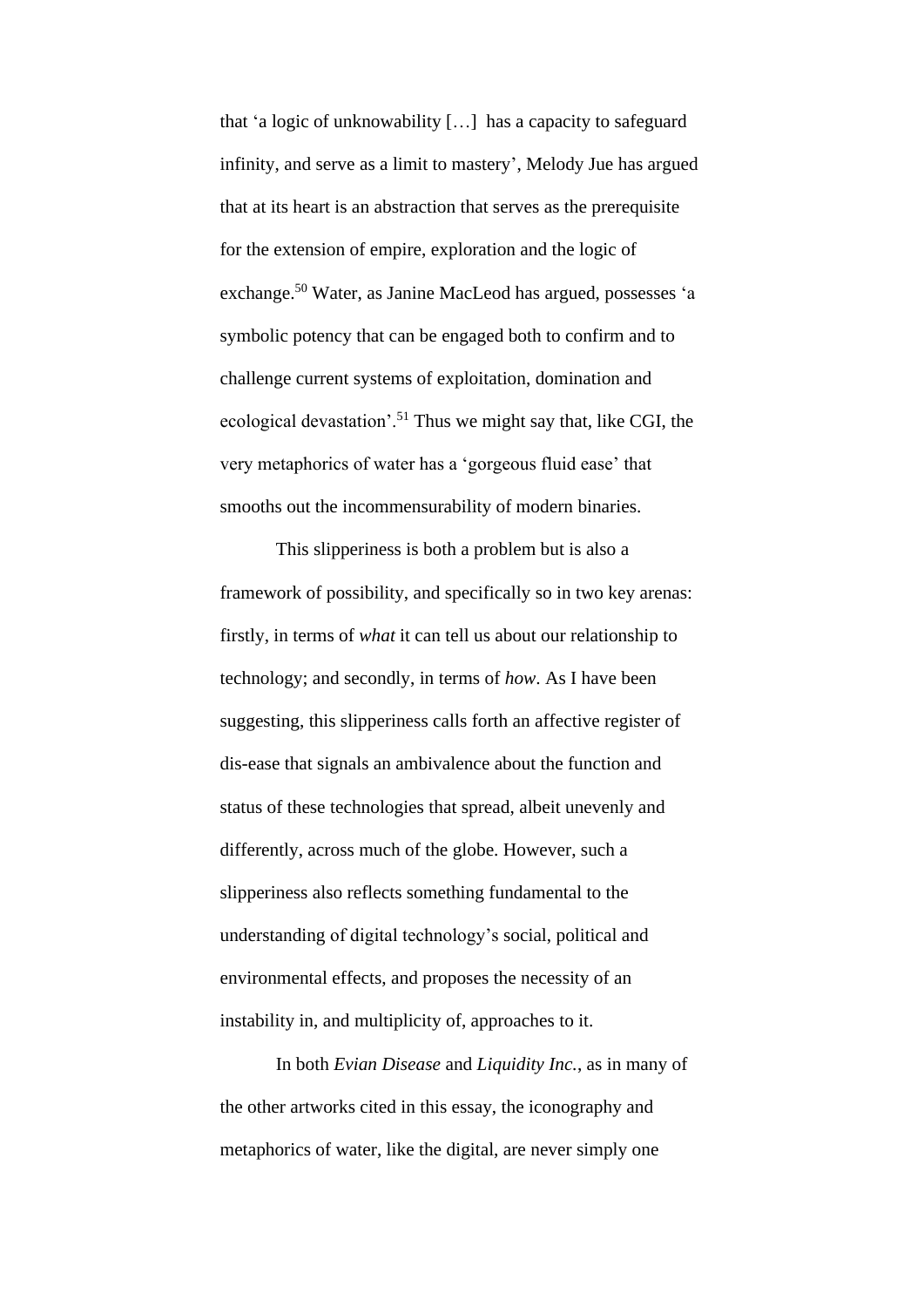thing. Rather, they hold in play the historical narratives of immateriality that have been attached to digital technologies of reproduction as well as to the material realities precipitated by the eco eco crisis. Water is suggestive of an ideology of the digital as immaterial and free, and associated with purity and neutrality, while at the same time it works to unravel that ideology through parallel associations with crisis, dirt and danger. We can read this as a proposition to better utilize concepts such as 'digital materiality' that have emerged in recent years to refer not only to a physical substance or substrate, such as the physical data carrier in which information is embedded, but simultaneously to how digital media *matter* in their metaphorical, political and social significance.<sup>52</sup>

As with many other artists who have been engaged in the project of representing, thematizing or questioning the Internet in the last decade, neither *Evian Disease* nor *Liquidity Inc.* offer straightforward critiques of digital technology or propositions for forms of resistance to it. But what they do offer, through the slippery metaphorics of water, is a critically useful diagnosis of dis-ease, as well as a methodology for recognizing and representing both the very tangible effects that information technology produces across the social, political and environmental realms, as well as the enduring power and utility of metaphors of abstraction for making sense of such effects.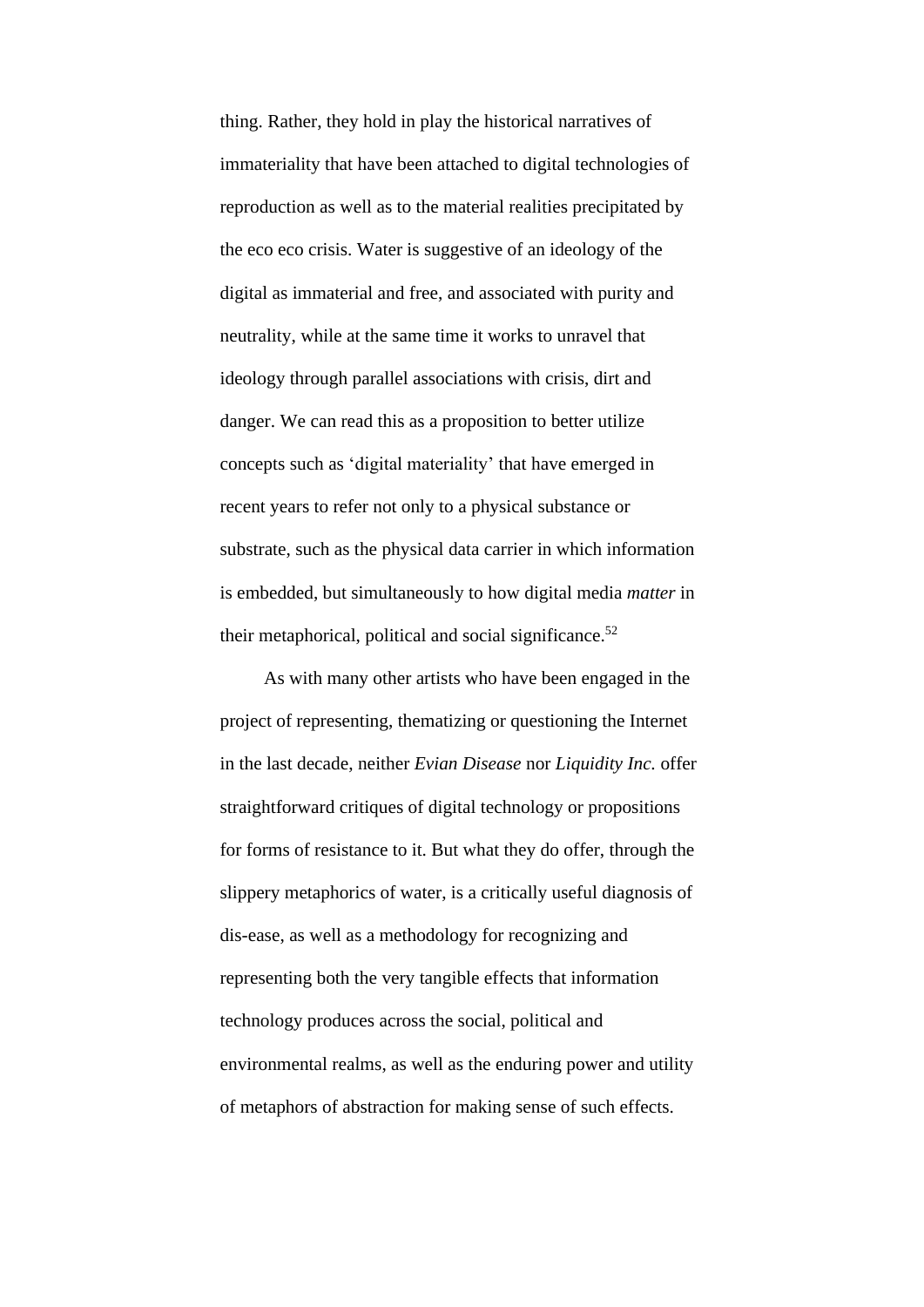#### **Notes**

**I would like to thank my colleagues at the University of York and the anonymous readers at** *Art History* **for their comments on this article.**

<sup>1</sup> Full animation can be watched at https://vimeo.com/52069944

2 Jan Kedves, 'Interview with Helen Marten', *The Travel Almanac*, 11, Autumn-Winter 2016. Published online at https://www.travelalmanac.com/blogs/travel-log/helen-marten-turner-prize-winner-2016-tta11 <sup>3</sup> Maurizio Cattelan, 'Helen Marten: A Little Bit Naked', *Flash Art Online*, 283 March-April 2012. Published online at

http://www.flashartonline.com/article/helen-marten/

<sup>4</sup> I have previously written about water in relation to contemporary art and digital culture in the following essay: 'Frames and Liquids: Rebottling the (Infinity) Net', in *Open\_Office Anthology*, eds. Rozsa Farkas & Tom Clark, London, 2013, 198-209. It has also been the subject of Amy Sherlock's essay, 'Something in the Water', which was published online by *Frieze Magazine* in 2014.

<sup>5</sup> N. Katherine Hayles, *How We Became Posthuman: Virtual Bodies in Cybernetics, Literature and Informatics*, Chicago, 1999, p.2. <sup>6</sup> Norbert Wiener, *Cybernetics; or, Control and Communication in the* 

*Animal and the Machine*, Cambridge MA., 1948, p.132.

<sup>7</sup> This formulation of information as immaterial has informed, either directly or indirectly, the following key critical texts in the History of Art: Lucy Lippard (ed.), *Six Years: The Dematerialization of the Art Object from 1966 to 1972*, Berkeley and Losa Angeles, 1997; Jean-François Lyotard, *The Postmodern Condition: A Report on Knowledge*, translated by Geoff Bennington and Brian Massumi, Manchester, 1984; Maurizio Lazzarato, 'Immaterial Labor' in Paolo Virno and Michael Hardy (eds.) *Radical Thought in Italy: A Potential Politics*, Minnesota, 1996, 133-148.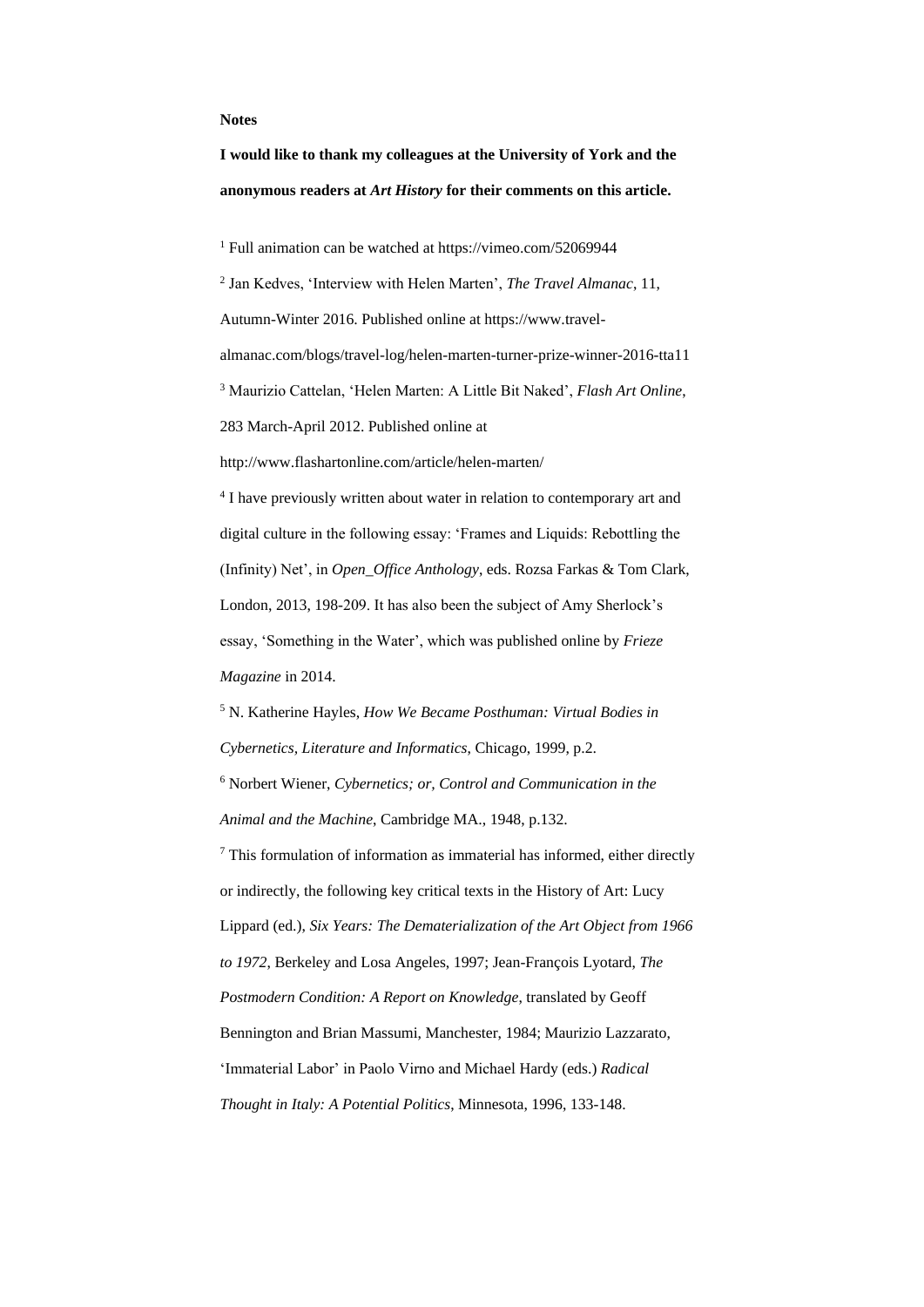<sup>8</sup> Hayles, p.xi. This imagery is particularly significant given that, along with cybernetic theory, Wiener is noted for his work on Brownian motion, which describes the random movement of particles in a fluid.

<sup>9</sup> On these two ways of thinking about media see John Durham Peters, *The Marvelous Clouds: Towards a Philosophy of Elemental Media*, Chicago, 2015.

<sup>10</sup> See Raymond Williams, *Television: Technology and Cultural Form*, Hanover NH., 1974/1992. The term is revisited in Sandra Barman 'Flow' entry in *Digital Keywords: A Vocabulary of Information Society and Culture*, ed. Benjamin Peters, Princeton, 2016, 118-131. For a discussion of ether as medium see Bruce Clarke & Linda Dalrymple Henderson (eds) *From Energy to Information: Representation in Science and Technology, Art, and Literature*, Stanford, CA., 2002; and Georges Canguilhem (trans. John Savage) 'The Living and it's Milieu', *Grey Room*, No.3, Spring 2001, 6-31. <sup>11</sup> For more on this see Peters, *The Marvelous Clouds*, especially the chapter 'Of Cetaceans and Ships; Or, the Moorings of our Being', as well as Mette Bryld & Nina Lykke *Cosmodolphins: Feminist Culutral Studies of Technology, Animals and the Sacred*, New York, 2000.

<sup>12</sup> See, for example, Lev Manovich 'The Paradoxes of Digital Photography' in *The Photography Reader*, ed. Liz Wells, New York, 2003, 240–9; Wendy Hui Kyong Chun, 'Enduring Ephemeral, or the Future as a Memory', *Critical Enquiry*, 35: 1, 2008, 148-171; or Kim Cascone 'The Aesthetics of Failure: "Post-Digital" Tendencies in Contemporary Computer Music', *Computer Music Journal*, 24: 4, Winter 2000, 12-18.

<sup>13</sup> On the ocean as database see Grahame Weinbren 'Ocean, Database, Recut', in *Database Aesthetics: Art in the Age of Information Overflow*, ed. Victoria Vesna, Minneapolis, 2007, and, relatedly, on marine microbes as 'living data' see Stefan Helmreich, *Alien Ocean: Anthropological Voyages in Microbial Seas*, Los Angeles, 2009. On the historical construction of the ocean as something featureless, specifically within post-17<sup>th</sup> Century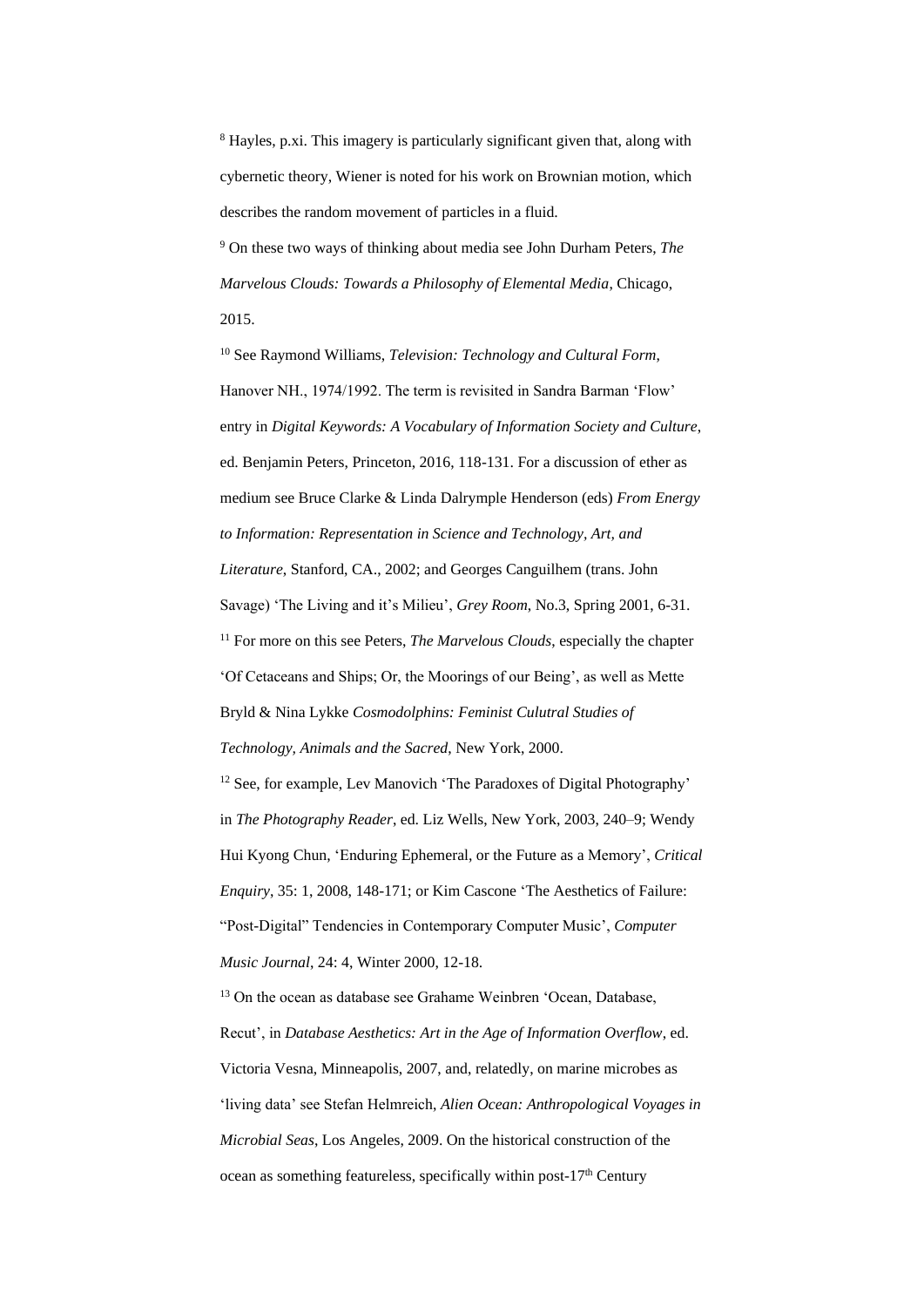cartographic practices, see Philip Steinberg, *The Social Construction of the Ocean*, Cambridge, 2001. Also relevant here, in the context of thinking through related metaphorics is Esther Leslie's *Liquid Crystals: The Science and Art of a Liquid Form*, London, 2016.

 $14$  The correlation between water and forms of digital abstraction has also served as a curatorial frame for exhibitions such as *The Fluidity Aspect*, held as part of the Todays Art festival in The Hague in 2014, or *Pool* (2014), held at Kestner Gesellschaft in Hannover in, interestingly enough, a former public baths. Similarly, the screening programme *An Oceanic Feeling* (2018), held at the Govett-Brewster Art Gallery in New Plymouth, New Zealand, offered a study of the oceanic within modern and contemporary cinema while MoMA's *Ocean of Images: New Photography 2015* sought to redefine photography in a post-Internet era.

<sup>15</sup> See James Salzman *Drinking Water*, New York, 2013.

<sup>16</sup> These themes were also at the heart of the exhibition *Safe to Drink*, held at Museum Kurhaus Kleve from November 2017 to January 2018 and featuring the work of Kate Cooper, Jenna Sutela and Juliette Bonneviot.

 $17$  For more recent work on the relevance of the image of the cloud in new media see also Peters, *The Marvelous Clouds*, especially the chapters 'Lights in the Firmament: Sky Media I (Chronos)' and 'The Times and the Seasons: Sky Media II (Kairos); David Joselit 'Dark Cloud: Shapes of Information' [keynote lecture], *Lunch Bytes Conference*, HKW Berlin, March 20<sup>th</sup> 2015; and Tung-Hui Hu, *A Prehistory of the Cloud,* Cambridge, M.A., 2015. <sup>18</sup> On this see Hubert Damisch *A Theory of \Cloud\: Toward a History of Painting*, Stanford, CA., 2002; and T.J. Clark 'Modernism, Postmodernism and Steam', *October*, 100, Obsolescence, Spring, 2002, 154-174. On fluids and modernity see also Zygmunt Bauman *Liquid Modernity*, Cambridge, 2000.

<sup>19</sup> See chapter 'The Forming of the Interface' in Branden Hookway, *Interface*, Cambridge, MA., 2014.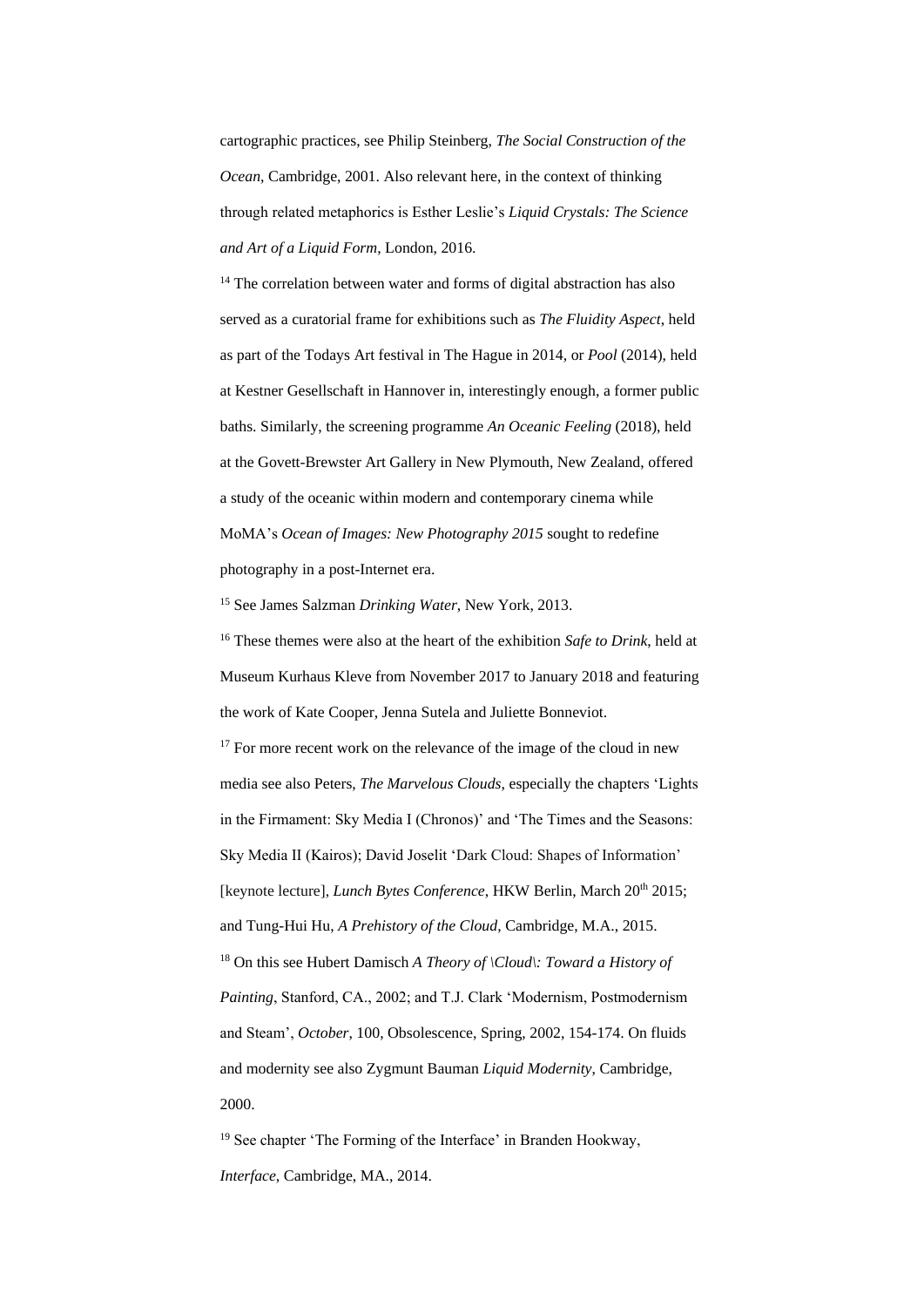<sup>20</sup> James Thomson, *Hydrostatics; or, Theoretical Mechanics Part II*, London, 1882.

<sup>21</sup> Hookway, *Interface*.

 $22$  For more on information as uncontrollable see Nick Levine, 'The Nature of the Glut: Information Overload in Postwar America' in *History of the Human Sciences*, 30: 1, 2017, 32-49.

 $23$  In this understanding of the interface, I follow something of Vilém Flusser's model of a 'significant surface', which Alexander Galloway has taken to mean a 'two-dimensional plane with meaning embedded in it or delivered through it.' In other words, an entity that is both material and metaphorical. Alexander R. Galloway, *The Interface Effect*, Cambridge, 2012, p.30.

<sup>24</sup> Gilles Deleuze, 'Postscript on the Societies of Control', *October*, 59, Winter 1992, 3-7. p.5.

<sup>25</sup> See Alexander R. Galloway, *Protocol: How Control Exists After Decentralisation*, Cambridge MA., 2004; Wendy Hui Kyong Chun, *Control and Freedom: Power and Paranoia in the Age of Fiber Optics*, Cambridge MA., 2005; and Seb Franklin, *Control: Digitality as Cultural Logic*, Cambridge MA., 2015.

<sup>26</sup> These ideas around the circulation of the digital image have been a central concern in Steyerl's writings. See for example the essays 'In Defense of the Poor Image' (2009), in which Steyerl argues against old oppositions of copy and original constructed around the high and the low and organized through the concept of 'aura', and 'Digital Debris: Spam and Scam' (2011).

<sup>27</sup> Christine M.E. Guth, *Hokusai's Great Wave: Biography of a Global Icon*, Honolulu, 2015.

<sup>28</sup> On watery language as naturalizing see Janine MacLeod, 'Water and the Material Imagination: Reading the Sea of Memory Against the Flows of Capital' in *Thinking with Water*, ed. Cecilia Chen et. al., Montreal, 2013, 40- 60.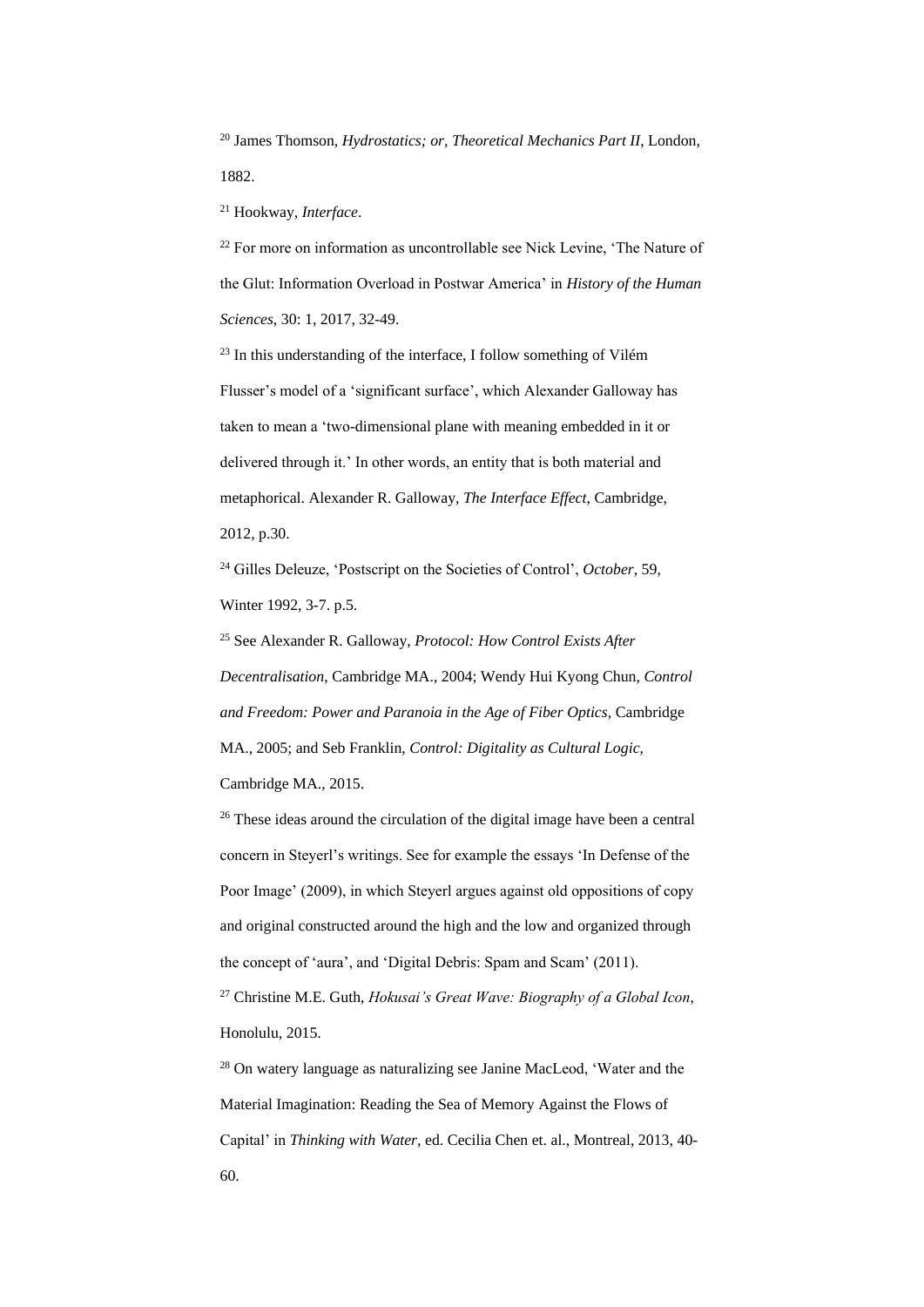<sup>29</sup> David Joselit, *After Art*, Princeton, 2013. p.2.

<sup>30</sup> For discussion of some of these forms of restriction see, for example, Ronald Deibart et. al. (eds.) *Access Controlled: The Shaping of Power, Rights and Rule in Cyberspace*, Cambridge MA., 2010; or Margaret E. Roberts, *Censored: Distraction and Diversion Inside China's Great Firewall*, Princeton, 2018.

 $31$  Here I am working with the distinction between properties and qualities set out by Tim Ingold in the discussion article 'Materials against Materiality', *Archaeological Dialogues*, 14: 1, 2007, 1–16.

<sup>32</sup> Project statement available at: http://diannbauer.net/real-flow/ <sup>33</sup> *Beyond Liquidity* was also the title of a special issue of the *Journal of Cultural Economy* published in 2011. Developed out of a 2009 conference held at the University of Virginia, this special issue questioned the metaphorical models upon which thinking about money and finance relied. Another relevant project in this context is the exhibition *Liquid Autist*, held at what was then AKTNZ in Berlin in the autumn of 2013. This show not only proposed countering the flows of globalized finance with the withdrawal and dissociation of an autistic logic but argued that the metaphorics of liquidity were misplaced: 'The actual liquid asset (as it exists as an object within the the global financial system) does not look like a liquid at all', states the press release. 'Rather, it looks like an impossibly simple, self-contained unit within a system, both market and cultural, that assures its value to be universally understood as stable and regulated. […] The cube is the granular avatar of the global liquidity network — not a Getty image splash of mouthwash-colored fluid isolated on white.' Notably, it is the standardised unit of the shipping container that the exhibition cites as a model for this granularisation. Press release available at https://k-t-z.com/liquid-autist/

<sup>34</sup> See Paul Langley, *Liquidity Lost: The Governance of the Global Financial Crisis*, Oxford, 2014, especially chapter 3 'Liquidity'.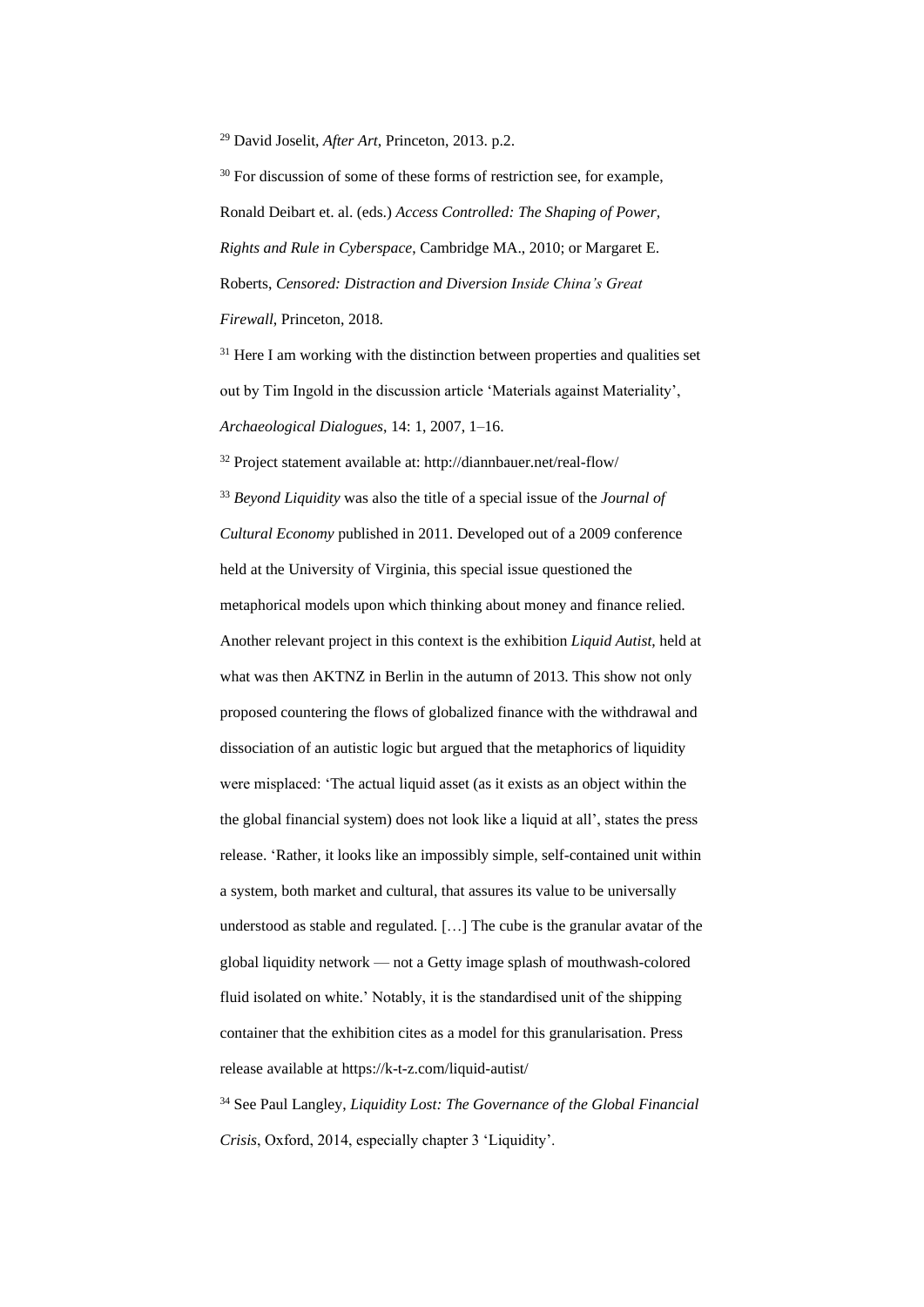<sup>35</sup> See, for example, D'Maris Coffman 'How bitcoin resembles the South Sea Bubble', *New Statesman*, December 2017. Available at: https://www.newstatesman.com/politics/economy/2017/12/how-bitcoin-

resembles-south-sea-bubble

<sup>36</sup> Chris Connery, "The Oceanic Feeling and the Regional Imaginary", in *Global/Local: Cultural Production and the Transnational Imaginary*, ed. Rob Wilson and Wimal Dissanayake, Durham, 1995, 284-311; Cesare Casarino, *Modernity at Sea: Melville, Marx, Conrad in Crisis*, Minneapolis, 2002; and MacLeod, 'Water and the Material Imagination'.

<sup>37</sup> Tom Cohen, 'Introduction' in *Telemorphosis: Theory in the Era of Climate Change, Vol.1*, ed. Tom Cohen, Ann Arbor, Michigan, 2012, 13-42. pp. 13- 14.

<sup>38</sup> For example, Josh Kline's 2015 installation *Freedom*, at Modern Art Oxford, explored contemporary media landscapes in the context of questions of privacy. And Holly White has worked extensively across and with online platforms such as YouTube and OKCupid and has participated in projects such as *Net Narrative*, held at Carlos Ishikawa in London (2012). <sup>39</sup> Examples of relevant works here include Trevor Paglen *NSA-Tapped Fiber Optic Cable Landing Site, Mastic Beach, New York* (2014), Yuri Pattison, *Colocation, Time, Displacement* (2014), Ingrid Burrington *Seeing Networks* (2015), Tyler Coburn*, I'm that Ange*l (2012–13), Leslie Kulesh *It's What's Inside that Counts* (2015), and Iain Ball *Neodymium (Energy Pangea)* (2011).

<sup>40</sup> For example, the new sociology of finance provides an interesting case study in the context of this article since it largely critiques the idea that the world of stocks, bonds and derivatives is comprised of disembodied and disembedded flows, focusing instead on the infrastructures and broader materialities that are the operational substrate of the markets. On money, materiality and abstraction see Bill Maurer, 'Does Money Matter? Abstraction and Substitution in Alternative Financial Forms' in *Materiality*,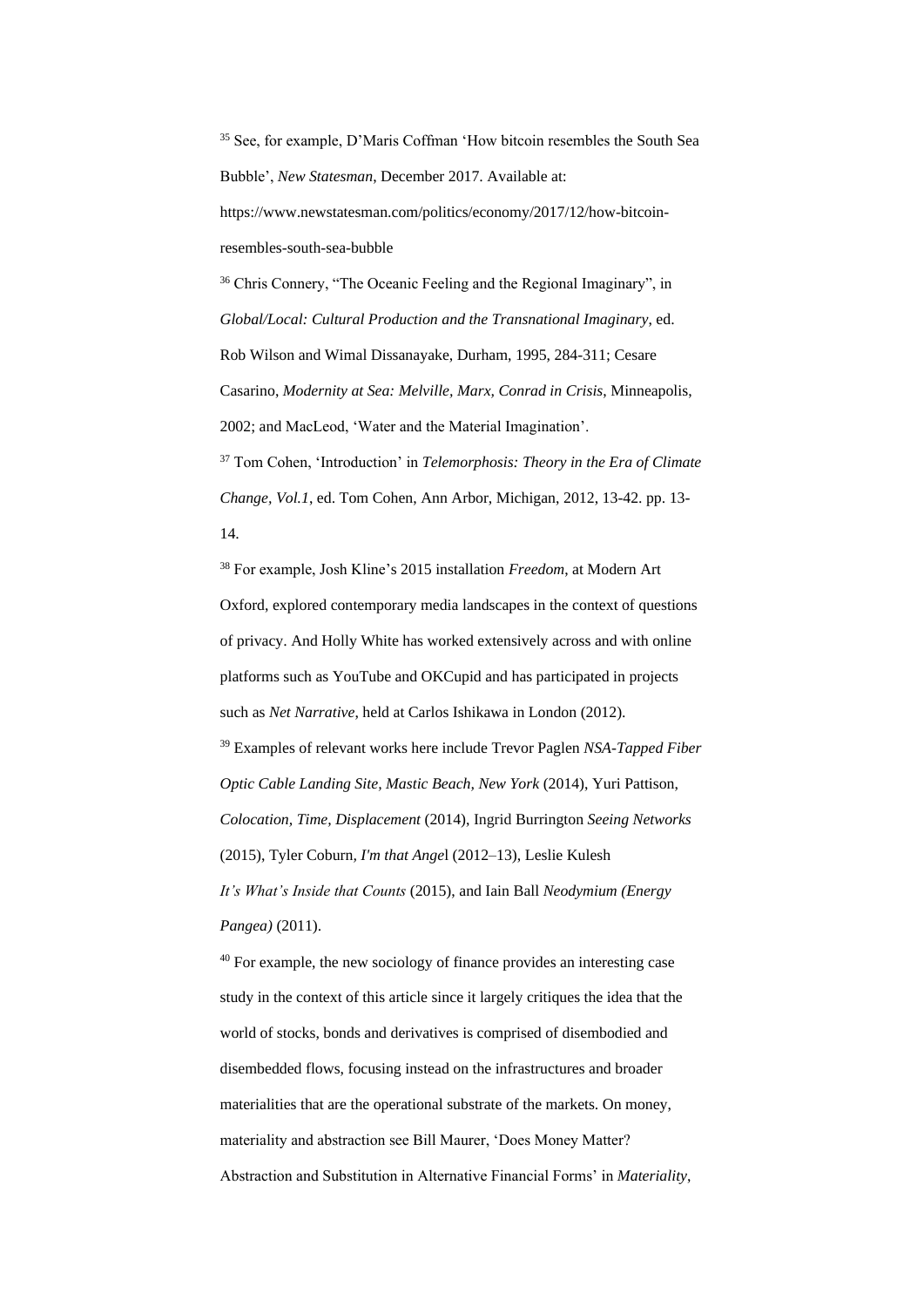ed. Daniel Miller, Durham, 2005, 140-164; Bill Maurer, Taylor C. Nelms & Lana Swartz, '"When perhaps the real problem is money itself!": the Practical Materiality of Bitcoin', *Social Semiotics*, 23: 2, 2013, 261-277; and Juan Pablo Pardo-Guerra, 'Trillions Out of Ones and Zeros: The Sociology of Finance Encounters the Digital Age' in *Digital Sociology: Critical Perspectives*, eds. K. Orton-Johnson, & N. Prior, Basingstoke, 2013, 125- 138.

<sup>41</sup> Key texts include Quentin Meillasoux, *After Finitude: An Essay on the Necessity of Contingency*, London, 2009; Graham Harman, *Towards Speculative Realism: Essays and Lectures*, Ropley, Hants., 2010; Levi Bryant, Nick Srnicek, & Harman (eds.) *The Speculative Turn: Continental Materialism and Realism*, Melbourne, 2011. The distinctions between these new materialisms and those that emerge from feminist epistemology are foregrounded in texts such as R. Dolphijn, & I. van der Tuin, (eds.) *New Materialism: Interviews & Cartographies*, Ann Arbor, Michigan, 2012; and N. Katherine Hayles, 'Speculative Aesthetics and Object-Oriented Inquiry', *Speculations: A Journal of Speculative Realism*, V, 2014, 158-179.  $42$  Here I am using the distinction between materials and materiality established by Tim Ingold in 'Materials Against Materiality'. <sup>43</sup> See Richard Coyne *Technoromanticism: Digital Narrative, Holism and the Romance of the Real* (1999);Anna Munster, Materializing New Media (2006); and Matthew Fuller, Media Ecologies: Materialist Energies in Art and Technology (2005).

<sup>44</sup> Steyerl, for example, was included in the major exhibition *Art Post Internet* at UCCA Beijing in 2014, and Marten has discussed her association with the term in several interviews such as Alastair Sooke 'Helen Marten: the artist searching for menaing in bric-a-brac', *The Telegraph*, September 2016. Available at https://www.telegraph.co.uk/art/what-to-see/helen-marten-theartist-searching-for-meaning-in-bric-a-brac/